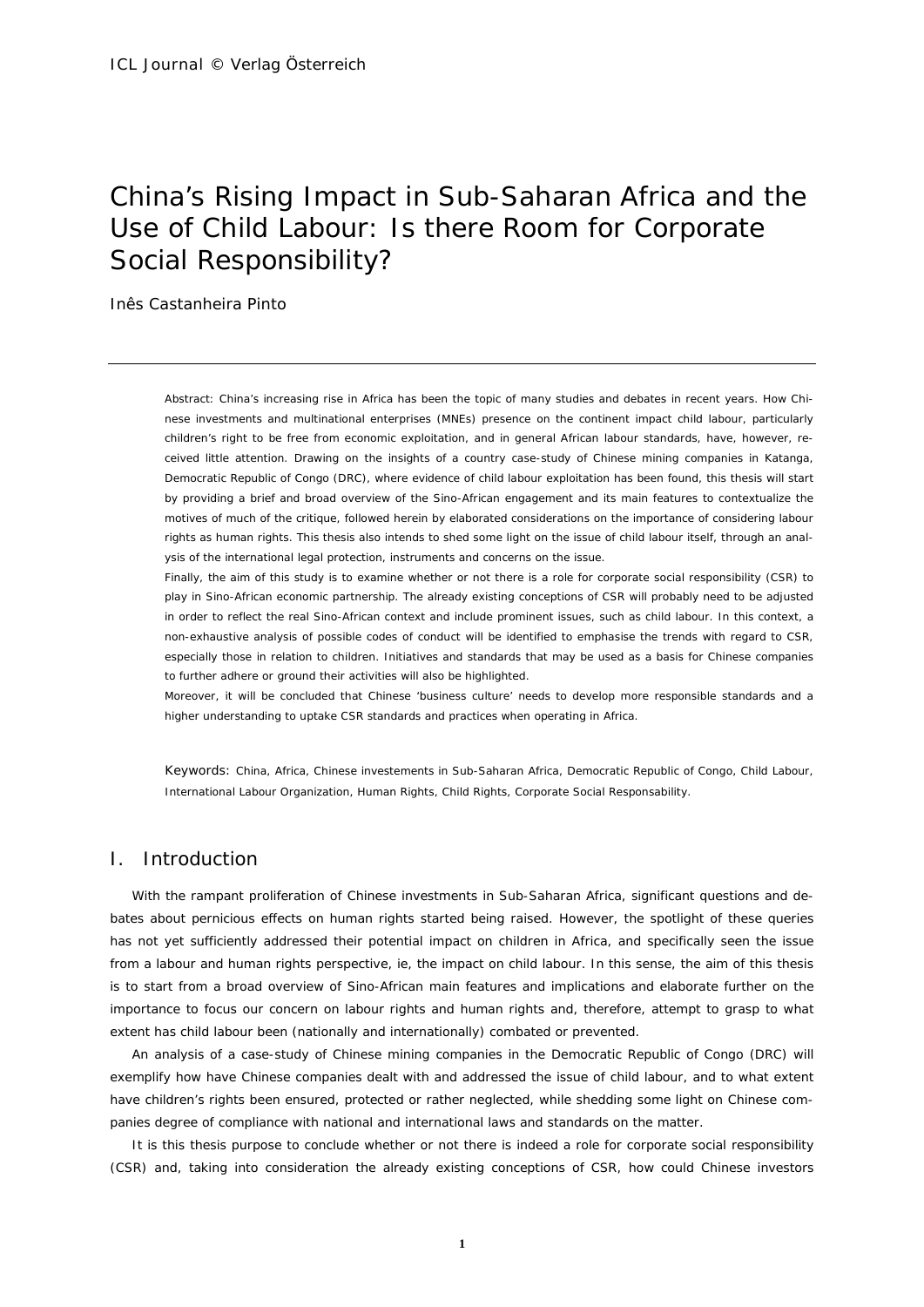eventually make their business more socially responsible and reflective of the current realities of the Sino-African context.

This thesis does not seek to provide though an exhaustive and definitive analysis of the impact of Chinese investments on child labour in Africa, as it is a very vast topic that should be subject to future research, but mainly to identify important areas of study that urge further attention, such as CSR, and yet to emphasise some of the concerns about the social impact of Chinese presence in the African continent. Finally, thoughts and considerations will be summed up in the conclusion.

# II. The Rise of Sino-African Relations – Background and Context

'A new wind from the East is blowing across Africa<sup>[1](#page-1-0)</sup> with a striking impact all over the continent and attracting notable attention from the West. Throughout the 1990s, China went through a process of industrialisation and became one of the fastest rising economies in the World. The economic growth allied to a population of more than one billion demanded more energy supplies and other natural resources since China's domestic pro-duction could not keep path with the increasingly growing demand.<sup>[2](#page-1-1)</sup> China established itself as an influential player<sup>[3](#page-1-2)</sup> in the African continent and its investments in the region became a boon and an opportunity to meet its raw materials needs to nourish its economy, while supporting with infrastructure some of the most despotic and corrupt African regimes, challenged by the international scrutiny and criticism.

Between 2000 and 2005, China was the most important and influential source of foreign direct investment (FDI) in Sub-Saharan Africa, [4](#page-1-3) according to the European Parliament's Report on Chinese Resources and Energy Policy in Sub-Saharan Africa (2007).<sup>[5](#page-1-4)</sup> China's consumption of aluminium, copper, nickel and iron ore increased from 7 to 20 percent<sup>[6](#page-1-5)</sup> from 1990 to 2005, which is indeed exemplificative of China's economic interests in resource-rich countries like DRC, a fact that has raised special concerns due to an alleged use of child labour, as it will be analysed in chapter IV of this thesis.

In 2009, China became the World's second largest net importer of oil, behind the US and overcoming Japan, helped by its strong ties with oil-rich Sudan. It is projected that China's needs for energy will increase 150 percent by 2030<sup>[7](#page-1-6)</sup> and, therefore, it is very likely that Chinese companies<sup>[8](#page-1-7)</sup> will continue to invest in resourcerich countries in the future. In short time, China has notably expanded its business beyond borders and at-tracted the interest of other foreign investors in the region. China found in Sub-Saharan Africa a key-region<sup>[9](#page-1-8)</sup> for its thirst for 'energy security',<sup>[10](#page-1-9)</sup> which became a prominent, instrumental and strategic goal, enabling its econ-omy to grow even faster and achieve a stance as a world power.<sup>[11](#page-1-10)</sup>

Since the end of the Cold War and the reinforcement of Deng Xiaoping reforms, in late 70s, that China-Africa relations and foreign policy evolved, shifting thus from an ideological (spread of Communism ideology) to a pragmatic and profit-oriented approach, $12$  in order to meet its voracious energy demand and booming economy. In this sense, China's position within the world economy has suffered a drastic transformation, which

-

<span id="page-1-11"></span><sup>12</sup> Servant, La Chine à l'Assaut du Marché Africain, 2005.

<span id="page-1-0"></span><sup>&</sup>lt;sup>1</sup> Cooley, East Wind over Africa: Red China's African Offensive, 1965, 3.<br><sup>2</sup> Bahgat, Gawdat, Africa's Oil: Potential and Implications, 2007, 91-105.

<span id="page-1-2"></span><span id="page-1-1"></span><sup>3</sup> Tull, China's engagement in Africa*:* scope*,* significance and consequences, 2006, 44: 459-479.

<span id="page-1-3"></span><sup>4</sup> Jonathan Holslag et al, Chinese resources and energy policy in Sub-Saharan Africa, Report for the European Parliament, 2007, 32-49.<br><sup>5</sup> ibid 34-37.

<span id="page-1-4"></span>

<span id="page-1-5"></span> $6$  Zweing, Jianhai, China´s Global Hunt for Energy, 2005.

 $7$  Bahgat (n 2) 95.

<span id="page-1-7"></span><span id="page-1-6"></span><sup>&</sup>lt;sup>8</sup> Very often the reference to Chinese companies is done in a simplistic way ignoring all different types of business practices and objectives of state-owned enterprises (SOEs), large, non-state-owned private companies, and small and medium private enterprises (SMEs). The government's influence differs on whether is SOEs (these are invested by State assets or when the State takes more than 50 percent share), a large private company, and SMEs. An important distinction in light with the fact that in DRC there are many small Chinese mining operators accused of contributing to corruption and human rights abuses. These differences should be considered in order to enhance a more responsible behaviour within the Sino-African context. See Business for Social Responsibility (BSR). Available at:  $\langle$ http://www.bsr.org>.<br><sup>9</sup> Holslag (n 4).<br><sup>10</sup> Tull (n 3) 44: 459-479.

<span id="page-1-8"></span>

<span id="page-1-9"></span>

<span id="page-1-10"></span><sup>&</sup>lt;sup>11</sup> Cheng & Zhang, Patterns and Dynamics of China's International Strategic behavior, 2002, 11 (31): 235-260.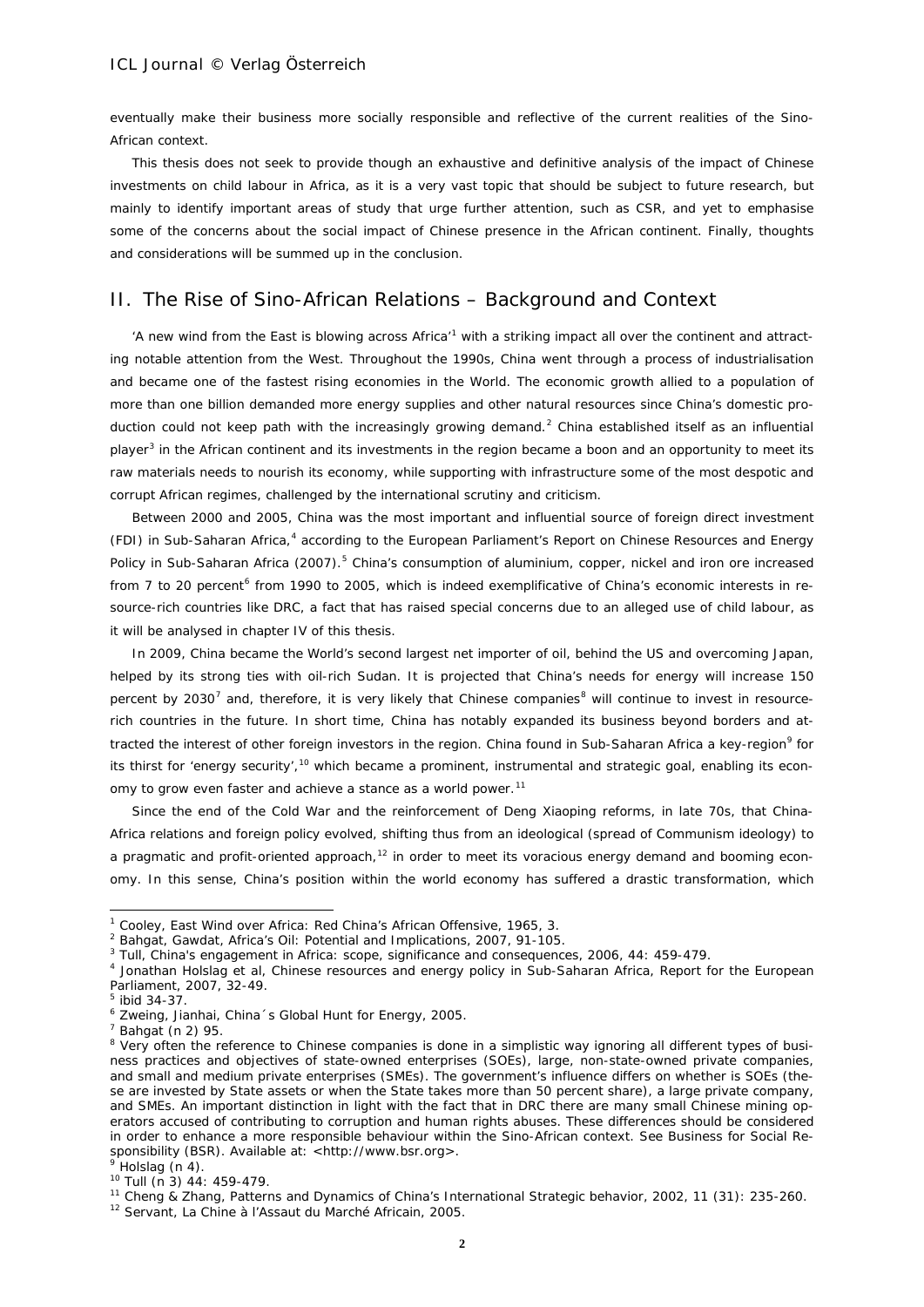affected its image in the international scene and its relations with other countries, namely due to its controversial method of business based on 'non-interference' with local governments. This was also seen as one of the 'Five Principles of Coexistence'<sup>[13](#page-2-0)</sup> used by China in Africa. A very criticised approach by many scholars,<sup>[14](#page-2-1)</sup> who argue that it may represent an unfortunate step-backwards in terms of human rights, transparency and good governance<sup>[15](#page-2-2)</sup> with serious implications for the welfare and livelihood of the African population. As we will have opportunity to analyse bellow, Chinese presence in Africa has also had consequences on labour relations. A good example of that are the cases recorded in some African countries, such as Zimbabwe,<sup>[16](#page-2-3)</sup> and on child la-bour the case of the DRC.<sup>[17](#page-2-4)</sup>

Thus, the objectives of China in Africa seem astutely obvious. China aims at maintaining economic growth and political stability, which mirrors somehow its domestic priorities and self-interest, rather than its altruistic willingness in implementing development and, therefore, help the African countries' economy. This assumed ambivalent goal, based on political and economic interests, was also allied to diplomatic aspirations, or to its goal in seeking African countries' support within the international organisations, eg United Nations (UN); as well as to avoid that these same countries would recognise Taiwan as a sovereign state (part of the 'One-China policy').

For African governing elites, China's presence represents an opportunity to develop their economy and a chance to import skills and technology.[18](#page-2-5) Also a way to obtain supplying credit lines and infrastructure (damps, communication networks, railroads, bridges, airports, schools, among others) in exchange for natural re-sources.<sup>[19](#page-2-6)</sup> For these countries, China may also act as their 'protection shield' against international sanctions and embargoes, thereby guaranteed by a possible Chinese veto at the UN Security Council (UNSC) or through the UN General Assembly Resolutions.

Notwithstanding, the disadvantages for African countries are also quite notorious, Chinese companies nor-mally do not hire local labour, that is a fact; and instead they bring their own workers.<sup>[20](#page-2-7)</sup> Hence, what could be a good chance to generate local jobs is, in practice, misused. China has also taken advantage of this opportunity to enter in Africa countries' local market and sell cheap products, constituting this a threat to local industry. This seemingly social dumping environment<sup>[21](#page-2-8)</sup> has increased unemployment and some local factories were even forced to close in some countries.<sup>[22](#page-2-9)</sup> China's loans, such as the case of Angola, have also frustrated efforts of associating development aid to human rights and good governance and, therefore, decreased African countries eligibility to international financial institutions<sup>23</sup>. If China's aim was to establish a 'win-win' partnership<sup>24</sup>, then it should have been greatly more focused on the population well-being. As we will see in the case-study bellow, China – DRC relations are a clear example of a nexus where Chinese energy security interests, human rights and geopolitics intersect to produce a tragic result, rather than a 'win-win partnership'.<sup>[25](#page-2-12)</sup>

1

<span id="page-2-0"></span><sup>&</sup>lt;sup>13</sup> China and India created the 'Five Principles of Peaceful Coexistence' (mutual respect for sovereignty and territorial integrity, mutual non-aggression, mutual non-interference in internal affairs, equality and mutual benefits, peaceful coexistence), which guide China's foreign policy in Africa. See Kim S Samuel, 1994 and also Ian Taylor, 68.

<span id="page-2-1"></span><sup>&</sup>lt;sup>14</sup> See Taylor, China in Africa, 2006; Van Dijk, The New Presence of China in Africa, 2009, Alden, China in Africa, 2007, Kitissou, Africa in China's Global Strategy, 2007. 15 Hilsum, Re-enter the Dragon: China's New Mission in Africa, 2005, 32 (104-105): 419-25.<br><sup>15</sup> Hilsum, Re-enter the Dragon: China's New Mission in Africa, 2005, 32 (104-105): 419-25.

<span id="page-2-3"></span><span id="page-2-2"></span><sup>&</sup>lt;sup>16</sup> Chinese companies are engaged in the "gross violation" of labour rules in Zimbabwe, Zimbabwe metro, 10 November 2010. At <http://www.zimbabwemetro.com/news/chinese-companies-are-engaged-in-the-gross-violation-of-labour-

<span id="page-2-4"></span>rules-in-zimbabwe/>.<br><sup>17</sup> Clark, Smith and Wild, China Lets Child Workers Die Digging in Congo Mines for Copper, Bloomberg, 23 July 2008, at

<span id="page-2-5"></span><sup>&</sup>lt;http://www.bloomberg.com/apps/news?pid=newsarchive&refer=australia&sid=aW8xVLQ4Xhr8>.

<sup>&</sup>lt;sup>18</sup> Alden, China in Africa, 2007.

<span id="page-2-6"></span><sup>&</sup>lt;sup>19</sup> Schiller, The China development Model, Open Democracy, 2005, 20.

<span id="page-2-7"></span><sup>&</sup>lt;sup>20</sup> Jauch, Chinese Investements in Africa, Twenty-First Century Colonialism?, 2011, 51-53.

<span id="page-2-8"></span><sup>21</sup> European Parliament, 2008, 24.

<span id="page-2-9"></span><sup>&</sup>lt;sup>22</sup> See China in Africa: the real story. At <http://www.chinaafricarealstory.com>.<br><sup>23</sup> Schiller (n 19).<br><sup>24</sup> Also known as 'South-South cooperation'.

<span id="page-2-11"></span><span id="page-2-10"></span>

<span id="page-2-12"></span><sup>&</sup>lt;sup>25</sup> Brautigam, The Dragon's Gift, 2009.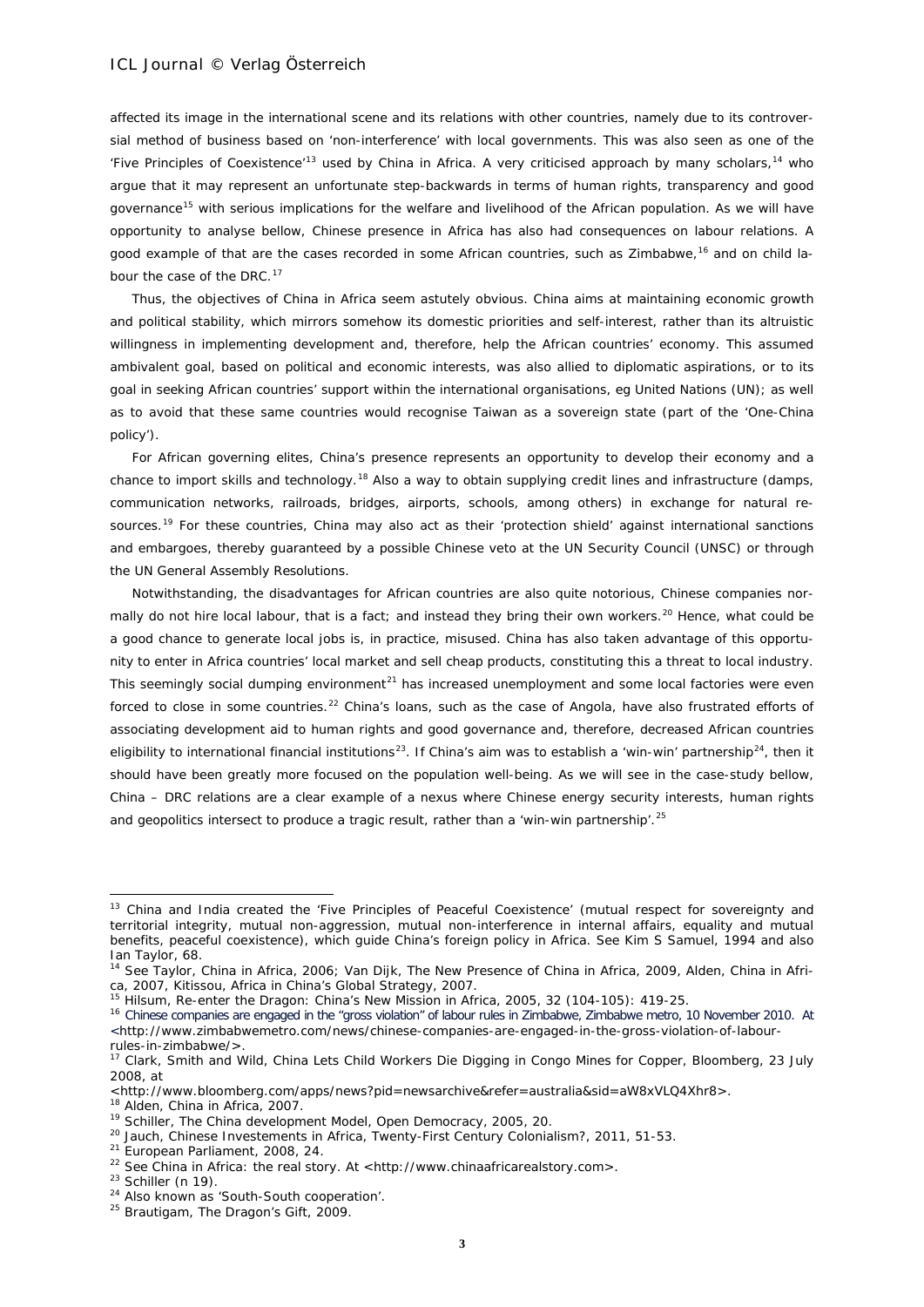Yet, China's 'cultural diversity', 'sovereignty of states', 'no-strings-attached'<sup>[26](#page-3-0)</sup> and 'non-interference' dis-course<sup>[27](#page-3-1)</sup> has hitherto attained African countries sympathy and friendship, who welcome China's flexible and less intrusive and economically beneficial presence.<sup>[28](#page-3-2)</sup> The 'right' partner and a good alternative model to the west-ern development agenda, focused on democracy, good governance and human rights.<sup>[29](#page-3-3)</sup> Contrarily, China is seen by others (mainly western countries) as a potential threat fuelling conflicts with arms and ammunitions exports and ignoring human rights violations and exploiting child labour, as in the case of the DRC.<sup>[30](#page-3-4)</sup>

China's benefits seem undeniable. However the main question is if this 'South-South' cooperation is that progressive, selfless and mutually beneficial: a truly win-win beneficial partnership? Based on what has been said, when weighting benefits and harms, it is difficult to conclude that both China and African countries benefit equally. In fact this partnership seems rather far from mutually beneficial.<sup>[31](#page-3-5)</sup> One should not forget though that these Chinese investments in Africa take place in some of the poorest and most vulnerable countries in the world, countries with a great need for investment and a critical economic and social situation. Some of them with a heinous past of conflict, welcoming whatsoever way and help to escape from western sanctions and thus easily obtaining credit lines and infrastructure, in exchange of their natural resources.

Finally, there is some evidence that Chinese investments are not yet resulting in livelihood opportunities for the African population and development and they may even have great impact on child labour. An important point to take into account, as that is the cornerstone of this thesis and it will be thereafter analysed. As it will be seen further, a truly 'South-South' cooperation should help to increasingly promote action against child labour and not otherwise, as recently emphasised in the ILO Global Report 'Accelerating action against child la-bour'.<sup>[32](#page-3-6)</sup>

# III.Chinese Investments in Africa and Labour Rights

### A. Are Labour Rights Human Rights?

### 1. Labour Rights as a Human Rights Debate

As previously noted, the main aim of this thesis is to analyse Chinese investments in Africa from a labour perspective, mainly focused on the impact such investments have on human rights, specifically on children's right to be free and protected from child labour and, consequentially, their right to education.<sup>[33](#page-3-7)</sup> Preliminary, before further developments on child labour itself and through a more general approach, rather than specifically focused on China-Africa relations, it would be useful to shed some light on the debate 'labour rights as human rights', in order to better understand to what extent labour rights and human rights converge. As well as the respective differences between both categories.

Before elaborating further on the 'labour rights as human rights' issue, it is important to firstly stress that the International Labour Organisation (ILO) plays a central and important role within this debate. At the heart of attention are the core labour standards <sup>[34](#page-3-8)</sup> that have been enshrined in the ILO Declaration on Principles and Rights at Work (The Declaration).<sup>[35](#page-3-9)</sup> These referred core labour standards consist in a set of comprehensive and

<span id="page-3-0"></span><sup>&</sup>lt;sup>26</sup> The Chinese policy 'no-strings attached' means that financial and technical aid is free of political conditions and with no interference of whatsoever nature in internal affairs. Thompson, China's Soft Power in Africa: From the 'Beijing Consensus' to Health Diplomacy', 2005, 2.

<span id="page-3-1"></span><sup>27</sup> Holslag, *Commerce and Prudence: Revising China's Evolving Africa Policy*, 2008, 8 (3): 325-52.

<span id="page-3-2"></span><sup>&</sup>lt;sup>28</sup> The so called principles with 'Chinese characteristics' are also known as 'Beijing Consensus' and have led to a different type of development from the one proposed by the 'Washington Consensus'. See Thompson, Economic Growth and Soft Power: China's Africa Strategy, 2008, 15.

<span id="page-3-3"></span><sup>29</sup> Hilsum (n 15) 419-25.

<span id="page-3-4"></span><sup>&</sup>lt;sup>30</sup> Holslag, *China's Diplomatic Manoeuvring on the Question of Darfur*, 2008, 71-84.<br><sup>31</sup> Jauch (n 20) 55.

<span id="page-3-5"></span>

<span id="page-3-6"></span> $32$  ILO Global Report Accelerating Action Against Child Labour, 2010, 28.<br> $33$  Right to education is enshrined in Article 26 of UDHR and Article 13 and 14 of ICESCR.

<span id="page-3-9"></span><span id="page-3-8"></span><span id="page-3-7"></span><sup>&</sup>lt;sup>34</sup> See ILO Declaration on Fundamental Principles and Rights at Work 1998, Article 2.

<sup>35</sup> International Labour Organization, ILO Declaration on Fundamental Principles and Rights at Work (1998), available at *<*http://www.ilo.org/declaration/thedeclaration/textdeclaration/lang--en/index.htm>.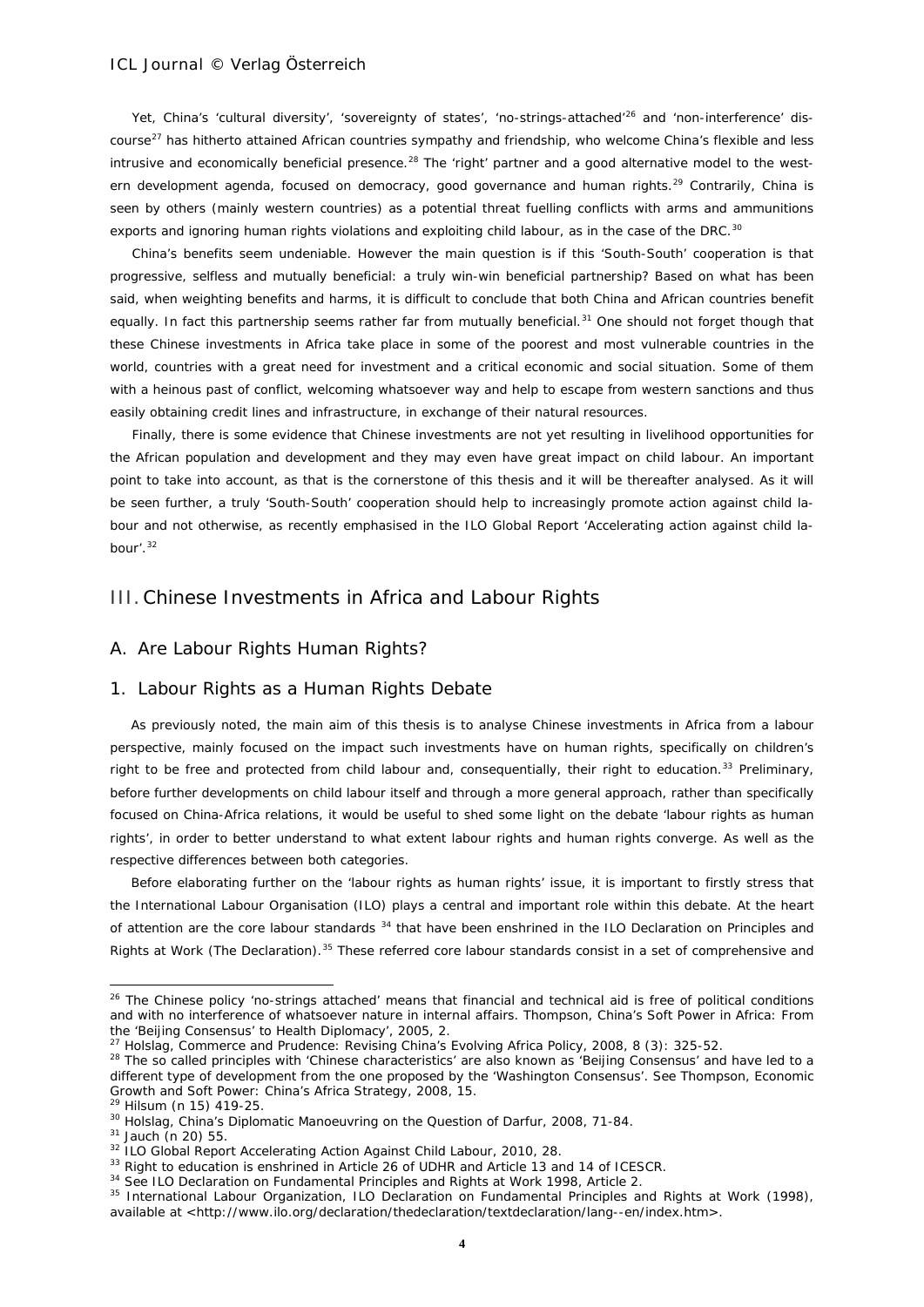widely accepted international and fundamental instruments to protect basic human rights at work. These stand-ards correlate broadly to certain 'fundamental' ILO Conventions<sup>[36](#page-4-0)</sup> and Recommendations. Hence, the prioritisation of few Conventions is relatively recent and the selection of these standards is basically a benchmark for policy-making in the international community.<sup>[37](#page-4-1)</sup> The ILO has been recognised as 'the competent body to set and deal with such standards'.<sup>[38](#page-4-2)</sup> This substance of ILO constitutional norms, conventions and recommendations have long been reflected in instruments adopted by the UN, such as the International Covenant on Civil and Political Rights, 1966 (ICCPR)<sup>[39](#page-4-3)</sup> and the International Covenant on Economic, Social and Cultural Rights, 1966  $(ICESCR)^{40}$ .

ILO's tripartite structure is a modern and unique system within the UN, where workers, employers and states have equal voice in the decision-making process. For the purpose of this thesis are of great relevance the Convention 138 on the Minimum Age for Admission to Employment, 1973 (Convention 138)<sup>[41](#page-4-5)</sup> and Convention 182 on the Worst Forms of Child Labour, 1999 (Convention 182)<sup>42</sup>. These Conventions are international treaties *per se*, meaning that when a country ratifies them, it also agrees on the application of their provisions in law and in practice and consequentially accepts international supervision. China has ratified both Conventions and, therefore, should ensure that both Conventions' provisions on child labour are fully fulfilled and respected by all Chinese companies, whether operating within China's territory or abroad.

In the context of this thesis, it is extremely relevant to understand why labour rights are approached from a human rights spectrum and not seen instead as an unspecified or separate category of rights without grounds on the human rights discourse. A question that has been under many controversies. For the past years, some scholars have indeed argued that labour rights should be recognised as human rights and, therefore, 'constitu-tionalised' or statutorily considered as such.<sup>[43](#page-4-7)</sup> In theory, human rights establish boundaries and set what socie-ty is allowed (or not) to do to individuals. <sup>[44](#page-4-8)</sup> For some, human rights are basically legal rights and duties identifiable and enshrined in international human rights treaties and laws, while for others human rights are simply a product of moral, identifiable through an ethical and philosophical criteria.<sup>[45](#page-4-9)</sup>

As a matter of fact, human rights are universal,<sup>[46](#page-4-10)</sup> or may be consider as such, and all human beings are entitled to them in virtue of their humanity; while, on the other hand, labour rights are rather addressed to all humans in virtue of their status as workers.<sup>[47](#page-4-11)</sup> A labour rights' holder, however, can see its rights restricted to his/her certain function as a worker.<sup>[48](#page-4-12)</sup> Likewise, Human rights should limit states' power, while labour rights should limit private actors' power. In sum, human rights are addressed to individuals and labour rights are 'collectively-oriented'.[49](#page-4-13)

<span id="page-4-0"></span><sup>36</sup> Conventions 87 and 98 on Freedom of Association and Collective Bargaining, Conventions 29 and 105 on the Elimination of All Forms of Forced and Compulsory Labour, Convention 138 on the Minimum Age for Admission to Employment, Convention 182 on the Worst Forms of Child Labour and ILO Conventions 100 and 111 on the Elimination of Discrimination in Respect of Employment and Occupation.

<span id="page-4-1"></span><sup>37</sup> Novitz, *The European Union and International Labour Standards: The Dynamics of Dialogue between the EU and the ILO*, 2005, 214-241.

<span id="page-4-2"></span><sup>&</sup>lt;sup>38</sup> Singapore Ministerial WTO Declaration, WT/MIN96/DEC/W/, 1996, 4.<br><sup>39</sup> As regards children's protection, article 24 ICCPR;<br><sup>40</sup> Article 7 and 10 (3) ICESR.

<span id="page-4-3"></span>

<span id="page-4-5"></span><span id="page-4-4"></span><sup>&</sup>lt;sup>41</sup> See ILO Convention 138. Available at <http://www.ilo.org/dyn/normlex/en/f?p=1000:12100:0::NO:: P12100\_INSTRUMENT\_ID:312283>.<br><sup>42</sup> See ILO Convention 182. Available at <http://www.ilo.org/dyn/normlex/en/f?p=NORMLEXPUB:12100:0::

<span id="page-4-6"></span>NO:12100:P12100\_ ILO\_CODE:C182>.<br><sup>43</sup> Compa, Trade Unions and Human Rights, 2008 and Compa, Labor's New Opening to International Human

<span id="page-4-7"></span>Rights Standards, 2008, and Fudge, The New Discourse of Labor Rights: From Social to Fundamental Rights?, 2007.

<span id="page-4-8"></span><sup>44</sup> Louis Henkin, The Age of Rights, 1990, 2.

<span id="page-4-9"></span><sup>45</sup> See Amartya Sen, Development as Freedom, 1999 ('Human rights are a set of ethical claims') and Shue, Basic Rights: Subsistence, Affluence and U.S. Foreign Policy, 1980 ('From a moral basis point of view, human rights are those necessary to enjoy other rights').

<span id="page-4-10"></span><sup>46</sup> UN Vienna Declaration and Programme of Action, 25 June 1993. World Conference on Human Rights, A/CONF 157/23, point 5.

<span id="page-4-11"></span><sup>47</sup> Mundlak, Industrial Citizenship, Social Citizenship, Corporate Citizenship: I Just Want My Wages, 2007, 730.

<span id="page-4-12"></span><sup>48</sup> Fudge, The New Discourse of Labor Rights: From Social to Fundamental Rights?, 2007.

<span id="page-4-13"></span><sup>49</sup> Kolben, Labour Rights as Human Rights?, 2009, 453.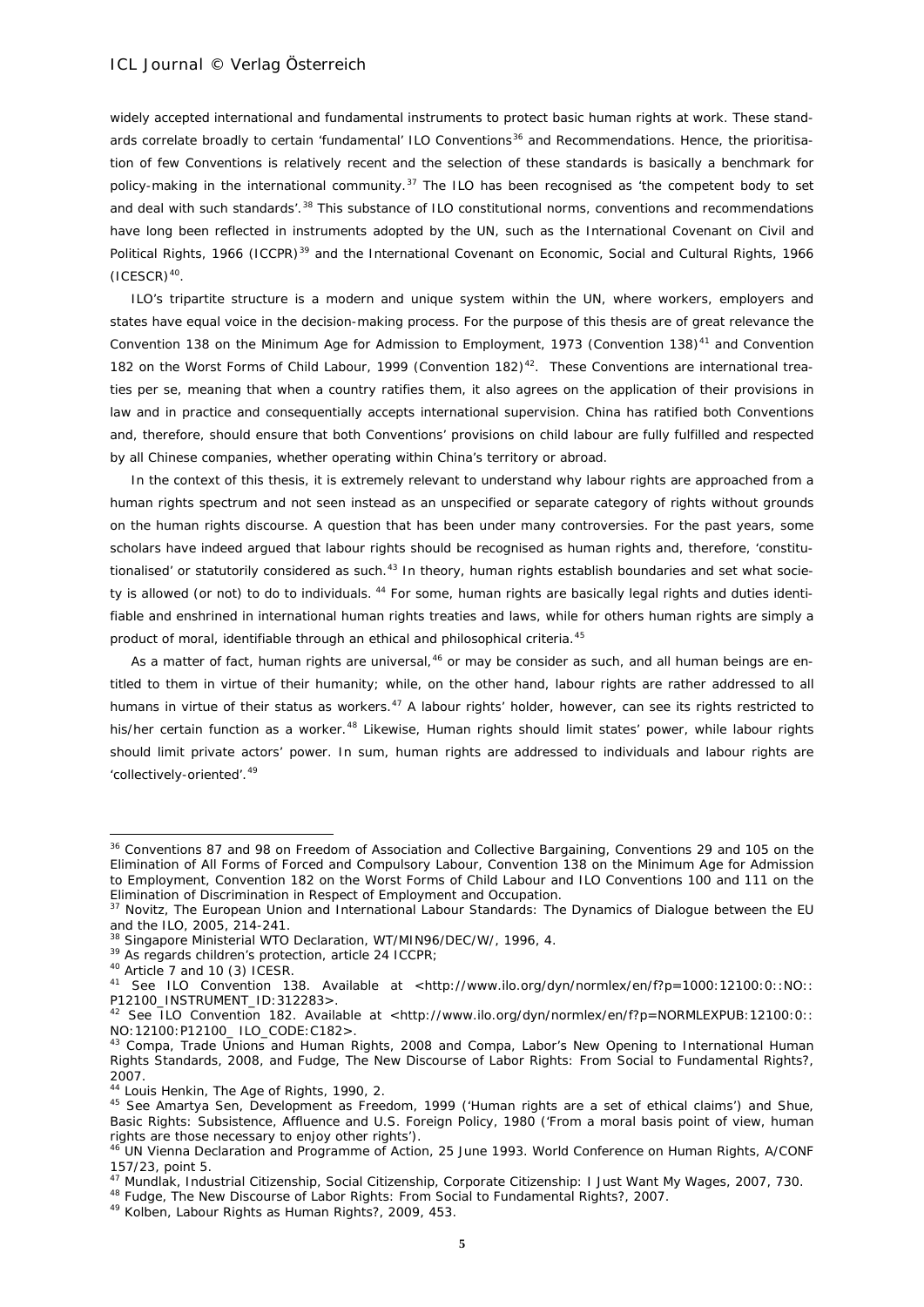Moreover, when attempting to grasp some sort of differentiation or convergence between labour rights and human rights, a dichotomy between 'public sphere' *versus* 'private sphere' should also be considered. An important difference between labour and human rights lies precisely in the fact that labour rights affect mainly private actors, while human rights affect primarily states.<sup>[50](#page-5-0)</sup> Human rights regulate and apply to the relationship between states and individuals,<sup>[51](#page-5-1)</sup> despite some authors' arguments on the application of human rights to non-state actors.<sup>[52](#page-5-2)</sup> In contrast, labour rights imply states' intervention into the private sphere. Meaning that labour rights request the implementation and enforcement of laws and regulations by the states to discipline and guide private actor's (employers and employees) conduct. Labour rights have an important role within the private sphere, particularly when protecting and limiting workers (and giving them guarantees) in their economic relationships with employers (where there is always an unbalance and unequal power). In this sense, labour law has somehow developed as a guarantee of prevention against detrimental social and economic outcomes of liberal labour market relations.<sup>[53](#page-5-3)</sup> Secondly, labour rights should provide workers with solid guarantees to fairly engage with their employers within the market economy.<sup>[54](#page-5-4)</sup> In relation to the abolition of child labour, employers are required to employ adult workers (instead of children), who are less likely to be exploited and have more capacity to negotiate their employment terms and are more aware of their rights. Nevertheless, human rights are not addressed to this private market sphere, which may perhaps be related to the fact that human rights laws do not provide essential elements to get into private market relationships;<sup>[55](#page-5-5)</sup> instead, they may even harm such relations.

The question on what are labour rights and whether or not they are all universal human rights has however been object of many debates. In 1998, the ILO adopted the Declaration,<sup>[56](#page-5-6)</sup> which has helped to demystify this question, making it clear that labour rights are universal and applicable to all individuals in all member states, regardless the nature and stage of their national economic development situation. The Declaration tried to reach a level of moral, political and legal consensus on what exactly is universally recognised as labour rights and it has also designed four categories of rights. Those are designated as 'core labour rights': freedom of association and the effective recognition of the right to collective bargaining; the elimination of all forms of forced or compulsory labour; the effective elimination of child labour; and the elimination of discrimination in respect of employment and occupation.<sup>[57](#page-5-7)</sup> As a core labour standard, the elimination of child labour, will serve as an 'enabling right'. Ie, it will create all necessary conditions to allow access to other rights, such as children's right to primary education.<sup>[58](#page-5-8)</sup> A worldwide central factor and a giant step towards child labour eradication. Notewor-thy is also the fact that the right to a primary education is one of the UN Millennium Goals (MDG 2).<sup>[59](#page-5-9)</sup>

The ILO's objective though, when specifying these four different categories of rights, was to heighten that these rights are integral and undisputed core elements of the human rights *corpus*. [60](#page-5-10) Each of these relevant standards or principles is recognised as a human right in the Universal Declaration of Human Rights (UDHR), in ICESCR and in a very large body of several other international legal standards.<sup>[61](#page-5-11)</sup> These rights are different from a broader conception of labour rights, as they do not require a degree of economic advancement. The ILO member states, as referred, when ratifying one or more of the core Conventions, are hereafter bound to 'pro-

<span id="page-5-0"></span><sup>50</sup> Henkin (n 42) 730.

<span id="page-5-1"></span><sup>51</sup> Sen (n 43) 52.

<span id="page-5-2"></span> $52$  Claupham, Human Rights Obligations of Non-State Actors, 2006.<br> $53$  Hyde, What is Labour Law?, 2006, 37-53.

<span id="page-5-4"></span><span id="page-5-3"></span><sup>54</sup> Sen (n 43) 39-40.

<span id="page-5-6"></span><span id="page-5-5"></span><sup>&</sup>lt;sup>55</sup> UN Vienna Declaration and Programme of Action (n 44) 470.<br><sup>56</sup> ILO Declaration on Fundamental Principles and Rights at Work, 1998, available at *<*http://www.ilo.org/declaration/thedeclaration/textdeclaration/lang--en/index.htm>.

<span id="page-5-7"></span><sup>&</sup>lt;sup>57</sup> Article 2 of the Declaration. ILO Declaration on Fundamental Principles and Rights at Work (1998) (n 35) 214-241.

<span id="page-5-8"></span><sup>58</sup> ILO Global Report Accelerating Action Against Child Labour (n 32), 52-53.

<span id="page-5-9"></span><sup>59</sup> See Millennium Development Goals 2011 Report (MDGs) at <br><http://www.un.org/millenniumgoals/pdf/(2011 E)%20MDG%20Report%202011 Book%20LR.pdf>.

<span id="page-5-10"></span><sup>&</sup>lt;sup>60</sup> Héctor Bartolomei de La Cruz et al. The International Labour Organisation: the International Standards System and Basic Human Rights, 1996, 127–29.

<span id="page-5-11"></span><sup>61</sup> Philip Alston, Labour Rights as Human Rights, 2005.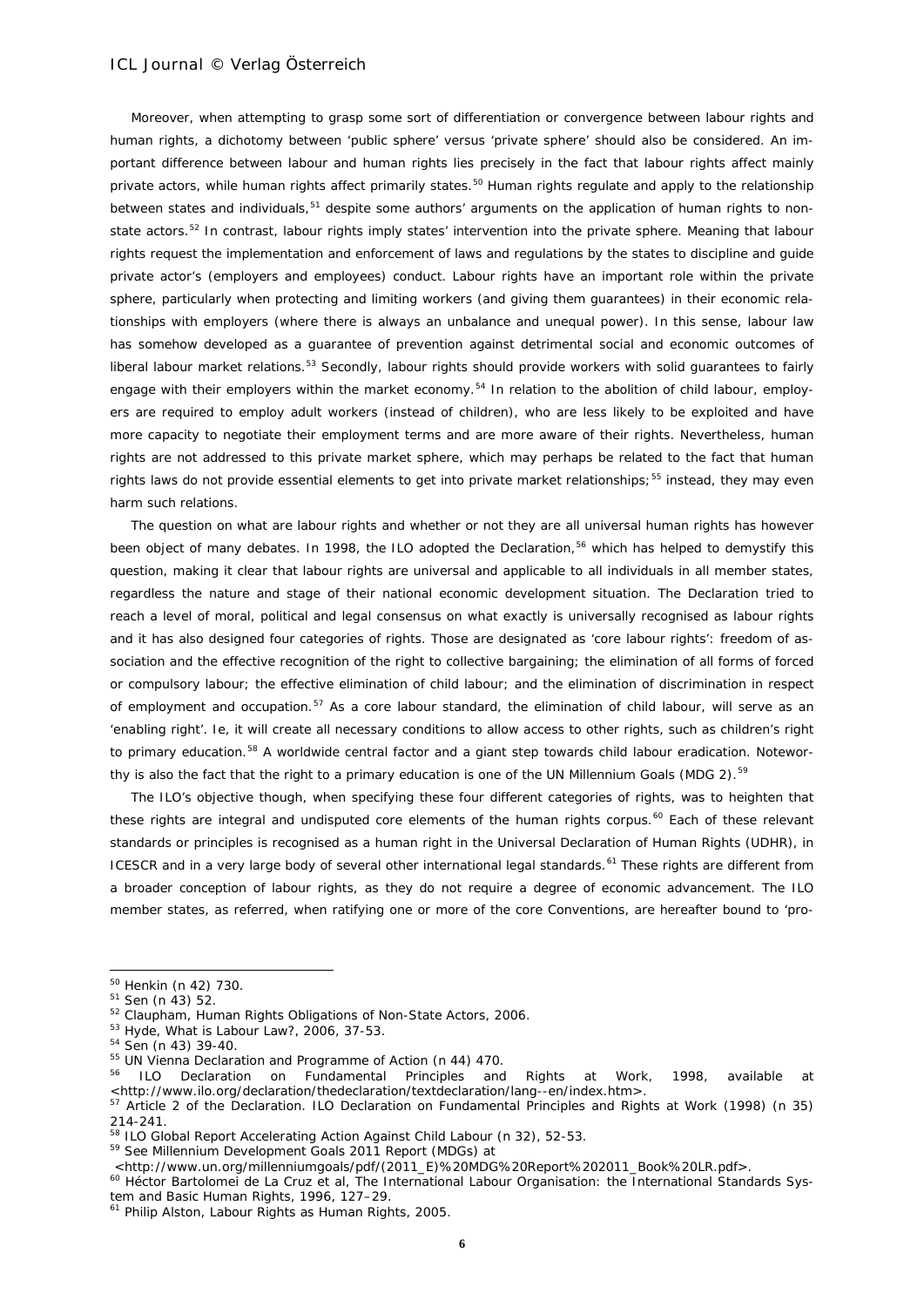mote and realise' such fundamental rights.<sup>[62](#page-6-0)</sup> Therefore, since child labour is one of those core labour standards and a fundamental human right, the Chinese government, as a signatory member state of ILO Conventions 138 and 182, is bound to ensure that this right is fully protected and respected by all Chinese nationals.<sup>[63](#page-6-1)</sup> The respect of the core labour standards enforces a more effective elimination of child labour, which is also closely linked with other labour standards, such as the freedom from forced labour and discrimination, as well as a living wage and conditions of health and safety at work, and absence of forced excessive overtime. Finally, child labour also puts at stake adult employment and their right to decent wages.<sup>[64](#page-6-2)</sup>

### 2. Child Labour as a Human Right

The 'effective elimination of child labour' has been considered as an issue of human rights at work, together with the other core labour rights. It is recognised as one of the core labour principles stated at the ILO Declara-tion and within ILO's grasp.<sup>[65](#page-6-3)</sup> It consists also in the focal point of this thesis and further considerations on this issue will be drawn thereafter. According to all Conventions and legal instruments on children's rights, namely Conventions 138 and 182, and Convention on the Rights of the Child (CRC), all children are entitled to the same human rights accorded to all people, despite their unequal degree of knowledge, experience and physical development and incapability to defend their interests in a world ruled and run by adults.<sup>[66](#page-6-4)</sup> Due to their age, underlying vulnerability, children have special rights and distinct protection. For example, the right to be free from economic exploitation and from hazardous work that may interfere with and hamper their health, moral and development.<sup>[67](#page-6-5)</sup>

The referred core principle implies an obligation to ensure that every child, whether boy or girl, has equal opportunities and the same right to fully develop their physical and mental potential. The aim of this principle is to eliminate all sort of work performed by children and that may jeopardise their normal and sustainable education and development. This principle does not aim though at stopping children from performing all kind of work. The international labour standards, through a prioritisation approach, recognise that certain (specific) types of work are acceptable for children,<sup>[68](#page-6-6)</sup> regarding their age and stage of development. On the contrary, all other types of work, especially when hazardous, are completely unacceptable and should therefore be forbidden.

All Conventions on child labour have, however, failed to define what is considered permissible child labour.<sup>[69](#page-6-7)</sup> This principle's scope is normally extended from formal employment to informal economy, where the higher percentage of unacceptable forms of child labour is indeed found. This includes family-based enterprises, agricultural, domestic and unpaid work, under family or customary arrangements and performed by children in exchange for their keep. The Chinese government, as every government, has thus an important key-role in the effective abolition of child labour within their national context. In order to meet this principle, they should establish and enforce a minimum age (which normally depends on the national social and economic context) for employment of children for all different forms of work, according to Convention 138. Normally, the minimum age for admission to employment is never less than 15 years old and it should not be less than the minimum age to complete compulsory schooling. Developing countries may be entitled to exceptions, under specific circumstances, when their economy or educational facilities are insufficient or inadequate, children may be em-

<span id="page-6-0"></span> $62$  ibid.

<span id="page-6-1"></span><sup>&</sup>lt;sup>63</sup> The ILO has a follow-up procedure consisting in an annual report on the status and progress of the relevant standards (rights and principles) implementation within their borders, stating the potential impediments to ratification or areas where they need special assistance.

See <http://www.ilo.org/declaration/thedeclaration/lang--en/index.htm>.

<span id="page-6-2"></span><sup>&</sup>lt;sup>64</sup> See ILO Global Jobs Pact and Decent Work Agenda at <http://www.ilo.org/jobspact/policy/lang--en/WCMS\_DOC\_GJP\_ARE\_STA\_EN/index.htm>.

<span id="page-6-3"></span><sup>&</sup>lt;sup>65</sup> Report of the Director-General (Report I (B)), The end of child labour: Within reach, 2006, at <http://www.ilo.org/public/libdoc/ilo/P/09382/09382(2006-95)90.pdf>.

<span id="page-6-4"></span><sup>&</sup>lt;sup>66</sup> Children, rights, and the law, edited by Philip Alston, Stephen Parker, John Seymour.<br><sup>67</sup> ILO Declaration on Fundamental Principles and Rights at Work (n 54).

<span id="page-6-5"></span>

<span id="page-6-6"></span><sup>&</sup>lt;sup>68</sup> For example domestic work. See The Role of International Law in the Elimination of Child Labour, Procedural Aspects of International Law Series. (Brill Publishing, Martinus Nilhoff, 2007).

<span id="page-6-7"></span><sup>&</sup>lt;sup>69</sup> Nijhoff, The Role of International Law in the Elimination of Child Labour, Procedural Aspects of International Law Series, 2007.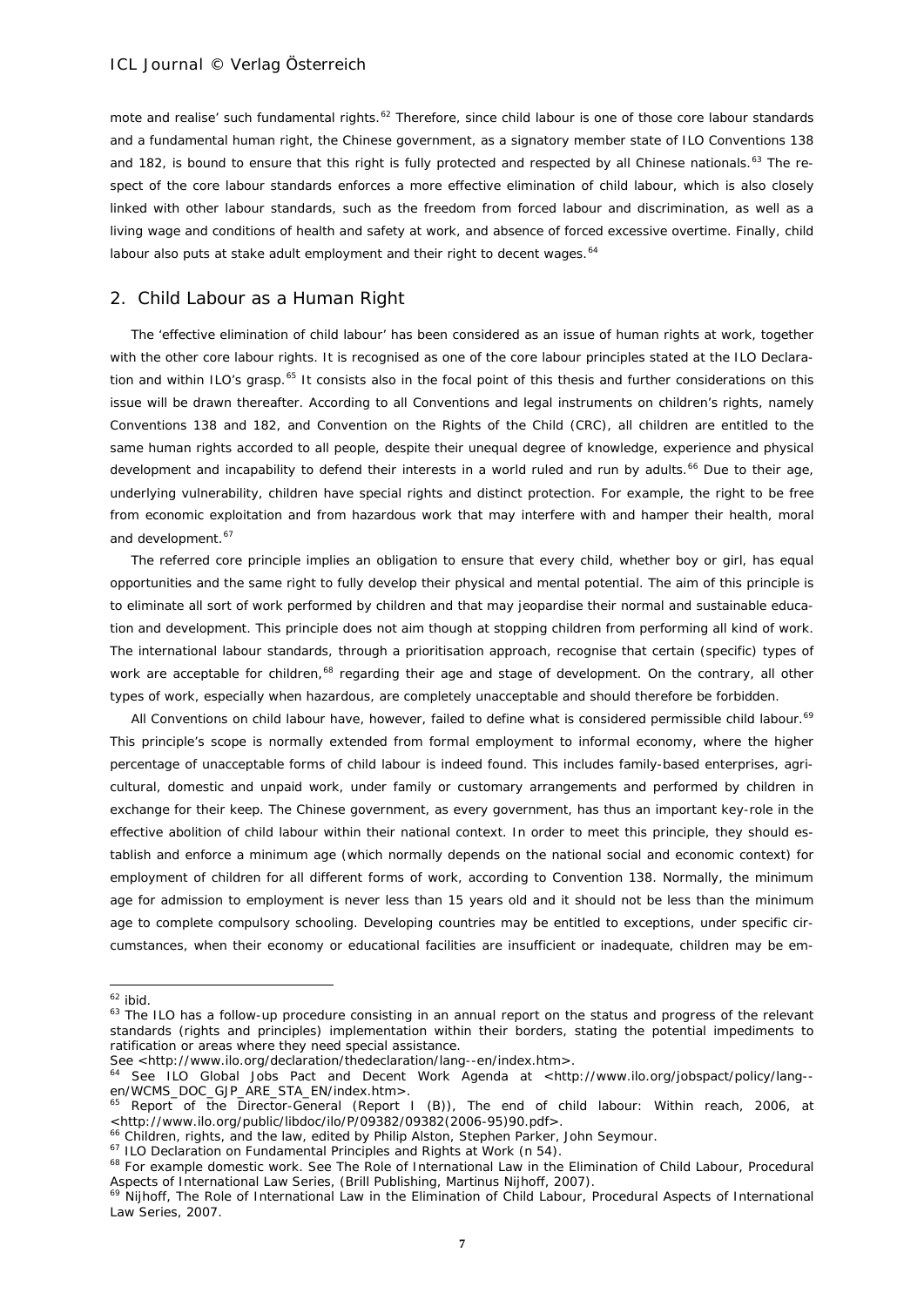1

ployed at the age of 14. In case of 'lighter work', children may be allowed to work when they are two years younger than the general minimum age rule.

In case of 'worst forms of child labour', it is considered totally unacceptable to admit children under the age of 18, as per Convention 182. Besides, its abolition should be a matter of urgency and immediate action. 'Worst forms of child labour' normally refer to inhumane practices, as slavery, trafficking and drugs, debt bondage and other forms of forced labour, prostitution and pornography, forced military recruitment of children. The Convention 182 also covers all forms of work that may be dangerous or harmful for the health, safety and morals of children, such as working in mines and quarries, as it will be seen bellow in the case-study.

In addition, elimination of child labour is intimately linked with the UN Millennium Development Goals (MDGs), not only through the right to education (MDG 2), as referred above, but essentially because child labour is a fundamental prerequisite to eradicate extreme poverty and hunger (MDG 1). Admitedely, poverty has been considered one of the main reasons of child labour perpetuation. Child labour, on the other hand, is a primary cause of poverty, as it pushes children to start prematurely working, consequentially undermining children's opportunities to access primary education and the necessary skills to obtain decent work<sup>[70](#page-7-0)</sup> and income as adults. A sad vicious circle that has unfortunately been the reality of many countries in Sub-Saharan Africa. All governments have positive obligations to realize human rights for their people and to contribute to the alleviation of poverty, which together with access to education can be crucial in the combat against child labour.<sup>[71](#page-7-1)</sup> This would also certainly help to create more jobs and better wages for adults and, therefore, alleviate poverty.

Poverty is also commonly associated with social injustice and social exclusion, a phenomenon closely related to child labour. Child labour hinders human and sustainable development. It is regrettable, however, that child labour itself is not part of the MDG framework, which would certainly impact on the reduction of the problem and on the expansion of educational opportunities to all children. Children's access to education is with no doubts one of the most effective strategies and tools to eliminate child labour and should be supplemented by a range of other measures. Namely, awareness campaigns and adequate social protection systems, among others.

# 3. Labour Rights as Human Rights and its Importance for Multinational Corporations

After specific considerations on child labour, an anticipation of what will be discussed in the second part of this chapter, it might be now noteworthy to highlight another important aspect within this thesis' scope: the importance of labour rights as human rights for multinational corporations (MNCs). One of the goals, when framing labour rights as human rights, it is also to target MNCs and engage into corporate campaigning and advocacy strategies, an important concern that will be more attentively addressed in chapter IV of this thesis. However, it is important, at this stage, to refer that MNCs have, lately, been more receptive and flexible to human rights discourse, namely through adoption of corporate social responsibility (CSR) measures and codes of conduct. They have extensively adhered to initiatives such as the UN Global Compact or the OECD Guidelines for Multinational Enterprises (MNEs). Increasingly, they have also become more aware of and eager to link their business with human rights and labour rights initiatives and projects, which somehow portrays them as 'human rights movements' and 'defenders', proving their willingness to associate themselves with other organisations promoters of international human rights norms.<sup>[72](#page-7-2)</sup> Another example of progress in this field and of states commitment to achieve positive effects on 'peoples lives', is their participation in the 'Decent Work Agenda'. This has been developed by ILO and provides support through country programmes in coordination with ILO mem-

<span id="page-7-0"></span><sup>&</sup>lt;sup>70</sup> See ILO Decent Work Agenda at <http://www.ilo.org/global/about-the-ilo/decent-work-agenda/lang-en/index.htm>.<br><sup>71</sup> See International Programme on the Elimination of Child Labour (IPEC) at <http://www.ilo.org/ipec/lang--

<span id="page-7-1"></span>en/index.htm>.

<span id="page-7-2"></span> $72$  See United Nations Global Compact, After the Signature: A Guide to Engagement in the UN Global Compact, 18 – 20, available at: <http://www.unglobalcompact.org/docs/news\_events/8.1/after\_the\_signature.pdf>.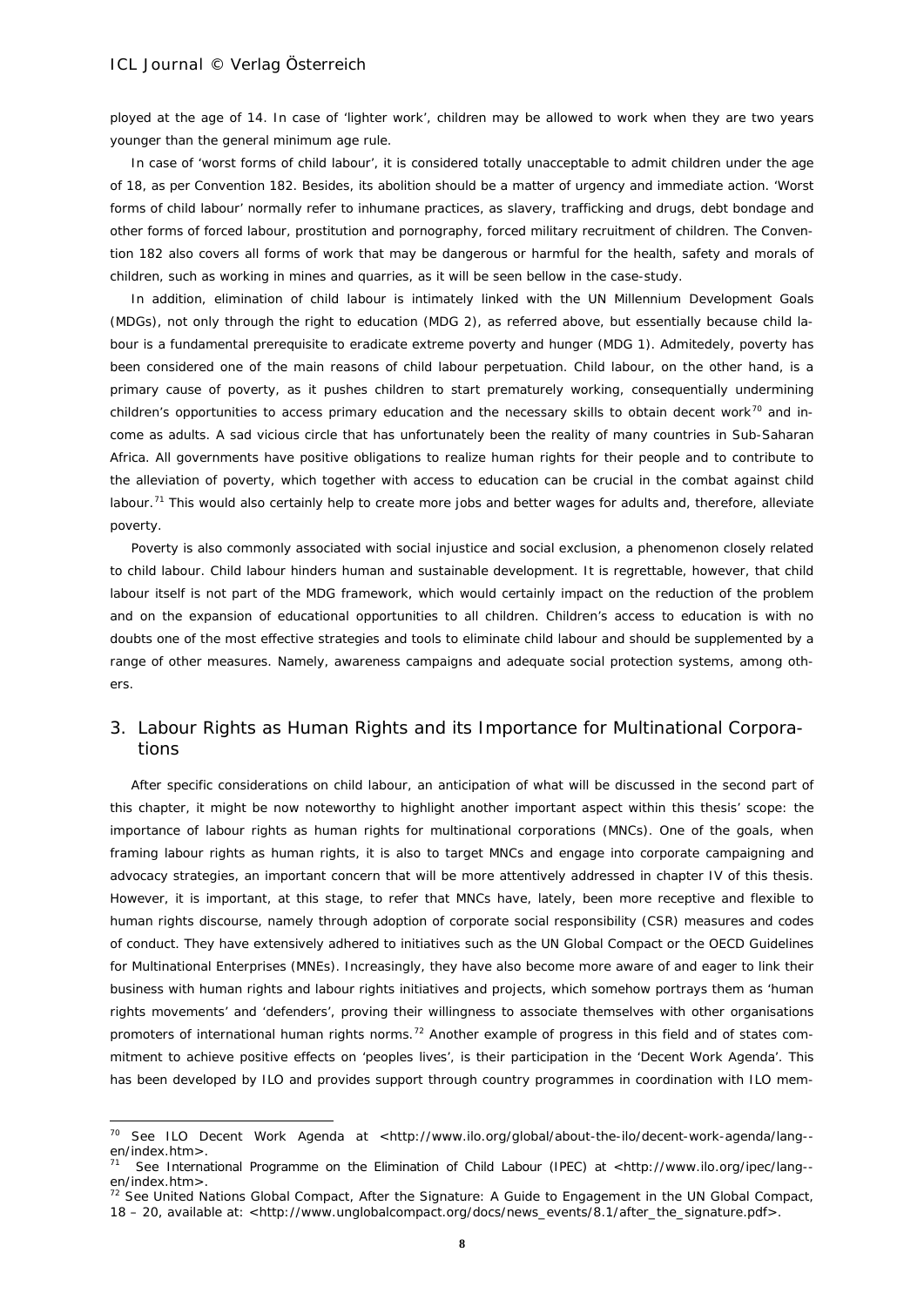ber states, to the 'labour community' in achieving the creation of more jobs, enforcement of rights at work, and implementation of social protection and social dialogue measures.<sup>[73](#page-8-0)</sup>

According to some labour rights movements, these new tendencies will make MNCs more responsive to eventual charges for human rights or labour rights violations.<sup>[74](#page-8-1)</sup> Somewhat, this brings hope to the eradication of child labour. A new framing of labour/worker's rights, as human rights, has also notably influenced corpora-tions to address worker's/labour rights abuses in their supply chains.<sup>[75](#page-8-2)</sup>

In a nutshell, MNCs seem now more committed to embrace human rights practices and apply those stand-ards to their business activities. A concept of business that it is still quite new for Chinese corporations.<sup>[76](#page-8-3)</sup> Although it has, thus far, worked as an effective and strategic marketing tool and a way to be recognised as a 'good corporate citizen'. There are still, however, alleged failures, or lack of awareness on these issues, as we will see when discussing the case of Chinese mining companies in Katanga, DRC.

To conclude the discussion of 'labour rights as human rights', which has given rise to many academic debates, I would like to briefly refer to some divergent views on this issue, mainly those conveyed by *Alston*[77](#page-8-4) and Langille.<sup>[78](#page-8-5)</sup> On one hand, Alston has criticised the formulation and ratification of the ILO Declaration and its exclusive concentration on core labour standards. According to him, it constraints labour rights' essence to a group of specific four core labour rights. The author argues that the main role of these core standards is to replace a broader conception of labour rights with a more narrow focus on a limited *corpus* of labour stand-ards.<sup>[79](#page-8-6)</sup> Alston defends that these core of rights is merely promotional and lacks a solid legal base of obligations and key-institutional responses to potential labour rights abuses.<sup>[80](#page-8-7)</sup> Furthermore, according to him, this core of rights is exclusively focused on a set of procedural civil and political labour rights.<sup>[81](#page-8-8)</sup> Essentially, this confirms that in the Declaration there is a clear neo-liberal economic approach<sup>[82](#page-8-9)</sup> and an exclusion of an economic and social rights agenda<sup>[83](#page-8-10)</sup> (health and safety standards). The consequences of such an approach seem unbalanced and impact, in particular, on the protection of rights at work (mostly economic and social rights) and also, in general, on the indivisibility of human rights.<sup>[84](#page-8-11)</sup> In sum, Alston argues that all human rights are indivisible and 'fundamental' and should have, on equal terms, the same standing before the law.[85](#page-8-12) As maintained, economic and social rights are in risk of being delegitimized. According to him, this is the pith of labour rights, since ILO has given preference to civil and political rights in its Declaration.<sup>[86](#page-8-13)</sup>

On the other hand, Langille, as well as Maupin, have responded to Alston's arguments. Langille says that the 'heart' of labour rights are those 'procedural' and 'enabling rights'<sup>[87](#page-8-14)</sup> (those that create conditions allowing access to other worker's rights). For this author there is a distinction that should be made between those labour rights that are 'procedural in nature' and labour standards that are 'outcome-based'.<sup>[88](#page-8-15)</sup> Languille argues that within labour law there is a combination of procedural and substantive components or pillars. Some of those components are addressed to workers and ascribe to them rights of procedural protection; secondly, the sub-

1

<span id="page-8-0"></span><sup>&</sup>lt;sup>73</sup> See ILO Decent Work Agenda and country reports at <http://www.ilo.org/global/about-the-ilo/decent-workagenda/lang--en/index.htm>.

<span id="page-8-1"></span>UN Vienna Declaration and Programme of Action (n 44) 465.

 $75$  ibid.

<span id="page-8-3"></span><span id="page-8-2"></span><sup>76</sup> Brautigam (n 25) 304.

<span id="page-8-4"></span><sup>77</sup> Alston, Core Labour Standards' and the Transformation of the International Labour Rights Regime, 2004; and Philip Alston & James Heenan, Shrinking the International Labor Code: An Unintended Consequence of the 1998 ILO Declaration on Fundamental Principles and Rights at Work?, 2004.

<sup>&</sup>lt;sup>78</sup> Langille, Core Labour Rights—The True Story (Response to Alston), 2005.

<span id="page-8-6"></span><span id="page-8-5"></span><sup>79</sup> Alston, Core Labour Standards' and the Transformation of the International Labour Rights Regime, 2004, 458.

<sup>80</sup> ibid.

<span id="page-8-8"></span><span id="page-8-7"></span> $81$  ibid.

<span id="page-8-9"></span> $82$  ibid.

<span id="page-8-10"></span><sup>83</sup> Alston (n 72) 486–87; Alston & Heenan (n 72) 253–56.

<sup>84</sup> Philip Alston & James Heenan (n 72).

<span id="page-8-12"></span><span id="page-8-11"></span> $85$  ibid.

<span id="page-8-13"></span><sup>86</sup> ibid.

<span id="page-8-14"></span><sup>87</sup> Brian Langille, Core Labour Rights—The True Story (Response to Alston), 2005, 409, 429; Maupain, Revitalization Not Retreat: The Real Potential of the 1998 ILO Declaration for the Universal Protection of Workers' Rights, 2005, 439, 448.

<span id="page-8-15"></span> $88$  ibid.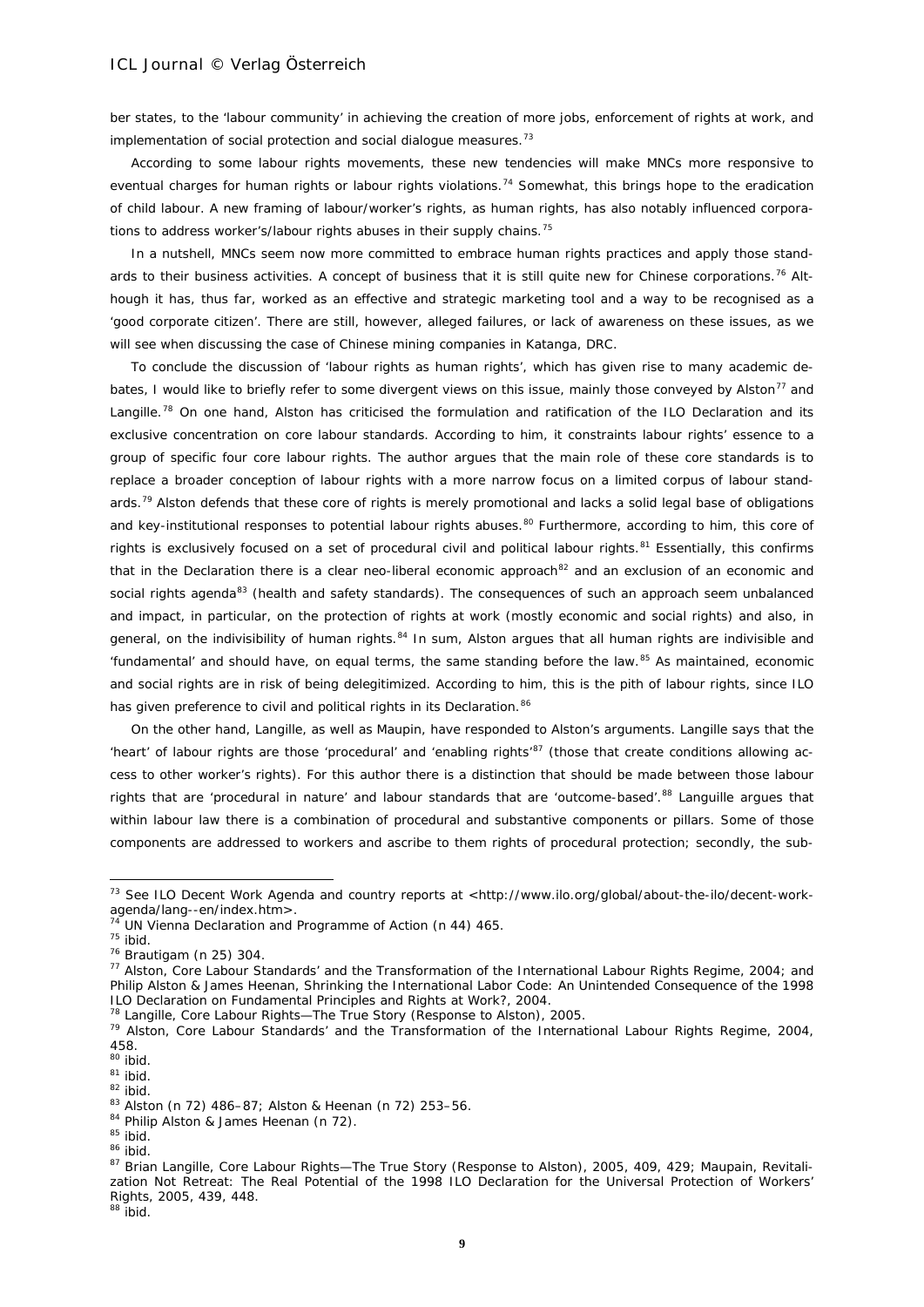stantive standards are addressed to employers and their obligations in providing minimum standards of health, safety or wages to their employees.

Finally, from Langille's point of view, Alston is seemingly mixing the two different concepts.<sup>[89](#page-9-0)</sup> Despite all divergence on this matter, for Langille the ILO Declaration is coherent and should be valued as such. Particularly due to its approach to labour law and labour rights.<sup>[90](#page-9-1)</sup> On the contrary, for Alston, who has got a more human rights oriented-approach, Langille's arguments are not convincing enough, and economic and social rights should be seen as guarantors of 'outcomes' and not facilitators of 'processes', whose conception is, according to the author, rather weak.

Sequentially, it is important to briefly stress China's view and understanding of 'labour rights as human rights', or better saying, a lack of recognition of labour rights as human rights. It is not new that in China fundamental labour rights have always been seriously violate, in breach of China's Labour Code. In fact, there is not even reference to labour rights in their human rights literature. They rather do, but distinguish both as separate categories, highlighting that labour rights are not considered under the umbrella of human rights.<sup>[91](#page-9-2)</sup> This conception is particularly relevant when considering China's relations with Africa, given the frequent cases of African workers in Chinese companies claiming tense labour relations and hostile behaviour from Chinese employers towards trade unions, violations of worker's rights, poor working conditions, low wages and unfair labour practices.<sup>[92](#page-9-3)</sup> Several studies<sup>[93](#page-9-4)</sup> and recent news have also reported that Chinese employers often violate the core ILO Conventions and principles. Namely the Conventions 138 and 182, as it will be exemplified in the case-study in chapter III, of Chinese mining companies in DRC, and where evidence of child labour has been found.<sup>[94](#page-9-5)</sup> Again, it will be shown China's position towards labour rights and human rights, ie, as two different and non-convergent categories of rights.

### B. Child Labour

### 1. Child Labour: , Everyone's Business'?

*'Children are everyone's business'* UNICEF, Global Compact and Save the Children Meeting on Children's Rights & Business Principles Initiative, 24 June 2010.

Child labour has been a widespread and stubborn phenomenon and still persistently occurring in all regions of the world, with special incidence in developing countries.<sup>[95](#page-9-6)</sup> Among those countries, the Sub-Saharan African region stands out and registers a higher rate than any other major region in the world.<sup>[96](#page-9-7)</sup> According to the ILO Global Report 2010, unlike the Asia Pacific or Latin America or even the Caribbean, that have been decreasing their incidence of child labour, the numbers in Sub-Saharan Africa have been rather increasing every year and one out of four children are still trapped in child labour. ILO has estimated that there are 65.1 million economically active children in Sub-Saharan Africa alone, as for  $2010$ .<sup>[97](#page-9-8)</sup> As seen above, child labour is intrinsically linked to the rights of the child. In that regard, The UN Convention on the Rights of the Child (CRC) refers to the right of children being protected from economic exploitation and any work that is likely to be hazardous, or to interfere with the child's education, harmful to their health, physical, mental, spiritual, moral or social development. Thus, in line with what is also prescribed by ILO Conventions 138 and 182, it is not acceptable when

<sup>&</sup>lt;sup>89</sup> Philip Alston & James Heenan (n 72).

<span id="page-9-1"></span><span id="page-9-0"></span><sup>90</sup> ibid.

<span id="page-9-2"></span><sup>91</sup> Anita Chan, Labour Standards and Human Rights: The Case of Chinese Workers Under Market Socialism, 1998, 886-904.

<span id="page-9-3"></span> $92$  Jauch (n 20) 52

<span id="page-9-4"></span><sup>93</sup> Anthony Yaa Baah and Herbert Jauch, Chinese Investments in Africa: A Labour Perspective, African Labour Research Network, 2009.

<span id="page-9-5"></span> $94$  Clark (n 17).

<span id="page-9-6"></span><sup>95</sup> International Labour Organization (1998), 'Child Labour Risks Growing in Africa', OUA and ILO Convene Tripartite Meeting, Press Release, 4 February.

<sup>&</sup>lt;sup>96</sup> Bhalotra, OECD Social Employment and Migration Working Paper N 4, Child Labour in Africa, 2003.

<span id="page-9-8"></span><span id="page-9-7"></span><sup>97</sup> ILO Global Report Accelerating Action Against Child Labour (n 32) 43.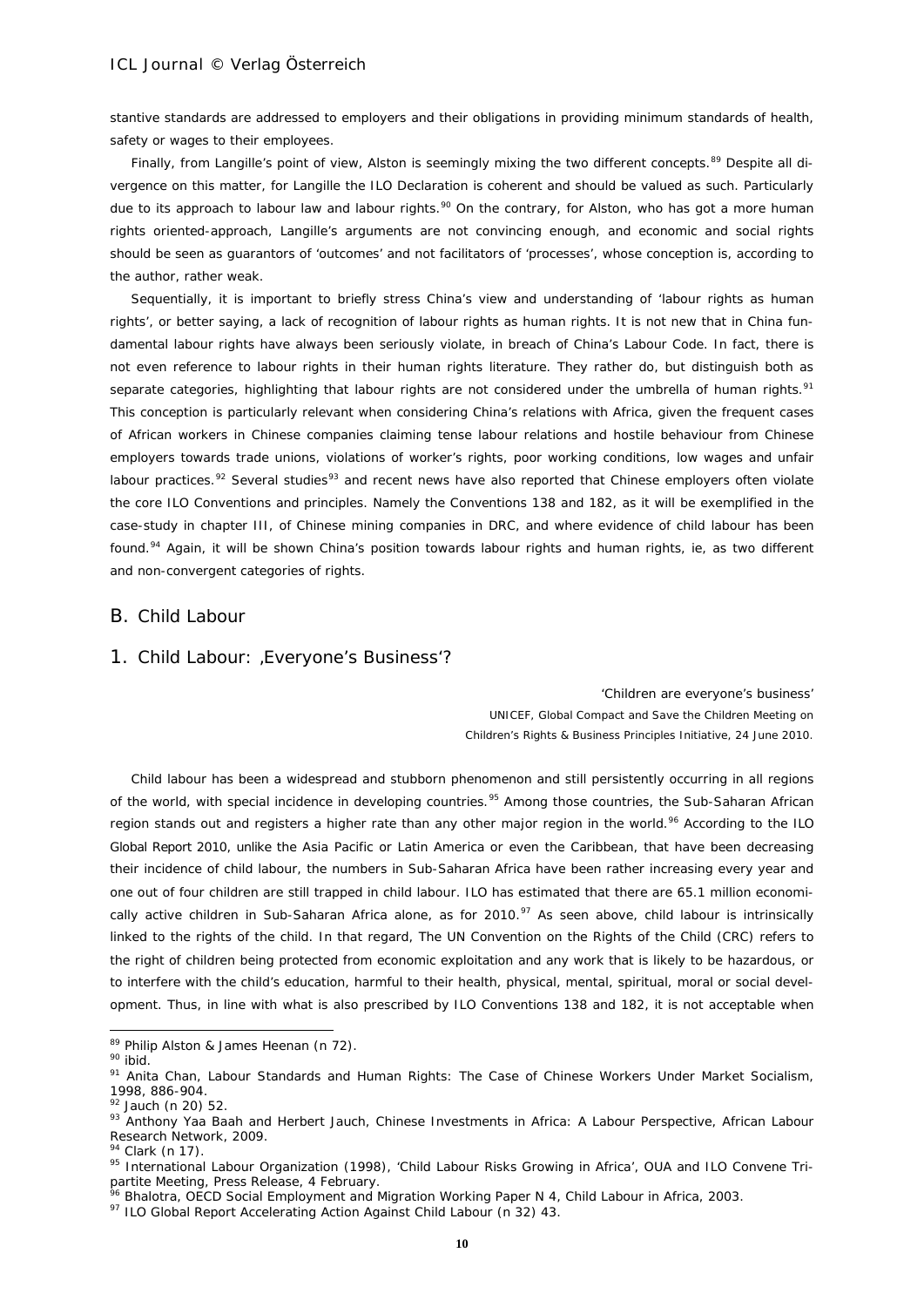children work at a young age, for long hours, with little pay, in hazardous conditions or in slave-like condi-tions.<sup>[98](#page-10-0)</sup>

The ratification of the Convention 182 by many of the African countries emphasizes their willingness and thorough determination in gaining respect from the international community and in combating the scourge of child labour.<sup>[99](#page-10-1)</sup> However, the Convention's enforceability is not always very linear and there is still a long way to go through from ratification to implementation within all different contexts and China is certainly an example of this challenge.

### 2. What is Meant to Be Child Labour?

In this section, the aim is to provide an overview of what is meant to be child labour, primarily from a legal perspective paving the way through the next chapter that will focus on the case of Chinese mining companies operating in the DRC and the use of child labour. A case-study that is representative of Chinese investments in Sub-Saharan Africa and their impact on human rights, particularly on children's rights.

To begin with, child labour is not clearly defined by international law, due to political, economic and cultural heterogeneity of the international community. These same reasons have also impeded the adoption of an effective set of measures against this threat and constituted an obstacle to a unanimous agreement on a definition in recent times.<sup>[100](#page-10-2)</sup> The CRC (Article 32, paragraph 1) defines child labour as 'work performed by a child that is likely to interfere with his or her education or to be harmful to their health or physical, mental, spiritual, moral or social development'. Likewise, ILO attempted to define child labour as exploitative 'work that harms a child's well-being and hinders his or her education, development and future livelihood<sup>,101</sup>, meaning that it can be mentally, physically, socially or morally dangerous and harmful to children, especially when it deprives them from the right to education and obliges them to prematurely drop out school or to combine school with long and heavy work. In this sense, child labour is a form of exploitation and the denial of a child's right to education, therefore, a violation of a human right, recognised by international instruments. In extreme situations, child labour may involve children being enslaved and abruptly separated or left by their families and exposed to hazards and illnesses from a very early age.<sup>[102](#page-10-4)</sup> Thus, it is imperative that the international community and all governments adopt policies on the elimination of child labour.

Yet, despite being difficult to draw a line in some cases and consider that there are 'acceptable' forms of work that children can perform, as mentioned above, it should be bear in mind that the term child labour is different and not comparable to the term 'youth employment' or 'student work'.<sup>[103](#page-10-5)</sup> Essentially, it depends on children's age, on the type of work, on the conditions under which it is performed and on the objectives pursued. A proper answer or definition varies according to different countries and their culture. 'Youth employment' and 'student work' are normally considered legal and somewhat positive for the personal development and maturation process of children and young people, as long as does not interfere with their schooling. Very different is child labour, which is considered a human rights violation, as it deprives children from their childhood, thereby compromising their potential and dignity, physical and mental development. Not all kind of child labour is considered bad or harmful though. Especially when it refers to light work that does not interfere with children's right to education and leisure. Child labour normally results from a wide gamut of underlying social and economic problems, including poverty, as already underlined above, as well as war, such as the case of child soldiers' recruitment in many African countries. These are indeed important factors influencing household deci-

<span id="page-10-0"></span><sup>98</sup> UNICEF, Implementation Handbook for the CRC, 1998.

<span id="page-10-1"></span><sup>99</sup> The Convention 182 was ratified by 49 African States between 1999 and 2005 and the Convention 138 on the Minimum Age obtained 46 ratifications.

<sup>&</sup>lt;sup>100</sup> Nesi, et al, Child Labour in a Globalized World: An Analysis of ILO Action, 2008, 1-5.

<span id="page-10-3"></span><span id="page-10-2"></span><sup>&</sup>lt;sup>101</sup> ILO and International Organisation of Employers, Eliminating Child Labour: Guides for Employers, Guide One: Introduction to the Issue of Child Labour, 2007, (thereafter, ILO Guide One for Employers).

<span id="page-10-4"></span><sup>&</sup>lt;sup>102</sup> Eliminating the worst forms of child labour: A practical guide to ILO Convention No 182. Handbook for parliamentarians No 3, 2002.<br><sup>103</sup> ILO and UN Global Compact, The Labour Principles of the UN Global Compact: A Guide for Business, 2008.

<span id="page-10-5"></span>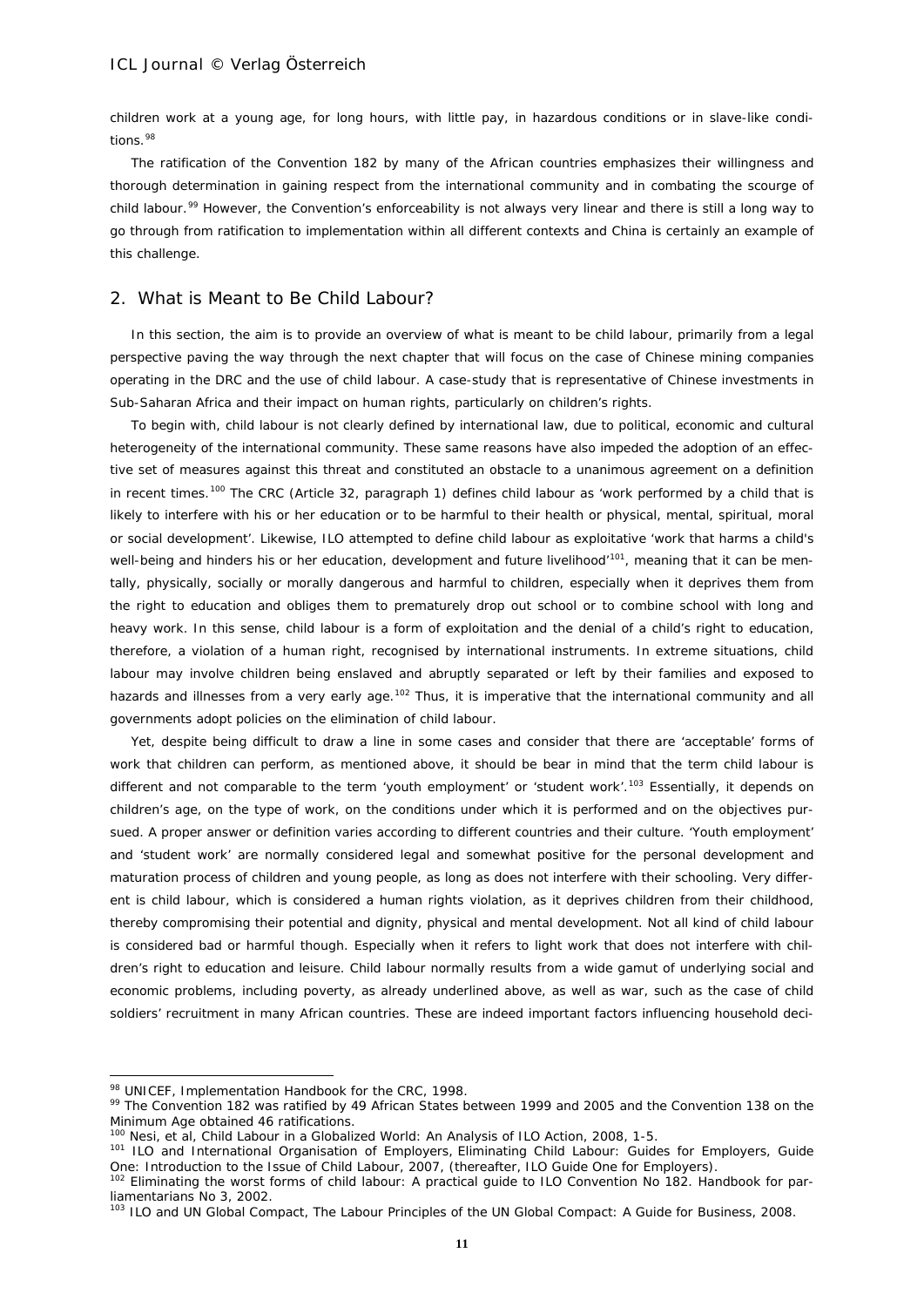sions on child labour.<sup>[104](#page-11-0)</sup> The limited access to education or inadequate educational facilities is another factor to be considered. In some cases, to deny children's access to workplace may lead to more serious and precarious situations, such as the case of prostitution and begging. Thus, in order to prevent child labour it is fundamental to address its underlying root-causes. In this sense, a good advice for Chinese companies operating in Africa would certainly be to consider all range of issues (low family income or inexistent educational facilities) that are behind the problem and try to overcome such difficulties.

According to ILO, it is estimated that 218 million children, between the ages of 5 and 11 work worldwide.<sup>[105](#page-11-1)</sup> However, it is extremely difficult to have a precise figure of the extent of child labour, since a large part of the problem, especially when it comes to its worst forms, is hidden, due to its illegal nature, often practiced in un-derground shops, brothels, remote farms, mines, etc.<sup>[106](#page-11-2)</sup> In some countries, there is also a lack of reliable documentation, as birth certificates, which are easily made unviable or forged. The highest incidence of child labour occurs, however, in those rural or urban areas where authorities still have difficult access to.



*Global Map of Child Labour Risk 2010*

*(Source: The Global Compact website. Human Rights and Business Forum)*

### 3. International Legal Instruments on Child Labour

Human rights issues have persistently drawn the attention of civil society and international community and the expansion of the movement against child labour has gained increased support. The CRC,<sup>[107](#page-11-3)</sup> adopted in 1989, was considered the most complete and comprehensive treaty on children's rights ever adopted and it was ratified by almost all countries in the world, except Somalia and the United States. The CRC has not only embodied fundamental and general provisions on children's protection related to work as such, but it tackled specific issues on exploitation of children that were built upon by the ILO for its fights against the worst forms of child labour.<sup>[108](#page-11-4)</sup>

The CRC defines child as any person bellow 18 and maintains that all children have the right to be protected from economic exploitation as per Article 32, paragraph 1, referred above. According to CRC, governments should penalise all those who violate its provisions requirements. The ILO was the first international organisa-tion adopting binding rules on child labour.<sup>[109](#page-11-5)</sup> In fact, one of the foremost reasons that justified the adoption of

1

<span id="page-11-0"></span><sup>&</sup>lt;sup>104</sup> UNICEF, Implementation Handbook for the CRC (n 96).

<span id="page-11-1"></span><sup>&</sup>lt;sup>105</sup> Report of the Director-General (Report I (B), The end of child labour (n 63). At <br><http://www.ilo.org/public/libdoc/ilo/P/09382/09382(2006-95)90.pdf>.

 $106$  Eliminating the worst forms of child labour: A practical guide to ILO Convention No 182 (n 100).

<span id="page-11-3"></span><span id="page-11-2"></span><sup>&</sup>lt;sup>107</sup> See <http://treaties.un.org/doc/Publication/UNTS/Volume%202133/v2133.pdf>.<br><sup>108</sup> Nesi (n 98) 203.

<span id="page-11-4"></span>

<span id="page-11-5"></span><sup>109</sup> Cullen, Procedural Aspects of International Law, Volume 28: Role of International Law in the Elimination of Child Labour, 2007.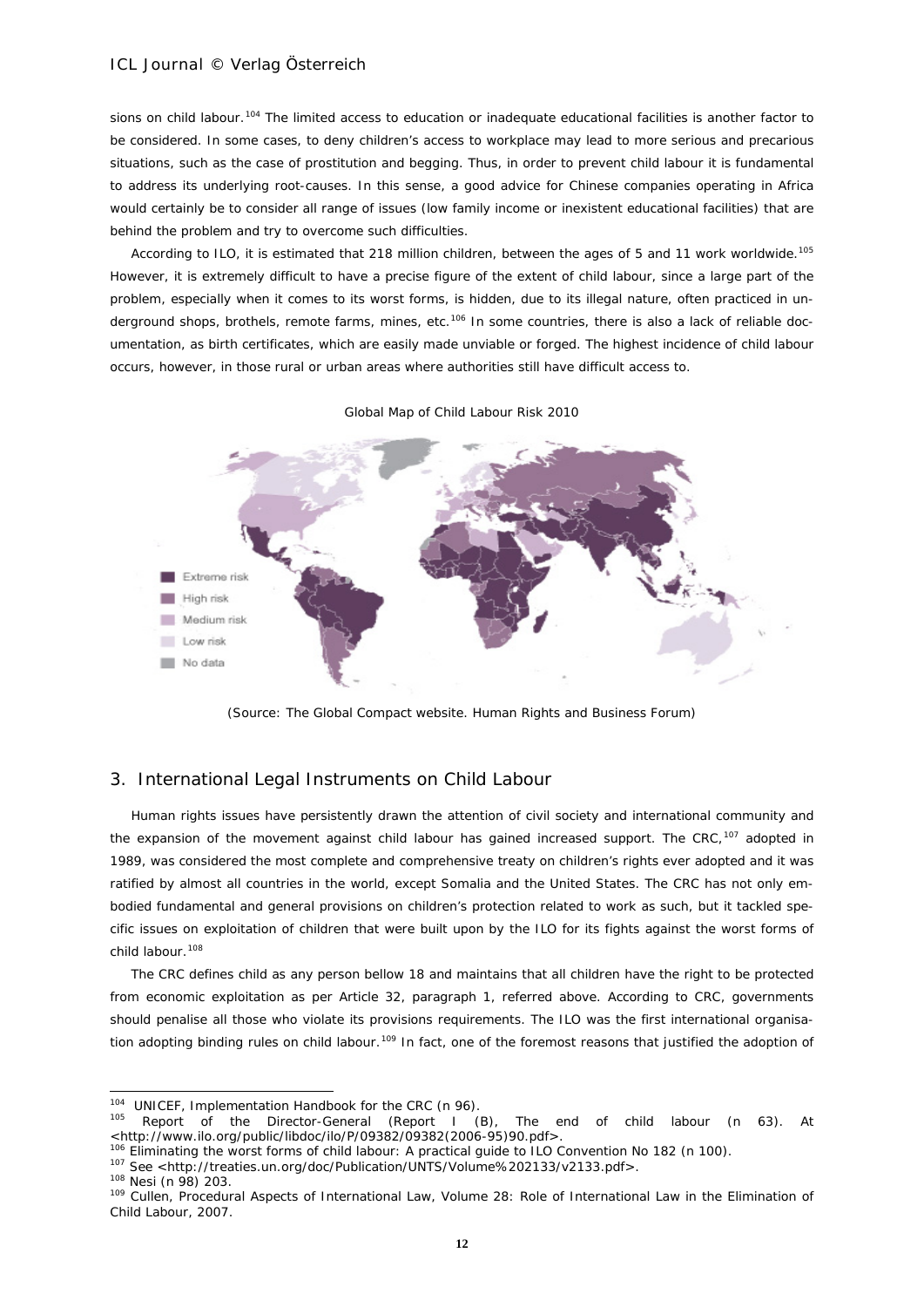the founding treaty was the enhancement of the conditions of working children (and women), as shown by the Preamble to the Constitution.<sup>[110](#page-12-0)</sup>

Throughout its existence, one of the ILO main concerns has been the establishment of a minimum age for admission to employment as the cornerstone of child labour definition and regulation. Moreover, the adoption of international labour standards testifies a commitment by the international community to abolish child labour and to draw a line on the distinction between child labour and acceptable forms of work.<sup>[111](#page-12-1)</sup> The Convention 138, 1973, $112$  comprised the most comprehensive and authoritative international definition of minimum age for admission to employment and it constitutes a landmark that shall be applied to all economic sectors of activity and to all working children.<sup>[113](#page-12-3)</sup> The convention ascribes to ratifying States the obligation to determine a minimum age[114](#page-12-4) and defines a range of minimum age below which no child should be required to work. In many cases, these minimum age may vary accordingly to the level of development and type of employment and work<sup>115</sup>. The ILO Convention 138 was ratified by 116 countries. China was one of them and established that the minimum age to be employed is 15, making an exception of 12 or 13 years for cases of light work, when it does not interfere with children's education or does not have negative impact on health. In the case of developing countries, the stipulation of a minimum working age of 15 may be exceptionally reduced to 14.

For long time, the principal means used by ILO to combat the threat of child labour was the adoption of international labour standards. ILO's agenda on child labour reflects member States belief that childhood is an important period of physical and mental development of the life and education of any human being and it should not be devoted to work. In 1999, another milestone in the struggle against child labour was achieved through the adoption of the Worst Forms of Child Labour Convention<sup>[116](#page-12-6)</sup> (ILO Convention 182) and accompany-ing Recommendation 190.<sup>[117](#page-12-7)</sup> Both ILO Conventions, 138 and 182, are fundamental and seek to attain the aboli-tion of child labour. However, the means they use to pursue this goal are substantially different.<sup>[118](#page-12-8)</sup> The ILO Convention 138, for instance, does not require a specific timeframe within which such measures to abolish child labour should be taken, just like Convention 182 does. As set forth in Article 1 of Convention 138, a 'national policy' should be designed in order to ensure the effective abolition of child labour, as mentioned. Differently, the Convention 182 focuses its scope on certain forms of child labour that should not be accepted, neither tol-erated by any member states, irrespectively of how developed is the country and its national circumstances.<sup>[119](#page-12-9)</sup> As per Article 1 of the Convention 182 'each member state which ratifies this Convention shall take immediate and effective measures to secure the prohibition and elimination of the worst forms of child labour as a matter of urgency'.

Furthermore, the Convention 182 does not contain 'flexibility clauses', neither makes any distinction between developed and developing countries, unlike the Convention 138. Hence, all measures taken by the member states shall not only ensure the prohibition of child labour, but also the elimination of the worst forms of child labour. These two Conventions are a good example of a complementary nexus for the effective abolition of child labour, where immediate action and time-bound measures are extremely necessary.<sup>[120](#page-12-10)</sup>

<span id="page-12-0"></span> $110$  ibid.

<sup>111</sup> Eliminating the worst forms of child labour: A practical guide to ILO Convention No 182. (n 100).

<span id="page-12-2"></span><span id="page-12-1"></span><sup>112</sup> The Convention 138 is accompanied by Recommendation 146. See: <http://www.ilo.org/ilolex/cgilex/convde.pl?C138>.<br><sup>113</sup> Eliminating the worst forms of child labour: A practical guide to ILO Convention No. 182. (n 100).

<span id="page-12-5"></span>

<span id="page-12-4"></span><span id="page-12-3"></span><sup>&</sup>lt;sup>114</sup> Article 1 of Convention 138.<br><sup>115</sup> ibid.<br><sup>116</sup> See <http://www.ilo.org/ilolex/cqi-lex/convde.pl?C182>.

<span id="page-12-7"></span><span id="page-12-6"></span><sup>&</sup>lt;sup>117</sup> See <http://www.ilo.org/ilolex/cgi-lex/convde.pl?R190>.<br><sup>118</sup> Nesi (n 98) 83-91.

<span id="page-12-8"></span>

<span id="page-12-9"></span><sup>&</sup>lt;sup>119</sup> ILO, Child Labour, Report IV (2A), ILC, 87th Session, 1999, Geneva, Office commentary, 34.<br><sup>120</sup> ibid.

<span id="page-12-10"></span>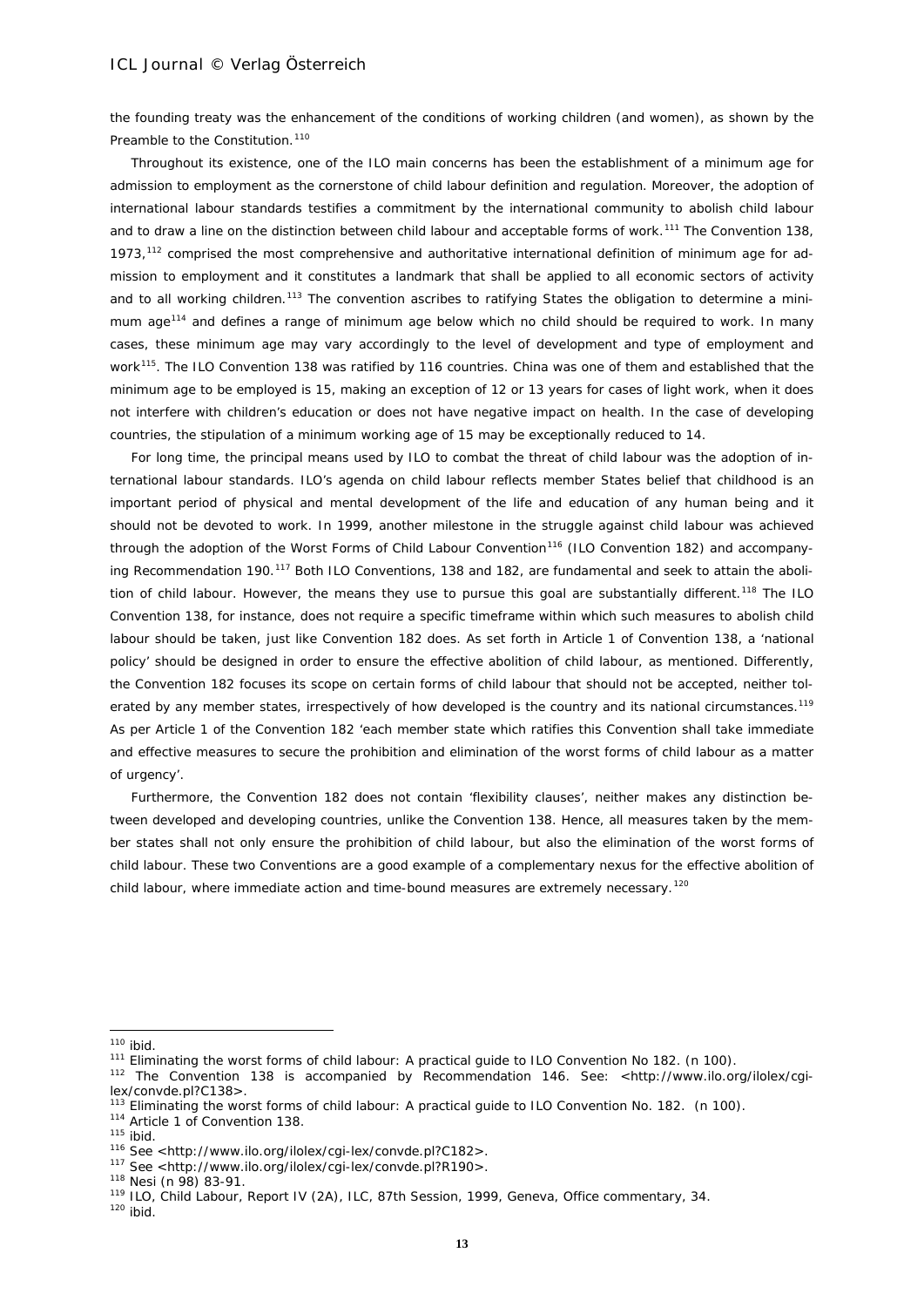### 4. ILO Convention 182 on Worst Forms of Child Labour

The Convention 182 is significantly important in the context of this thesis, since the case-study that will be analysed bellow portrays a case of use of child labour by Chinese mining companies in the DRC. Therefore, further considerations will be drawn upon. The Convention 182 was ratified by 171 countries, including China and in its Article 2 'child' is defined as all persons under the age of 18 and prohibits young workers under this age to engage in the worst forms of child labour.<sup>[121](#page-13-0)</sup>

The Article 3 of the Convention 182 details the type of work that children under 18 are prohibited to perform, which includes all forms of slavery or similar practices (clause a); prostitution and production of pornography (clause b); illicit activities (clause c); and hazardous work (clause d). Nevertheless, we can make a distinction here between two categories of the worst forms of child labour: first, the so called 'unconditional' worst forms of child labour as noted in clauses (a) to (c) of article 3, which are intrinsically linked with children's basic rights and obviously prohibited to all persons bellow the age of 18; secondly, hazardous work, which under clause (d) of article 3 is a 'conditional' worst form of child labour.<sup>[122](#page-13-1)</sup> Hence, hazardous work is prohibited to persons under 18 and when the nature of the work or circumstances in which it is performed are likely to en-danger and harm the health, safety and morals of the children,<sup>[123](#page-13-2)</sup> such as the case of working in mines and discussion to which I will return further bellow when analyzing the case-study in the next chapter.

Focusing on the second category of worst forms of child labour – hazardous work – it can be said that the Convention 182 and its implications, as well as a good understanding in what consists hazardous work, may serve as a basis to further elaborate and grasp the dimension of the problem and impact of Chinese investments in Africa and the use of child labour, specifically when those investments are in the mining industry.

Paragraph 3 of the Recommendation 190 states that 'hazardous work' can be all type of work performed underground or under water, at dangerous heights or in confined spaces (clause c); work with dangerous equipment, machinery and tools or which involves manual handling or transport of heavy loads (clause c); work in an unhealthy environment, for example, where children are exposed to hazardous substances and chemicals, agents, excessive temperatures or to heavy vibrations and noises (clause d);<sup>[124](#page-13-3)</sup> and, finally, work under particularly hard conditions including long working hours, night work and working in isolation and confined to the employers' premises (clause e).

Moreover, article 4, paragraph 1, of the Convention 182 states that national laws or regulations and the competent authorities shall determine the types of work that are referred to under article 3 (d) according to the 'relevant international standards, in particular paragraphs 3 and 4 of the Worst Forms of Child Labour Recommendation 190'. Notwithstanding, in case there is no specific definition of what kind of activities may constitute hazardous work in articles 3 (d) and 4 (1), the member states should themselves determine the types of work that should be considered particularly hazardous (ie, worst forms of child labour). In this regard, they should consult concerned employers' and workers' organisations and take into account all relevant international standards (this does not imply that they have to ratify or respect such standards).

Further to this legal analysis, it is worth noting that article 5 of the Convention 182 indicates that each ratifying member state is entitled to establish appropriate mechanisms to monitor the implementation of the Convention's provisions.[125](#page-13-4) A provision that is reinforced by paragraph 8 of the Recommendation 190. Furthermore, article 6 (1) mentions all action programmes that can be designed and implemented by each Government to abolish, as a priority, all worst forms of child labour. As per paragraph 2 of the Recommendation 190, the above mentioned programmes of action should be implemented as a matter of urgency. These programmes should be an effective mechanism through which it is possible to identify and denounce the worst forms of child

1

<span id="page-13-0"></span> $121$  Eliminating the worst forms of child labour: A practical guide to ILO Convention No 182 (n 100).

<span id="page-13-1"></span><sup>&</sup>lt;sup>122</sup> ILO. A Future Without Child Labour – Global Report under the Follow-UP to the ILO Declaration on Fundamental Principles and Rights at Work, 2002, 9.

<span id="page-13-2"></span><sup>&</sup>lt;sup>123</sup> ILO and UN Global Compact, The Labour Principles of the UN Global Compact: A Guide for Business (n 101). 124 Save the Children Denmark, 2006, Child Labour Toolkit: responsible approaches to child labour in the Textile

<span id="page-13-3"></span>and Garment Industry*,*

<span id="page-13-4"></span><sup>&</sup>lt;http://www.redbarnet.dk/Default.aspx?ID=8760&M=Shop&PID=19448&ProductID=767>.<br><sup>125</sup> ibid.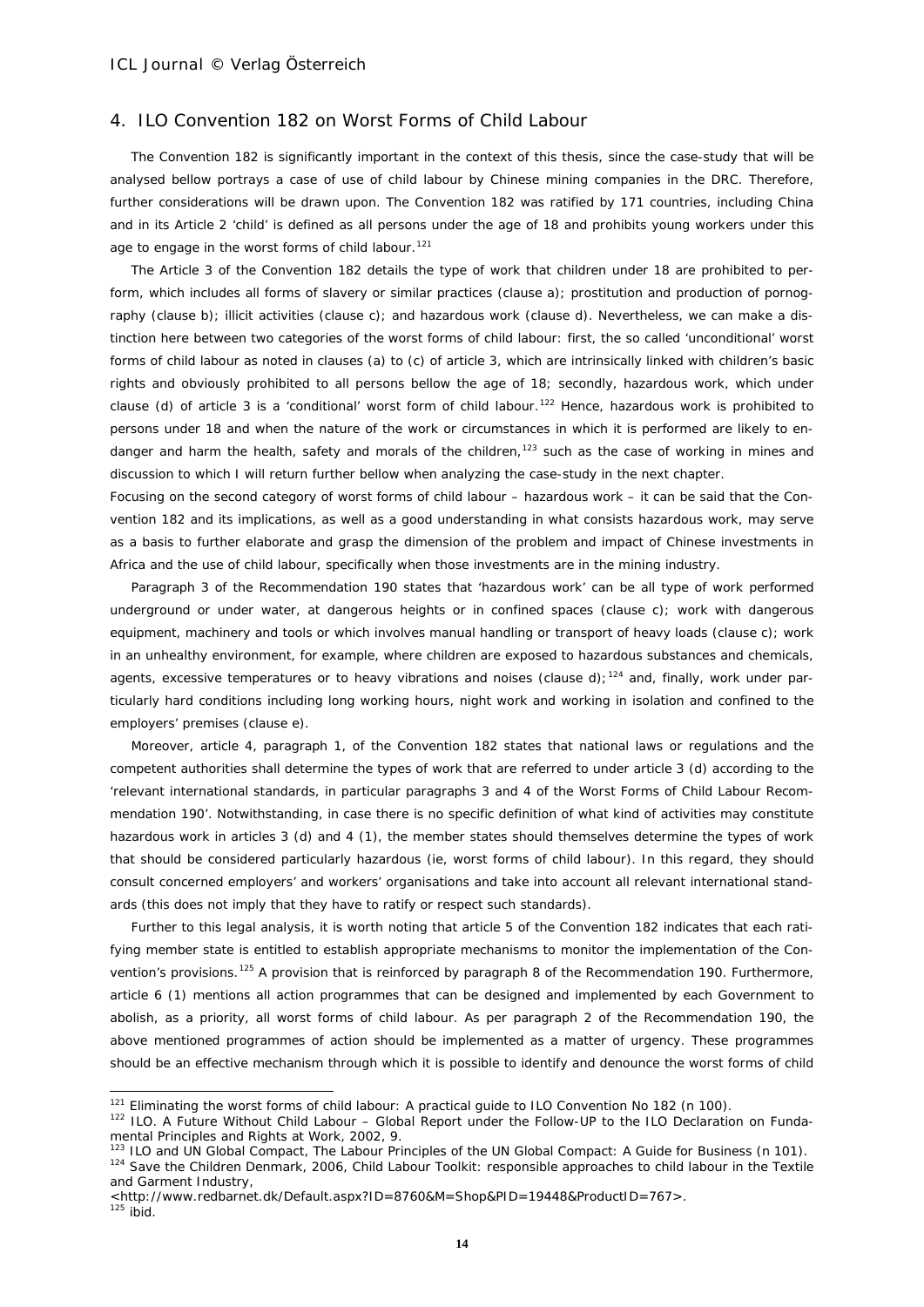labour, and also a way to prevent it or even eradicate it. These programs may also be used to mobilise public opinion and concerned groups, namely children and their families. In addition, article 7 (1) refers to the sanctions that should be imposed to those who do not respect and enforce the Convention's provisions; while clause 2 stresses the importance of education in the elimination of child labour, which should be nothing but a goal for each Member State.

Finally, article 8 suggests international cooperation among all Member States. A provision that has special relevance in the context of China-Africa relations if interpreted in the sense that China should cooperate towards the social and economic development of the African continent. As per article 8, all Member States that ratify the Convention should take all 'appropriate steps to assist one another in giving effect to the provisions of the Convention through enhanced international cooperation and or assistance, including support for social and economic development, poverty eradication programmes and universal education'. In the spirit of this article can be found the idea of 'partnership' among states. However, there is no legal or binding obligation of cooperation or assistance among states arising from the Convention's ratification. The only implicit obligation is to take 'an appropriate step towards enhanced international partnerships'.

Furthermore, paragraph 11 of the Recommendation 190 further suggests how that cooperation or assistance by member states can be undertaken in order to prohibit and eliminate child labour, and paragraph 16 determines that such international cooperation should include 'mobilizing resources for national or international programmes' (clause a); 'mutual legal assistance' (clause b); 'technical assistance including the exchange of information' (clause c); and 'support for social and economic development, poverty eradication programmes and universal education' (clause d).

Just to conclude this chapter, I would just like to emphasise that the above analysed set of ILO and UN substantial normative solutions and institutional monitoring implementation and compliance mechanisms are surely a positive key-factor *per se*. Although, all Member States should give priority to the coordination and integration of their activities with the normative frameworks of the two organizations, in order to assure that all children have the best protection possible.

In the next chapter it will be analyzed a case-study where some of the issues preliminary discussed above – labour rights, human rights, (worst forms of) child labour - intersect in the context of Chinese investments in Africa.

### 5. Child work or child labour?

-

Summing up what has been discussed while making a link to the next chapter, a case-study where two different cultures intersect upon a complex reality and where economic interests may put at stake children's rights, it would be at this stage useful to shed some light on the importance of considering cultural and economic aspects that are intrinsically involved in many cases of child labour and that should not be overlooked. The national context and cultural aspects that are normally behind the main actors, the host state and the foreign investor, are of extreme relevance when dealing and addressing issues of child labour as such. Whether in the DRC or Zambia, in Angola or Zimbabwe, Chinese investors should be aware of and not ignore the local reality and its pressing human rights issues. They should engage in preventing and eliminating those same problems through, for instance, business strategies that would not allow child labour to continue hidden away from authorities; instead of colluding or neglecting and even worsening *in loco* the problems.

There is a whole cultural *rationale* behind, which should be somewhat considered. Child labour has not always been framed as a 'social evil', especially when it is done in a familiar context. In this sense, it is important to make a distinction between work or 'child work' and 'child labour', which normally is very crucial to understand the phenomenon of child labour. Along with this line of thought, 'child work' is considered either neutral or good for children, while 'child labour' is bad and pernicious.<sup>[126](#page-14-0)</sup> The difference between both categories is

<span id="page-14-0"></span><sup>&</sup>lt;sup>126</sup> Ling & Myers, What works for working children, UNICEF Italy and Radda Barnen Sweden. And Anker, Richard: 'Labour market policies, vulnerable groups and poverty', 1998, 49-88.; and William, Considering Child Labour. Changing terms, issues and actors at the international level, 1999, 13 – 26.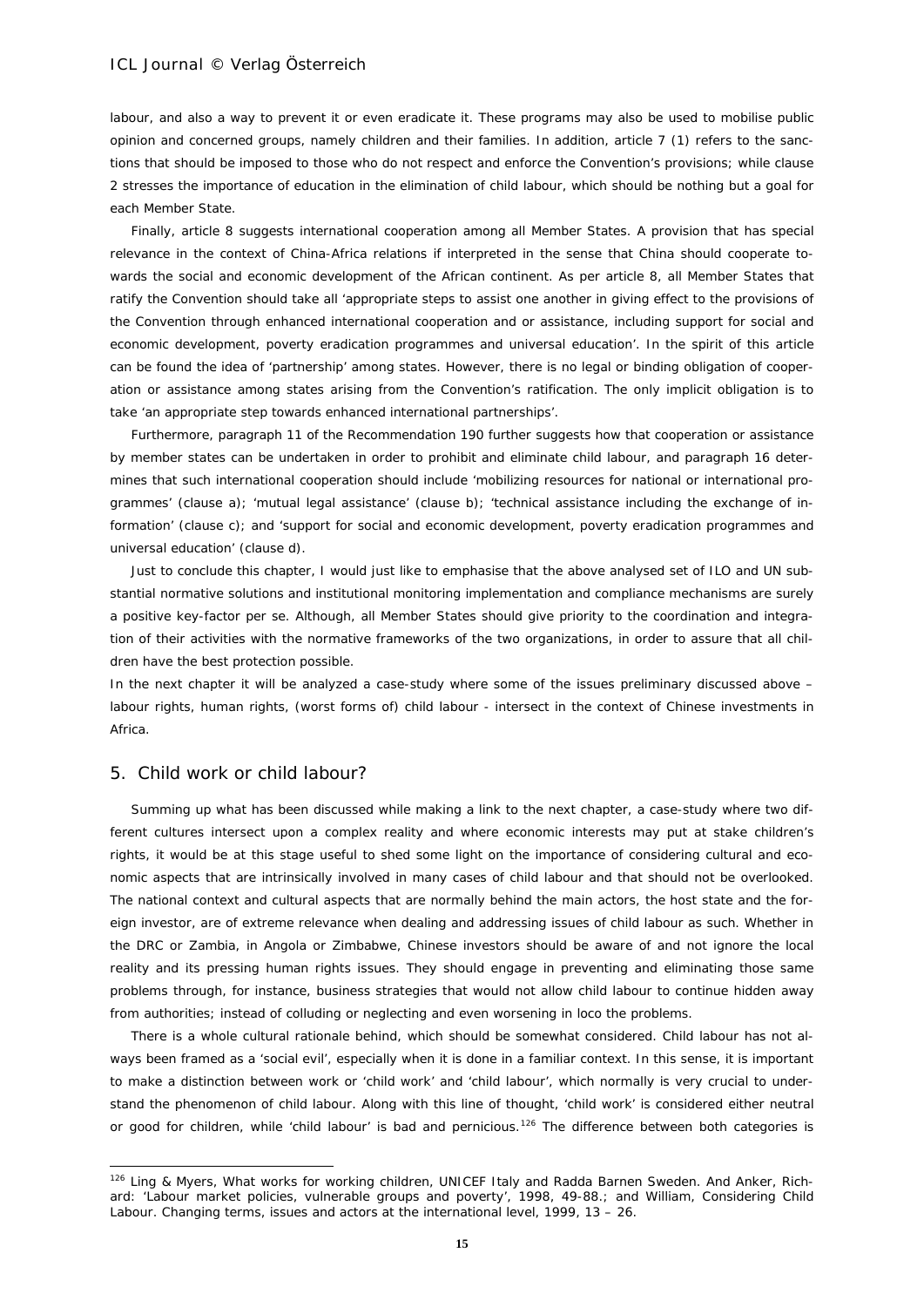especially relevant in Africa, where certain forms of work orientation for children within the ambit of the family are considered an important part of the process of socialisation. Particularly, the adoption of the Convention 182, for instance, and its applications and implementation has revealed that there are two paradigms to take into consideration. The first one is related to this idea of 'child work' as an element of socialisation, implying that the different national contexts should be taken into account and the work of children presents not only an economic utility, but it is equally relevant from a social and cultural point of view.<sup>[127](#page-15-0)</sup> Without denying the sociocultural importance of the work of children in traditional societies, child labour also constitutes an important additional income for the family, including parents. This aspect subjects children and their growth to many dangers and deprives them from their childhood. The second paradigm builds exactly on these concerns and is focused on the protection of children. However, the fact that it is backed up by the government and by NGOs gives rises to some doubts and concerns on this paradigm, often being labelled as an element of the Western 'conspiracy' against African societies. If, on one hand, the political choices of African states are quite influenced by donor organisations, on the other hand, it is also true that, with the ratification of international standards, states commit themselves towards the international community. Thus, the application of the Convention 182 requires the adoption of national measures aimed at the elimination of the worst forms of child labour. This becomes even more mandatory considering the existence of a real economic exploitation of children forced to obtain revenues for their parents or other persons.

In addition, beyond this idea of one form of child labour being worse than another there is also a paradigm of thinking that situates child labour within the socio-cultural context of the society concerned, which tends to avoid the temptation of classifying the use of children in household chores as child labour, even when the chil-dren merely help out their parents. In this sense, a 'prioritisation approach'<sup>[128](#page-15-1)</sup> seems quite relevant, as ILO has demonstrated, because some forms of child labour are notoriously worse than others and some are even acceptable, and some others may be an escape to a worst solution. For example if we take into account when a child has to choose between working in mines or being a child soldier.

The Convention 182 identifies hazardous work, such as the case of working in mines, demanding urgent efforts to eliminate them. In fact, the consideration of a 'prioritization approach' to child labour emerges from the ambiguity of the concept itself.<sup>[129](#page-15-2)</sup> Child labour can be considered from a purely legalist spectrum, meaning that child labour is merely a type of work that is prohibited by national and international law, but even the legal provisions and attempted definitions are a result of social, cultural, political and economic views of each of the member states and all actors involved in the drafting and implementation process of such laws.<sup>[130](#page-15-3)</sup>

Yet, the definition of child labour, despite lacking some certainty, should be also seen as steeped within cultural questions, especially when we are before an African context, where the utilisation of children in certain activities is accepted as part and parcel of the socialisation process, which should not be the case, however, of children working in mines and quarries. The context of labour should be thus very fundamental in denoting it as child labour. In the same token, the economic and social *rationale*, as above referred, behind the activity should be seen as an important key-element.<sup>[131](#page-15-4)</sup>

One of my concerns is the above assumption that in some African countries the generation of child income is necessary and justifies the disempowerment and depreciation of child labour laws. In some cases, child labour may actually be a necessity, in rural communities or agrarian societies, a question that raises some turmoil among non-western or developing countries in relation to whether or not they should adopt the same standards on child labour as western or developed countries, but there is indeed another underlying concern and dilemma emerging about this question. It is true that in some communities there is a cultural expectation that a child will work as young as 6 or 10, but should business (foreign-born business, MNCs or local subsidiaries of MNCs) really support this continuous and vicious cycle through employment of children? I would say no, especially when considering cases like the one described in the previous chapter. Culture should not be an excuse for

<span id="page-15-0"></span> $127$  Nesi (n 98).

<span id="page-15-1"></span><sup>128</sup> Cullen, Procedural Aspects of International Law, 2007, 5.

<span id="page-15-2"></span> $129$  ibid.

 $130$  ibid.

<span id="page-15-4"></span><span id="page-15-3"></span><sup>131</sup> Ennew, Myers & Plateau, 2005.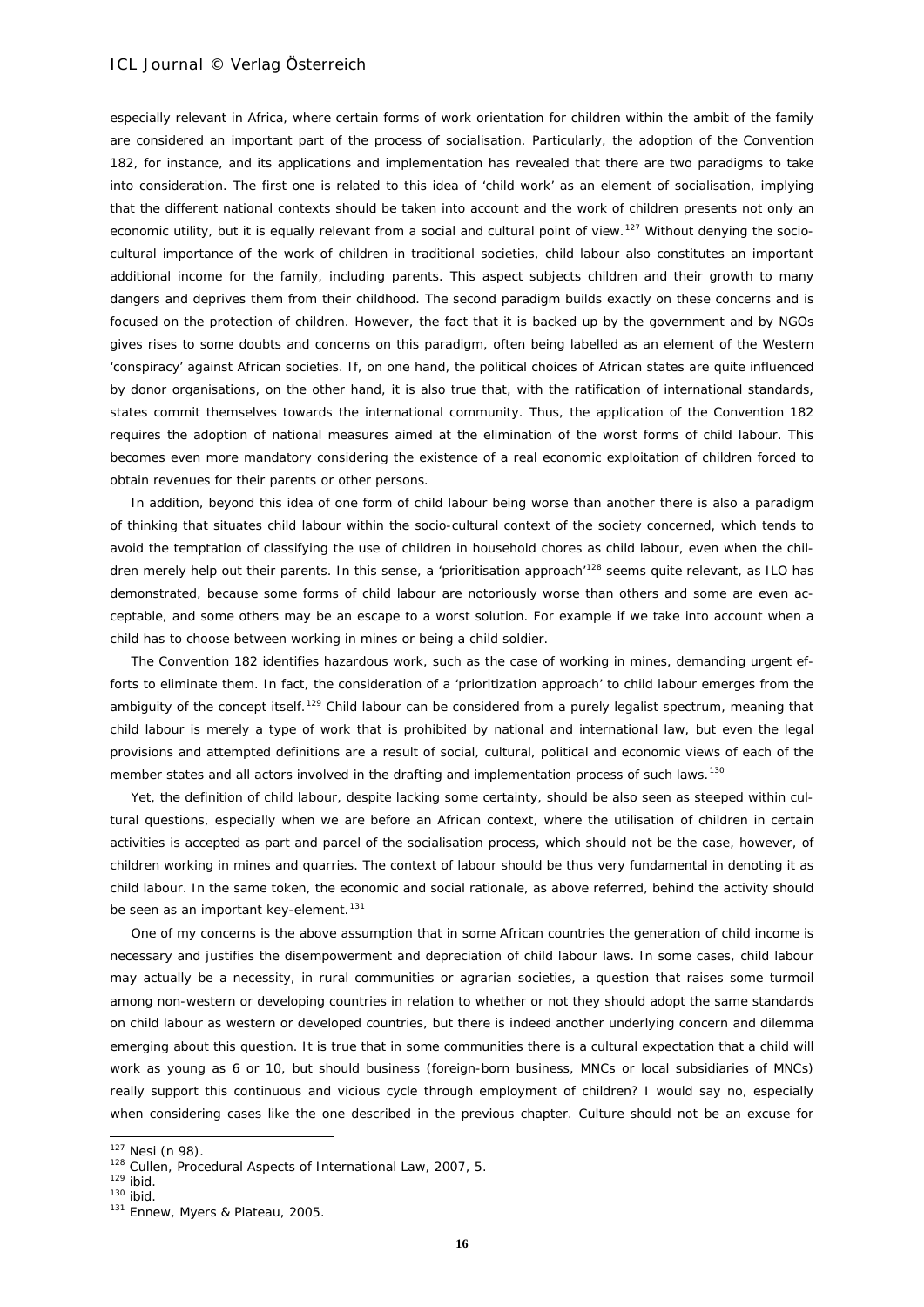economic exploitation, especially of children. Culture is a net and peculiar system of traditions and beliefs that is in constant evolving process, which means that the use of child labour should never be explained as a practice permanently rooted in traditions and cultural contexts and unable to be different and, therefore, justifiable.

One may understand though that for some families to lead their children towards work is the way they find to deal with low income and therefore overcome economic difficulties, but one can also not overlook the fact that it is very irresponsible of the governments to legitimise child labour practices and justify it as culturally acceptable and an income generator means that leave families out of poverty. Breaking this cycle of poverty will require, instead, that governments provide families with a wider range of resources to increase their income and quality of life. Child labour is certainly not an answer to combat poverty and those governments claiming otherwise are just neglecting their obligation to give families alternative means and resources, and also their obligation to protect them from human rights abuses from third parties, namely enterprises, through appropriate policies, regulations and adjudications.

A second problem is the impact of child labour on development, particularly as it distorts the whole labour process. Children work the longest hours and are the worst paid of all labourers, working at very low costs, sometimes without contracts and any form of security.<sup>[132](#page-16-0)</sup> Hence, children, who are considered 'cheap' and readily available, are used exploitatively in the labour arena and by this process wealth and profit are created for those employing or using them. Therefore, child labour raises concerns for a number of reasons, ranging from the conditions of children involved, and the implications of this type of labour on other issues in the economy, such as adult employment and wage levels and thus general development.

Notwithstanding, throughout this study the aim was not to provide a theoretical definition of child labour or try to explain it from a socio-cultural or political-economic perspective, but rather give essential elements to understand that the African/Congolese (that will be stressed bellow) socio-cultural context allied to the Chinese economic self-interests in the country (in the DRC), and in Africa in general, may cause drastic consequences and detrimental impact on children's rights. When children are employed or used as a workforce at Chinese mining companies in Africa there is an obvious economic exploitation of these children bellow the legally prescribed age in the labour sector and for the benefit of a significant other. Consequentially, there is a gross violation of their most basic and fundamental rights. Through child labour there are not only economic implications and benefits for those involved in the exploitation, but there is also an evident unfair competition towards all those other companies, local or international, that struggle to comply with what has been nationally and internationally legislated and regulated and, therefore, considered to be the best standards and practices. Hence, this makes one wonder if those (in this case, the Chinese) driven by their own economic self-interests are not just taking advantage of a vulnerable social reality? One more reason why the 'economic *rationale'* and 'the social context' behind the main scene cannot be forgotten. Obviously, not only in this specific case of China in the DRC, but elsewhere, where same practices and principles are equally or similarly applied.

# IV. Country Case-Study

-

# A. Chinese Mining Companies in Katanga, Democratic Republic of Congo (DRC), and the Use of Child Labour

In recent years, China's growing influence in Africa has garnered considerable attention and criticism. This involvement began in the early post-cold war period and since then China has started displaying reinvigorated interest in the African continent, particularly in those countries of the Sub-Saharan region rich in natural resources. Nevertheless, an analysis on how the Chinese investments impact in this region on child labour has not yet received enough academic consideration. Drawing on findings and reports provided by Non-Governmental Organisations (NGOs) and the Word Bank,<sup>[133](#page-16-1)</sup> which have recently been researching and following-up the situa-

<span id="page-16-0"></span><sup>&</sup>lt;sup>132</sup> Boyden, Jo and Bequele, Assefa, Working Children: Current Trends and Policy. Responses, 1988.

<span id="page-16-1"></span><sup>&</sup>lt;sup>133</sup> The analysis of the case-study presented in the current chapter is supported by extensive qualitative and quantitative data collected and gathered in several reports of local and international NGOs, particularly working on human rights and working conditions related issues of Chinese companies operating in the mining sector in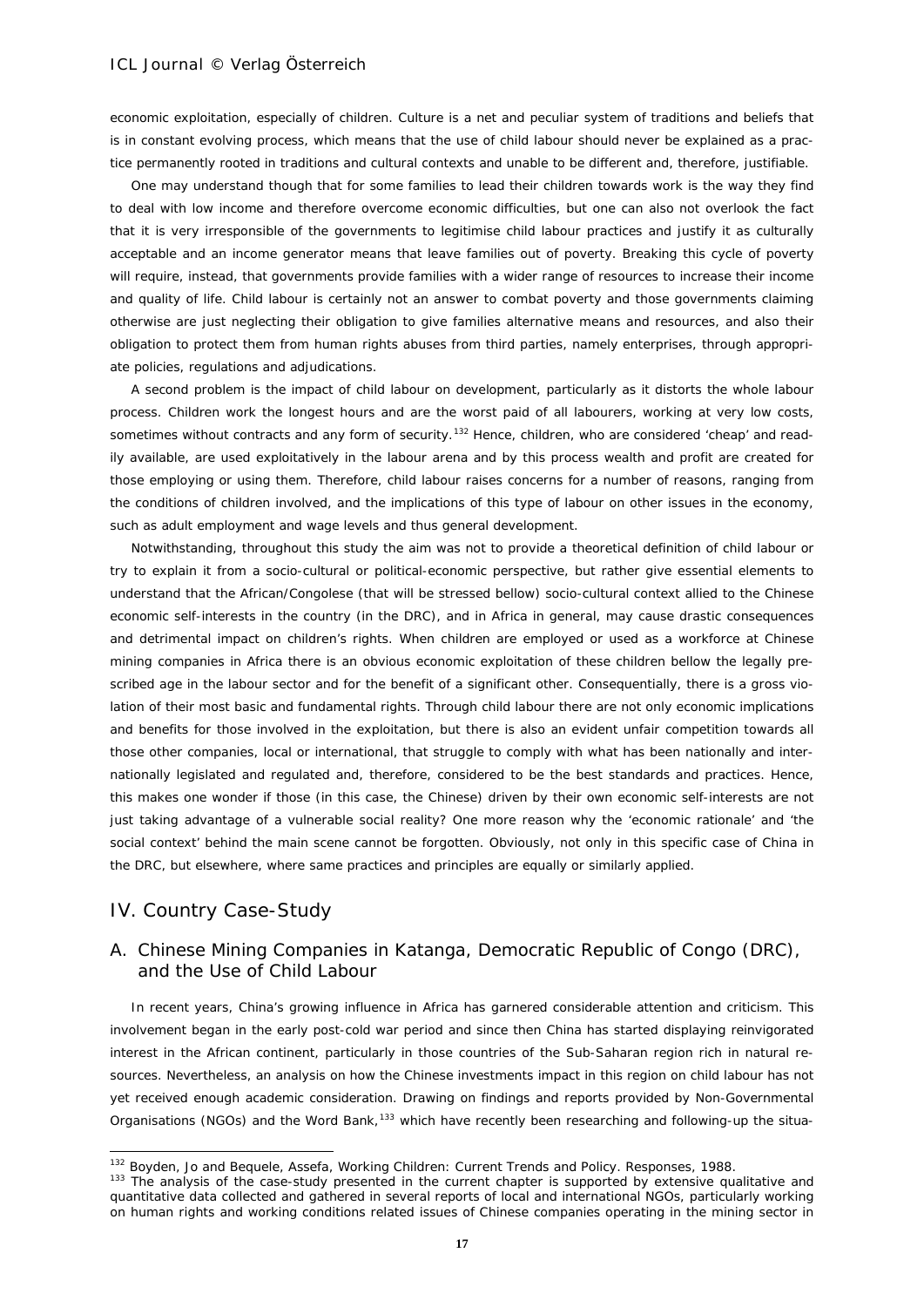tion in the field, this chapter provides an in-depth analysis of a case-study focused on Chinese mining compa-nies operating in South-Eastern mineral-rich Katanga province,<sup>[134](#page-17-0)</sup> in the Democratic Republic of Congo (DRC), where clear evidence of the use of child labour has been found at the mines and quarries owned by these Chinese corporations. Further legal and empirical considerations will be drawn upon on the issue of child labour and to what extent are the rights of children ensured, protected or neglected (including the right to be free from child labour), taking into consideration of course the international standards and domestic legal framework.

### 1. Democratic Republic of Congo – Country Context

The Second Congo War, the largest war in modern African history and the widespread of illegal exploitation of minerals and resources, that took place between 1998 and 2003, $135$  is a recent example of the corporate greed and atrocious crimes against humanity, involving a war where more than three million lives were lost.<sup>[136](#page-17-2)</sup> During the war national and international companies have often engaged in forced and child labour practices.<sup>[137](#page-17-3)</sup> The 'UN Panel of Experts on Illegal Exploitation of National Resources and Other Forms of Wealth of the DRC' identified over eighty companies from developed nations<sup>[138](#page-17-4)</sup> that, motivated by the countries' mineral wealth, have exploited the Congolese natural resources during the war period.<sup>[139](#page-17-5)</sup>

The DRC has always been well known for being particularly rich in mineral resources. The main engine of the country's economy, which owns one of the world's largest deposits of copper, cobalt, tin, tantalum, gold and diamonds, whose wealth could give rise to a potential growing economic development. However, the DRC Government has been misusing its mining sector's potential unwisely and hence missing a good opportunity to bolster sustainable economic development and growth. Instead, the government has engaged in political and management corrupt practices within its state-owned mining enterprises, as well as in inadequate policies that may severely constraint the private sector investments.<sup>[140](#page-17-6)</sup> Some of the state-owned enterprises (SOEs) were object of restructuration processes and the private sector was finally allowed and stimulated to start investing in the country, especially after the conflict period and Mobutu government's collapse.

In 2002, the Mining Law No 007/2002 of 11 July 2002, also called 'incentive for private capital' was enacted, amending the previous one and leading to the liberalisation of the public sector and proliferation of the private

<span id="page-17-5"></span> $139$  Černič (n 135).

DRC. The studies and reports are as follows: (1) *'Artisanal Mining in the Democratic Republic of Congo'* issued in June 2010 by PROMINES (a technical assistance project of the World Bank) and the NGO Pact Inc.; (2) *'Chinese Private and Public Investments in the Mining Sector in Katanga: Good Governance and Human Rights'*, issued in May 2010 by NGO 'Contre L'Impunité Pour Les Droits Humains' (ACIDH), may 2010; (3) *'Chinese Mining Operations in Katanga, Democratic Republic of the Congo'*, issued in September 2009 by the NGO 'Rights and Accountability in Development' (RAID); (4) *'Chinese companies in the extractive industries of Gabon and the Democratic Republic of Congo: perceptions of transparency'* issued in August 2009 by 'Centre for Chinese Studies'; (5) *'Strengthening the Civil Society Perspective. By China's African Impact. Emerging Powers in Africa Programme'* issued in April 2009 by 'Fahamu'; (6) *'Democratic Republic of Congo Growth with Governance in the Mining Sector'* issued in May 2008 by 'World Bank'; (7) *'2007 Annual Performance Report (October 2006 – September 2007)'* issued in November 2007 by 'The Extractive Industries Network (EIN) Democratic Republic of Congo' and submitted to USAID DRC Mission; (8) *'Digging in Corruption. Fraud, Abuse and Exploitation in Katanga's Copper and Cobalt Mines'* issued in July 2006 by 'Global Witness'.

<span id="page-17-0"></span><sup>&</sup>lt;sup>134</sup> Chinese investments in the DRC have mostly been concentrated in the South-Eastern mineral-rich Katanga province and in its 'copper capital', Lubumbashi.

<span id="page-17-1"></span><sup>&</sup>lt;sup>135</sup> Vuyelwa Kuuya, Final Report of the Panel of Experts on the Illegal Exploitation of national resources and Other Forms of Wealth of the Democratic Republic of Congo, UN Doc S/2002/1146 (2002), at <http://www.natural-resources.org/minerals/law/dcs/pdf/N0262179.pdg>. 136 Weissbroadt, Business and Human Rights, 2005, 57-59.

<span id="page-17-3"></span><span id="page-17-2"></span><sup>137</sup> Letnar Černič, Jernej, Corporate responsibility for Human Rights: A Critical Analysis of the OECD Guidelines for Multinational Enterprises (December 17, 2008). Hanse Law Review (HanseLR), Vol 3, No 1, September 2008. Available at SSRN: <http://papers.ssrn.com/sol3/papers.cfm?abstract\_id=1317263> last accessed 1 March 2013. See also All Party Parliamentary Group on the Great Lakes region, The OECD Guidelines for MNEs and the DRC, 2005.

<span id="page-17-4"></span><sup>&</sup>lt;sup>138</sup> There were identified thirty developed nations of North America, Western Europe, and Asia that are members of the OECD.

<span id="page-17-6"></span><sup>140</sup> World Bank, 'Democratic Republic of Congo: Growth with Governance In the Mining Sector,' Report No: 43402-ZR, May 2008.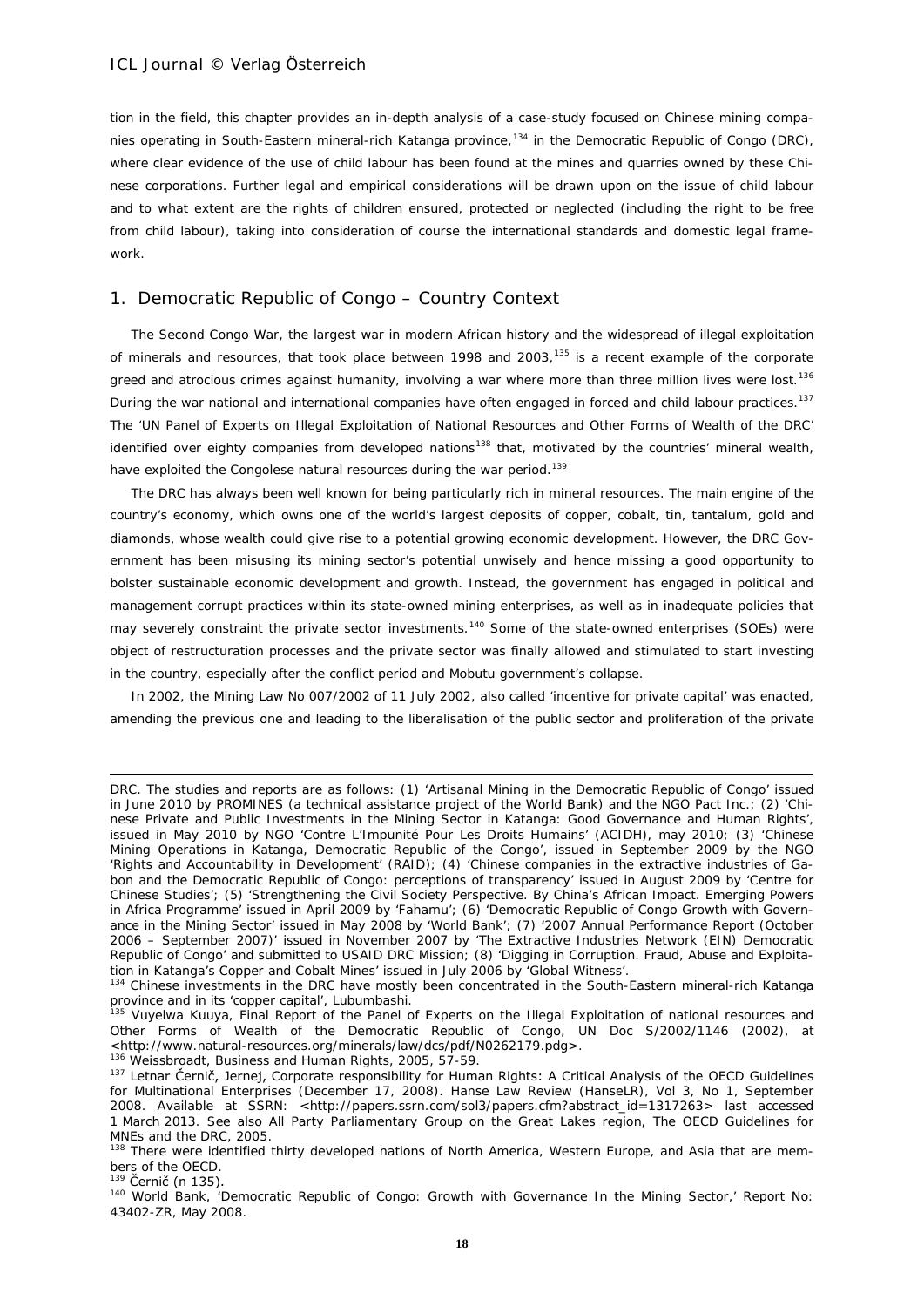mining companies in the country.<sup>[141](#page-18-0)</sup> The new mining law consisted of an important step forward for the mining sector, one of the most competitive and complex in the world of its kind. A measure that has aimed to increase the mining production and economic growth, as well as to create more jobs and ensure sustainable develop-ment for the whole country.<sup>[142](#page-18-1)</sup> The deficiencies of the sector, undermined by a despotic government and lack of proper institutional structures and dysfunctional administration, have remained. Thus, they have also constituted a threat to larger revenues, mainly for the Congolese population<sup>143</sup>. The global financial crisis that unfolded in 2008 put at stake many national and international investments in the DRC $^{144}$  $^{144}$  $^{144}$ , namely Chinese companies who had to start facing the threat of western competition. Although, they have astutely overcome such difficulties. Further considerations on this matter will be drawn upon in the next section.

### 2. The Mining Sector in Katanga and the Chinese Connection

There has always been bilateral cooperation between China and the DRC, especially from 1960 to 1972. The ties have, however, been strengthened after the launching of the new China-Africa partnership summit that took place in Beijing in 2000.<sup>[145](#page-18-4)</sup> As preliminarily mentioned, China's skyrocketing economic and industrial growth demanded increasingly more raw materials. Contrarily, the DRC, despite having a potentially wealthy mining sector, still lacked basic infrastructure, which was hampering the country's development. In this context, China's approach seemed seemingly beneficial and, in April 2008, Sino-Congolese relations and ties start-ed to emerge more decisively with the signing of a number of cooperation agreements<sup>[146](#page-18-5)</sup> between the DRC government and Chinese SOEs. The beginning of what seemed to be a genuine 'minerals-for-infrastructure barter deal' and a 'win-win' partnership between both countries.<sup>[147](#page-18-6)</sup> Through these agreements, Chinese companies' investments<sup>148</sup>, allured by Congo's abundant natural resources supplies<sup>149</sup>, would help the DRC to convert its rich mineral resources into economic capital and in exchange, China would feed its fast-growing economy.

In the above-mentioned agreements, it was set that the Chinese SOE would equip the DRC with infrastruc-ture,<sup>[150](#page-18-9)</sup> in exchange for access to its mineral deposits, on a basis of transparency, respect for the 2002 Mine Law and Labour Law and respect for their legal and contractual obligations, which unfortunately was not very often the case.<sup>[151](#page-18-10)</sup>

China started actively investing in the country with infrastructure construction, telecommunications, development assistance, building up schools and hospitals, $152$  and particularly in the mining sector, building mineral units, whose supply was dependent on the craft mining of minerals and known for employing a large number of children, who work under hazardous and precarious conditions.<sup>[153](#page-18-12)</sup> In this context, Chinese companies (state and non-state owned) started to be also accused of violating labour standards in the mining industry, namely of practices of illegal use of child labour, sub-standard health and safety conditions in Katanga.<sup>[154](#page-18-13)</sup> In consequence,

<sup>141</sup> ACIDH (2010), 11.

<span id="page-18-1"></span><span id="page-18-0"></span><sup>142</sup> Kuuya (n 133) 11.

<span id="page-18-2"></span><sup>143</sup> Supra, footnote 130, 6.

<span id="page-18-3"></span><sup>144</sup> Jansson, et al, Chinese Companies in the Extractive Industries of Gabon & the DRC: Perceptions of Transparency, 2009, 36-38.<br><sup>145</sup> ibid 7.

<span id="page-18-5"></span><span id="page-18-4"></span><sup>146</sup> China and the DRC signed in 2008 an agreement to swap 10 million tonnes of copper or for US\$9 Billion worth of mines and construction of civic infrastructure. Asia Times, *China has a Congo copper headache,* by Peter Lee 11 March 2010.

See <http://www.atimes.com/atimes/China\_Business/LC11Cb02.html>. 147 Asia Times, *China has a Congo copper headache,* by Peter Lee 11 March 2010.

<span id="page-18-7"></span><span id="page-18-6"></span><sup>&</sup>lt;sup>148</sup> There is no exact information available on the value of these investments, however according to all studies analysed suggest that Chinese investors have roughly invested around US\$1.5 million in their processing plants.

<span id="page-18-8"></span><sup>&</sup>lt;sup>149</sup> The Economist. Wednesday 15 June 2011.

<span id="page-18-9"></span><sup>&</sup>lt;sup>150</sup> China Railway Group Limited and Sinohydro Corporation were two of the companies signing the so called 'contract of the century' with the DRC Government and injected in the country a major funding of \$9 billion. Emerging Powers in Africa Programme Report 2009.  $151$  ibid.

<span id="page-18-11"></span><span id="page-18-10"></span><sup>&</sup>lt;sup>152</sup> These activities fall under the umbrella of the Forum on China–Africa Cooperation (FOCAC). See <http://www.focac.org/eng/>. 153 ACIDH (2010), 16.

<span id="page-18-13"></span><span id="page-18-12"></span><sup>154</sup> Alden, China's Role in Mineral Commodities in Africa: Options for Development, 2008, 6.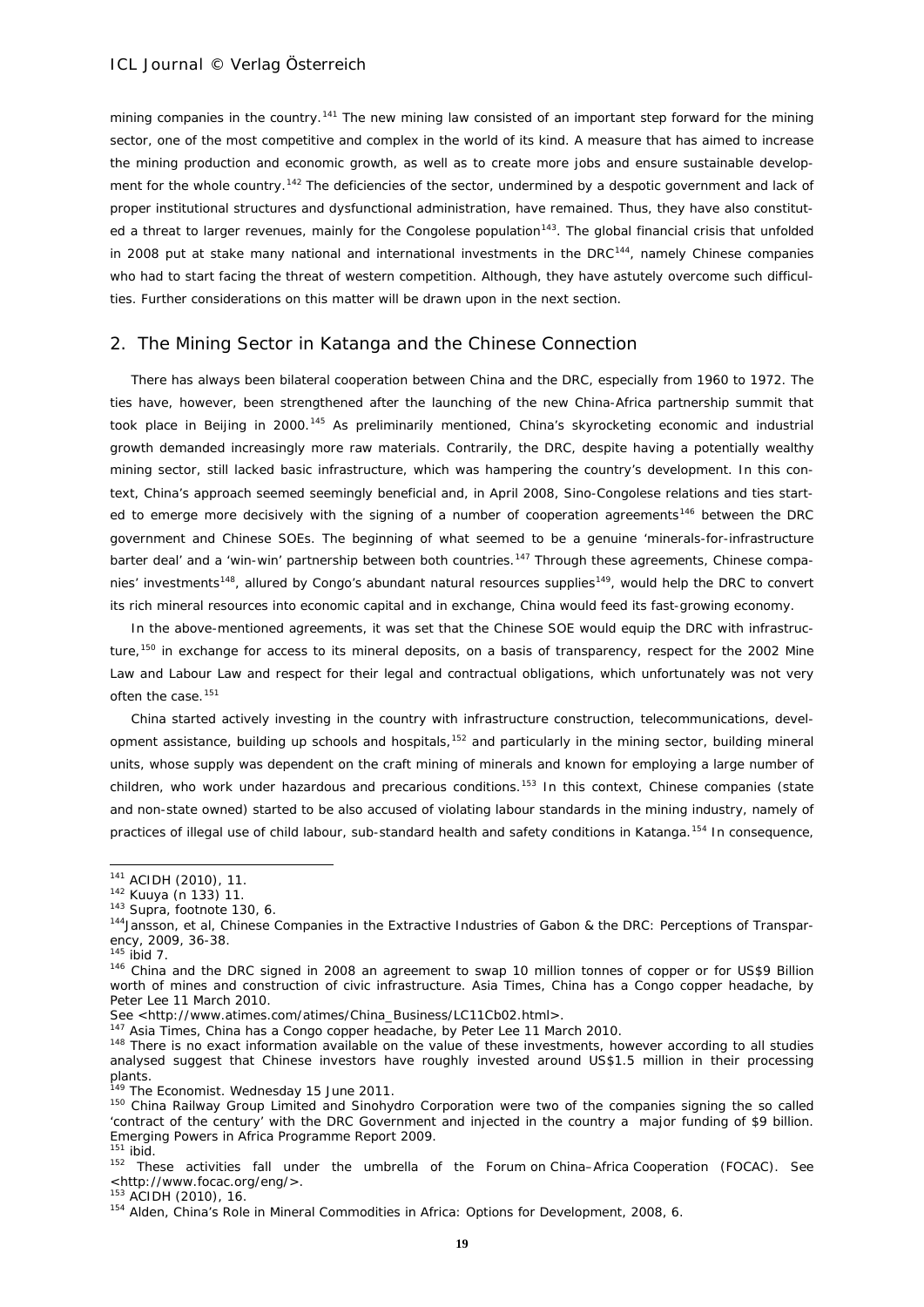over 600 Chinese nationals involved in mining were expelled by the government accused of violating basic labour principles, but evidence suggests that such practices have still been taking place in the sector until recent days.[155](#page-19-0) Another characteristic of Chinese investments in the country that should be pointed out, and that has been quite debated and criticised, is the fact that companies frequently import their labourers/workers from China, rendering the measurement of the problem even trickier - even if the workers are adults. Chinese managers and supervisors are hired for higher-paid positions, while African workers are normally given basic tasks with very low pay.<sup>[156](#page-19-1)</sup> The problem indeed lies primarily in the fact that Chinese employers seem to disregard whether or not these workers are adults or vulnerable children working in hazardous conditions and, in breach of national and international legislation. The consequences and impact on the community, and on children in particular, seems thus to be negatively high.

Soon, it became obvious that Chinese investments in the mining sector in Katanga were part of a strategic, pragmatic and extremely conditional policy to obtain the necessary natural resources to keep path with its increasingly growing resources demand and rapidly economic booming over the last decade, regardless the human rights situation, social commitments and national and international laws, which explains companies engagement in illicit practices of hiring child labourers. It is also noteworthy that Chinese investments have been indirectly linked with the involvement of child soldiers in the South-East part of the DRC. Some of the UN Panel reports pointed out that Congolese minerals and respective revenues were frequently used to buy weapons and fuel conflicts and also finance local militias' illicit activities.<sup>[157](#page-19-2)</sup> An issue intimately linked with the use of child soldiers in the country, another form of worst child labour, as many of these armed groups used to frequently hire children, who were forced to work as combatants, labourers and even sex slaves.<sup>[158](#page-19-3)</sup>

### 3. Mining industry: a source of human rights abuses?

The mining sector has always been a large source of human rights violations, namely challenging economic, social and cultural rights of the local communities. From 2006 to 2010, local and international NGOs, including local and international news agencies, have been repeatedly denouncing and reporting numerous legal and human rights abuses of Chinese mining operations in Katanga. They have suggested that processing plants and mining entities run by Chinese economic actors, among others, have not yet stopped such tendency, but given rise to serious concerns. As reported, they are commonly known for employing or using children's work-force<sup>[159](#page-19-4)</sup> as young as 10 years old and make them work in hazardous and heavy labour conditions, such as in the mines of Katanga, where these children are exposed to radioactive minerals and to all kind of related as-saults and dangers.<sup>[160](#page-19-5)</sup> These Chinese companies operating in the mines of Katanga have also been accused of regularly failing to uphold the Congolese Labour Law and engage in corrupt practices.<sup>[161](#page-19-6)</sup> In self-defence, they claim that for them it is not always easy to do business in the DRC, due to the engrained practices of corruption they frequently encounter at all different levels. As stated in some reports, some Chinese employers and workers maintain that they would rather prefer to have better and closer relations with Congolese people and be more compliant with authorities' rules and regulations, but the language barrier it is a difficult obstacle to over-come.<sup>[162](#page-19-7)</sup> We should not generalise however, as some Chinese companies have shown certain degree of awareness in relation to the local laws and best practices<sup>163</sup>.

<sup>&</sup>lt;sup>155</sup> ibid 6. See also RAID and ACIDH reports.

<span id="page-19-1"></span><span id="page-19-0"></span><sup>156</sup> Jauch (n 20) 48-55.

 $157$  ibid.

<span id="page-19-3"></span><span id="page-19-2"></span><sup>&</sup>lt;sup>158</sup> US Department of State, 'Country Reports – 2006: DRC', Section 5. See also Human Rights Watch, Demo-<br>cratic Republic of Congo: Briefing to the 60<sup>th</sup> Session of the UN Commission on Human Rights.

<span id="page-19-4"></span><sup>&</sup>lt;sup>159</sup> Garrett, DRC: Guns, sweat and tears in North Kivu's tin ore mines, 2008 and Clark et al, 2008, (n 154); Malemba N'Sakila, The Chinese Presence in Lubumbashi, DRC, 2008, 7-10.

<span id="page-19-5"></span><sup>&</sup>lt;sup>160</sup> PROMINES Study and Pact, Inc. 2010, 7.

 $161 \text{ ibid.}$ <br> $162 \text{ lbid } 72.$ 

<span id="page-19-8"></span><span id="page-19-7"></span><span id="page-19-6"></span><sup>&</sup>lt;sup>163</sup> See study by Centre for Chinese Studies for the Extractive Industries Transparency Initiative (EITI) and Revenue Watch Institute (RWI). 'Chinese Companies in the Extractive Industries of Gabon & the DRC: Perceptions of Transparency', 2009.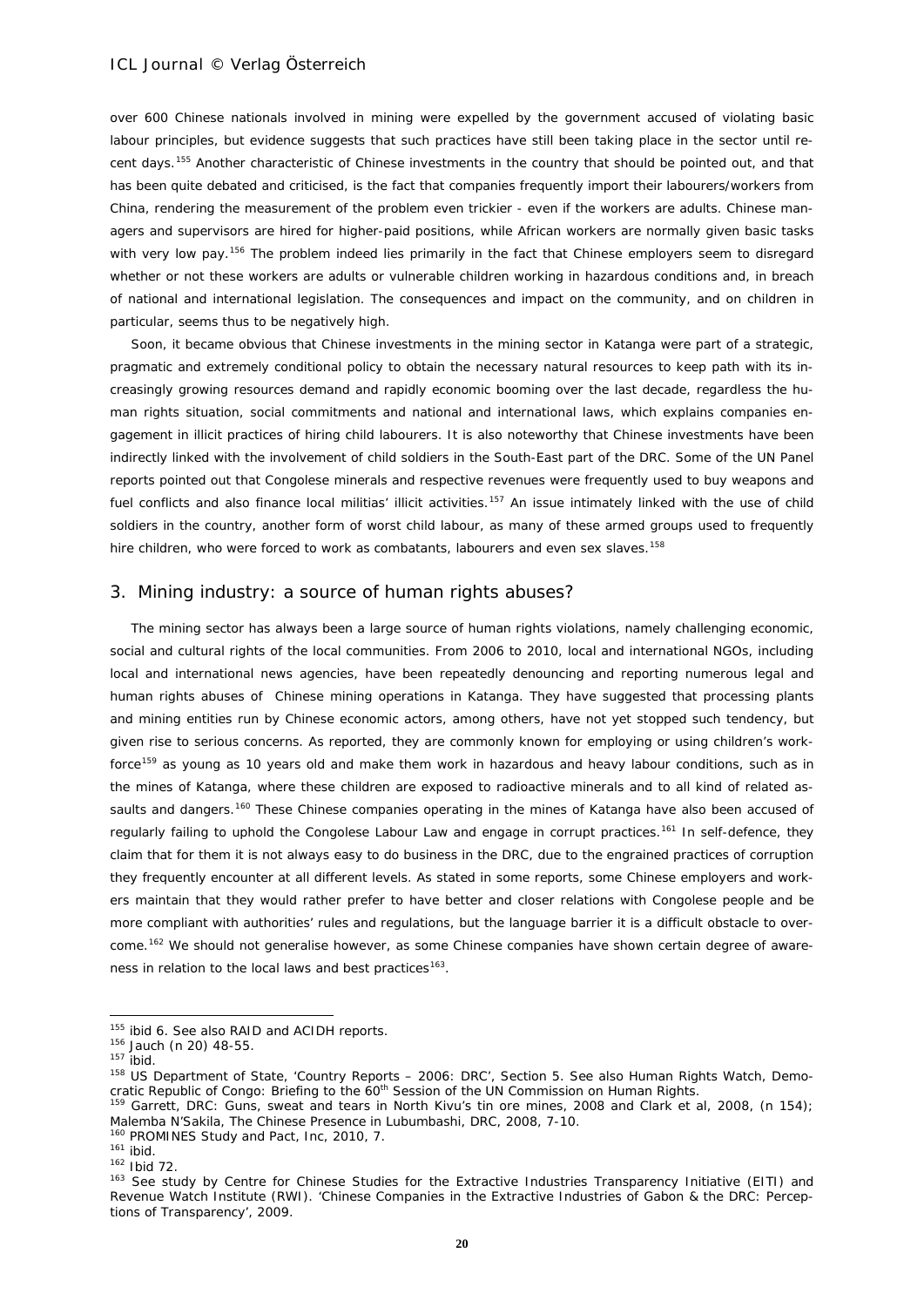The recent developments garnered considerable concerns, especially for those who claim that, in contrast with western companies pressured to give evidence of social responsibility, the Chinese companies regularly turn a blind eye into national and international laws and human rights standards. This thesis' scope is, in this sense, to examine whether or not this non-compliant behaviour also happens in relation to child labour laws and provisions. Thus far, from what has already been demonstrated above, Chinese companies seem direct or indirectly linked with the issue of child labour. A sentiment that has started being fuelled when 'China Lets Child Workers Die Digging in Congo Mines for Copper<sup>[164](#page-20-0)</sup> (Bloomberg, July 2008) in 2008 made the headlines the news causing heightened concerns locally and internationally about the impact and responsibility of Chinese public and private companies in the mining sector. Especially, the impact of these investments on child labour in mines and quarries. This reported case of child workers in the mines of the DRC also serves as a basis for our country case-study object of analysis, which illustrates quite well the type and scale of the Chinese presence in the continent, while questioning to what extent do these investments contribute to the social and economic development of the local community and respect for human rights, eg, children's rights. In this regard, it will be analysed bellow which national and international human rights norms and standards have been adopted by the Congolese government and respected by Chinese companies. Moreover, whether or not there is a role for corporate social responsibility will be further analysed in the next chapter.

The above-mentioned news-article notes that there are private Chinese smelters in Katanga buying copper ore from Congolese middlemen who collect it from children who afterwards dig in extremely unsafe condi $tions<sup>165</sup>$ .

> 'Adon Kalenga, a 13 years old orphan, homeless and barefoot, is one of the children working for a Congolese middlemen, Nsumba, who pays child labourers like Adon a flat rate of \$3 a day to fill sacks with ore and wash them in the closest stream and sells afterwards the ore to Private Chinese companies.' [166](#page-20-2)

Solving complex problems like this one will implicitly imply solving other dilemmas even more complicated than the simple enforcement of national labour laws. As aforementioned, one of the most obstinate critiques to Chinese companies in Africa is related to their exploitative labour practices.<sup>[167](#page-20-3)</sup> In some cases, Chinese are not aware of local labour laws and regulations and tend to apply in Africa the same low and detrimental standards they commonly tend to put in place in China. Child labour is still a widespread, systematic and increasingly serious problem across China.<sup>[168](#page-20-4)</sup> Chinese companies are not the only ones though infringing labour laws in Africa. China is significantly a large and increasing growing presence in the continent, thus it should play a keyrole model in promoting human rights and encourage better labour practices and economic and social standards. Besides, China has signed the ILO Conventions 138 and 182 and, therefore, all Chinese companies, whether operating in China or elsewhere, are bound to respect the international provisions.

Unfortunately, Adon, the barefoot and homeless child, is not an isolated case and many other children have been used as labour force in mines and quarries explored by Chinese in the DRC, according to the reports of ACIDH and RAID. Hence, a legal comparative analysis of several international standards, to which both countries are subject to, as well as Congolese and some Chinese laws, regulations and policies aiming at guiding Chinese companies' engagement and action in DRC, will be thereafter analysed. This legal analysis will attempt to grasp the degree of compliance of Chinese companies operating in Katanga with international standards and local norms and it also intends to identify some 'good practices' on child labour issues, ie, whether or not children's rights have been ensured.

1

<span id="page-20-0"></span><sup>164</sup> Simon Clark et al, 'China Lets Child Workers Die Digging in Congo Mines for Copper', Bloomberg. 23 July 2008. <sup>165</sup> Ibid 155.

<span id="page-20-2"></span><span id="page-20-1"></span><sup>166 &#</sup>x27;China Lets Child Workers Die Digging in Congo Mines for Copper', Bloomberg, 2008.

<span id="page-20-3"></span><sup>167</sup> Brautigam (n 25) 299 – 301.

<span id="page-20-4"></span> $168$  ibid.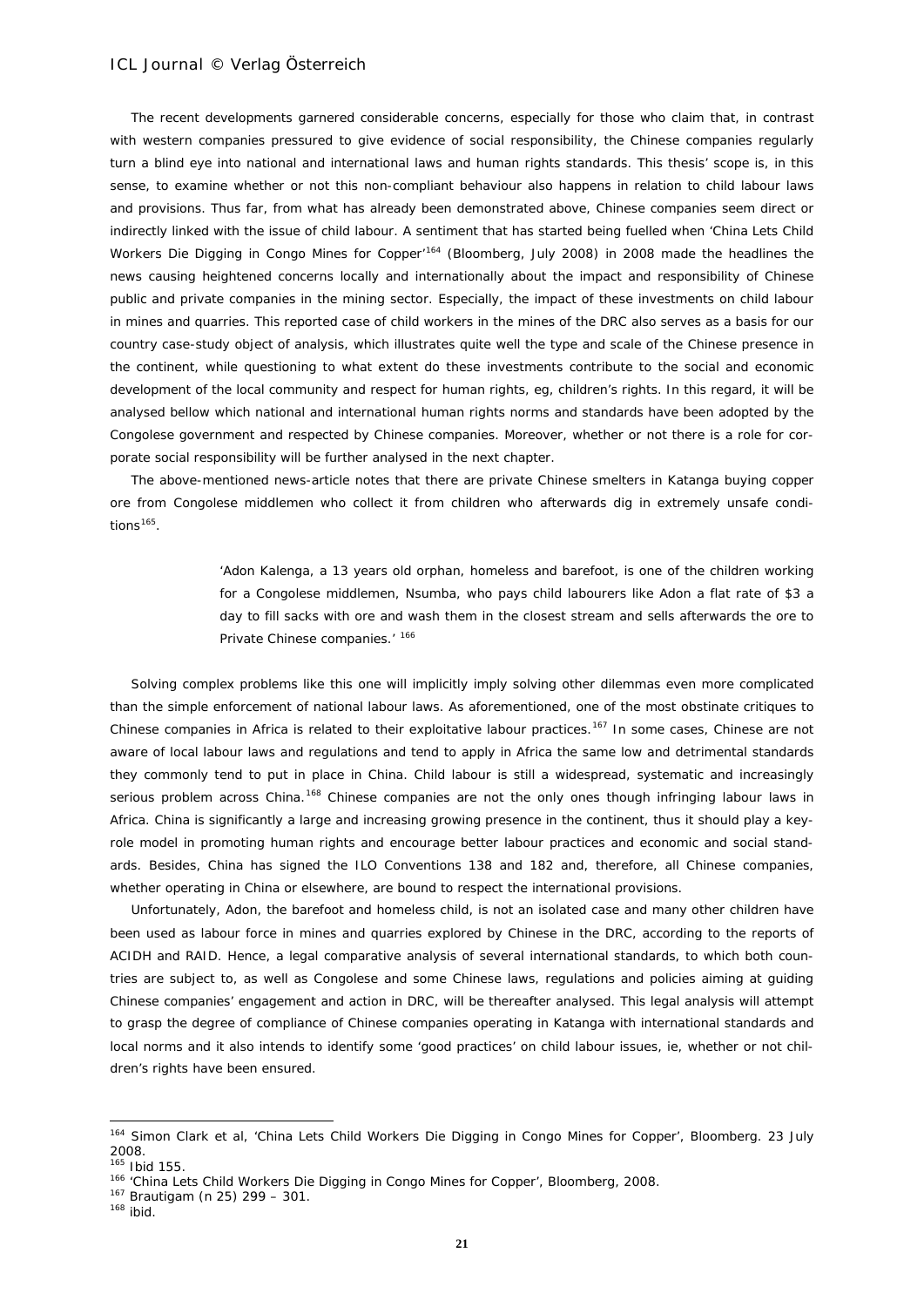### 4. Legal Framework

#### a. International Standards

The Chinese and the Congolese governments have both ratified important international human rights standards, namely the ICESCR and the CRC. All the provisions of both international instruments should be fully respected and fulfilled by Chinese and all companies conducting their business in the DRC. Both governments ratified several ILO key-standards, such as the Convention 100 on Equal remuneration; Convention 111 on Discrimination (Employment and Occupation); Convention 138 on Minimum Age and Convention; Convention 182 on Worst for of Child Labour and supplementary provisions of Recommendation 190.<sup>[169](#page-21-0)</sup>

As internationally enshrined in the Conventions 138 and 182,<sup>[170](#page-21-1)</sup> which were analysed in the previous chapter, children should not work before age of fifteen and before finishing school. Regarding hazardous tasks, the minimum age should be between 16 and 18. Regarding that 'all children under 18 must be protected from the worst forms of child labour'.<sup>[171](#page-21-2)</sup> All ratifying member states are legally bound by the Conventions they ratify, once they are officially in force. As per article 2 (1) of the Convention 138, each member state, at its own discretion, may specify the minimum age for admission to employment or work within its own territory.

The participation of children in mining and quarries has drawn the attention and concerns of ILO over the past years.<sup>[172](#page-21-3)</sup> ILO made clear that such practices, due to the serious hazards they imply for health, safety and children's future, are not in compliance with the Convention  $182^{173}$  $182^{173}$  $182^{173}$  and should be regarded as a matter of urgency. Under this Convention, worst forms of child labour include all kind of labour that 'jeopardizes children's health, safety and morals'. According to the International Programme on Elimination of Child Labour (IPEC)<sup>[174](#page-21-5)</sup> it is estimated that there are one million children working in small-scale mining and quarries all over the world.<sup>[175](#page-21-6)</sup> The conditions where these children work are often pernicious and unimaginable, endangering severely their lives. It is extremely difficult to know the exact number of children working in the mines in Katanga, especially in Chinese companies, given the hidden or illegal nature of the activity, but it is believed that the number is quite significant. [176](#page-21-7)

There are other important international standards that Chinese mining companies must respect. One of them would be the 'Principles of Extractive Industries Transparency Initiative (EITI)',<sup>[177](#page-21-8)</sup> of non-binding and voluntary nature. This would somewhat highlight the important role of the government and private companies in promoting and integrating transparency in their own business activities. In fact, in 2005, the DRC adhered to this initiative, but the Congolese government and the Chinese companies have not yet shown willingness in integrating coherent transparency patterns and accountability criteria of private and state actors in their mining operations.<sup>[178](#page-21-9)</sup> Furthermore, some Chinese companies have been sceptical about the implementation of these guiding principles under the low governmental standards in the mining sector, some others are unaware of them, or are simply not interested in integrating corporate social responsibility (CSR) measures into their busi-ness activities.<sup>[179](#page-21-10)</sup> An important factor to take into consideration is also whether these are small, medium or large companies. Normally, medium and large companies are more likely to be receptive to CSR issues, because they are more aware of its consequences for their business in long-term; contrarily to small companies

<span id="page-21-0"></span> $169$  Report I (B) (n 63).

<span id="page-21-1"></span><sup>170</sup> See list of ratifications of Convention 182:

<span id="page-21-2"></span><sup>&</sup>lt;http://webfusion.ilo.org/public/db/standards/normes/appl/applbyConv.cfm?hdroff=1&conv=C182&Lang=EN>.<br><sup>171</sup> Convention 182.<br><sup>172</sup> Mining and Quarrying. Background Document. World Day. Against Child Labour. International Pr

<span id="page-21-3"></span>the Elimination of Child Labour (IPEC), 2005.

<span id="page-21-4"></span><sup>&</sup>lt;sup>173</sup> See ILO Facts on Child Labour, 2005.<br><sup>174</sup> See <http://www.ilo.org/ipec/lang--en/index.htm>.

<span id="page-21-6"></span><span id="page-21-5"></span><sup>&</sup>lt;sup>175</sup> ibid. See <http://www.ilo.org/wow/Articles/lang--en/WCMS\_081364/index.htm>. 176 RAID (2009), 5.

<span id="page-21-7"></span>

<span id="page-21-8"></span><sup>&</sup>lt;sup>177</sup> Extractive Industries Transparency Initiative (EITI) is a 'coalition of governments, companies, civil society, investors and international organisations' and sets global standards for transparency in the mining sector. See

<sup>178</sup> ACIDH (2010).

<span id="page-21-10"></span><span id="page-21-9"></span><sup>&</sup>lt;sup>179</sup> Černič (n 135). See also <http://www.africafiles.org/printableversion.asp?id=22345>.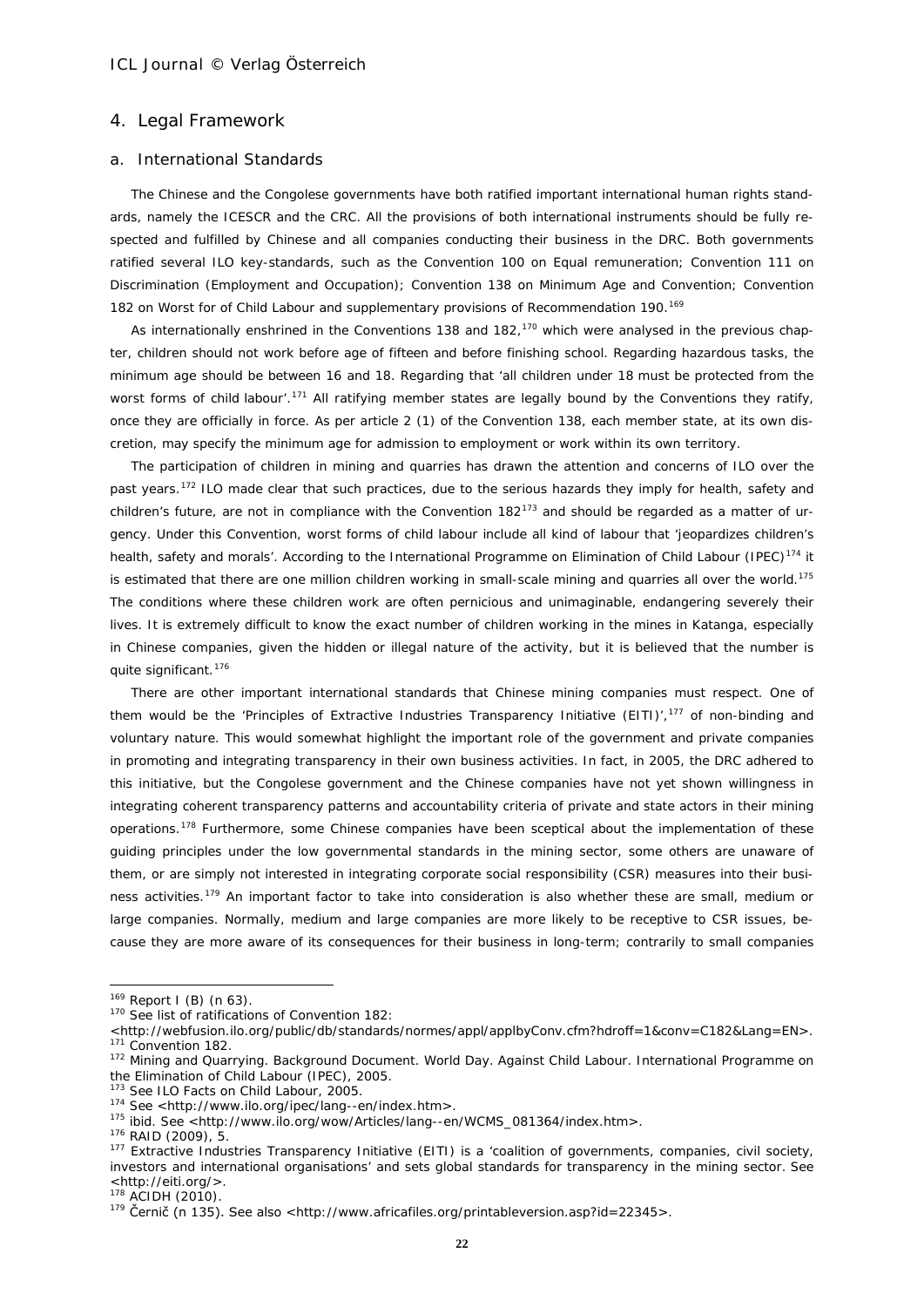which are often more interested in short-term profit.<sup>[180](#page-22-0)</sup> Regardless of the company size, it is also crucial the level of education and awareness of the company's leader for CSR and transparency commitments.<sup>[181](#page-22-1)</sup>

An important measure for Chinese companies to make their business more socially responsible could also be through the adoption the norms and standards of the UN on the responsibilities of transnational corporations and related business enterprises<sup>[182](#page-22-2)</sup> with regard to human rights. These norms are a comprehensive framework of international legal principles applicable to business regarding human rights and international labour law.<sup>[183](#page-22-3)</sup> According to section A, paragraph 1 on the general obligations 'states have the primary responsibility to promote, secure the fulfilment of, respect, ensure respect of and protect human rights recognized in international as well as national law, including ensuring that transnational corporations and other business enterprises respect human rights. […] including the rights and interests of vulnerable groups', and pursuant to section D (Rights of workers), paragraph 6, 'Transnational corporations and other business enterprises shall respect the rights of children to be protected from economic exploitation as forbidden by the relevant international instruments and national legislation as well as international human rights and humanitarian law'. These norms do not constitute a formal treaty under international law and, therefore, are not legally binding. More UN initiatives and norms will be analysed in the Chapter V with regard to CSR.

Finally, the DRC has ratified the African Charter on Human and People's Rights,<sup>[184](#page-22-4)</sup> which was adopted in 1981 and as per article 18, paragraph 3, states must ensure children's protection in accordance with international declarations and conventions. The DRC has also ratified the African Charter on the Rights and Welfare of Children,<sup>[185](#page-22-5)</sup> whose article 15 on child labour maintains that every child shall be protected from all sort of economic exploitation and hazardous work that might affect physical, mental, spiritual, moral, or social development', in line to what has been prescribed by the ILO Conventions 138 and 182. However, there is no monitor-ing in place to ensure states' compliance.<sup>[186](#page-22-6)</sup>

### b. National Legal Framework

An analysis of the Congolese legal system reveals the existence of norms and institutions belonging both to the sphere of the state and to a customary system, which due to difficulties of the state and people's behaviour, tend to become an unfulfilled legal order. Each national legal source entails a different concept of child labour. Despite the existence of a set of laws and regulations, the incidence of child labour is still high. The DRC is reported as having about 39.8 percent of children working<sup>187</sup>, in all different sectors, between the ages of 5 to 14, as for 2005<sup>[188](#page-22-8)</sup>. Children are normally used as forced labourers in mines.<sup>[189](#page-22-9)</sup> Mines are in reality where more children are found working, comprising an average of one third of the workforce.

In addition, it has been reported that in 2009 the ILO called the DRC government, trade unions and employers to discuss the issue of child labour in the mines of Katanga and designed adequate policies and programmes to withdraw these children from the mines.<sup>[190](#page-22-10)</sup> However, all the efforts were frustrated when companies, in this case foreign companies or specifically Chinese companies, where exploitation of child labour was found, com-

-

<span id="page-22-5"></span> $185$  African Charter on the Rights and Welfare of the Child. OAU Doc CAB/LEG/24.9/49 (1990).<br> $186$  ibid.

 $180$  ibid.

<span id="page-22-3"></span><span id="page-22-2"></span>

<span id="page-22-1"></span><span id="page-22-0"></span><sup>181</sup> ibid.<br><sup>181</sup> ibid.<br><sup>182</sup> See Resolution 2003/16, and UN Doc E/CN.4/Sub.2/2003/12/Rev.2 (2003).<br><sup>183</sup> Weissbrodt and Muria: Current Developments: Norms on the Responsibilities of Transnational Corporations and Other Business Enterprises with Regard to Human Rights, 2003, 901.

<span id="page-22-4"></span><sup>184</sup> African Charter on Human and People's Rights. OAU Doc CAB/LEG/67/3 rev 5, 21 I.L.M. 58 (1982).

<span id="page-22-7"></span><span id="page-22-6"></span><sup>187</sup> UCW analysis of ILO SIMPOC, UNICEF MICS, and World Bank surveys, Child Economic Activity and School Attendance Rates, 2005.

<span id="page-22-8"></span><sup>188</sup> There are no recent or exact data and statistics on child labour in the DRC. UNICEF report 'The State of the World's Children' reveals that 29 percent of boys and 34 per cent of girls aged between 5 and 14 perform child labour. In 2000, the ILO estimated that nearly 2 million children aged between 10 and 14 were economically active in the DRC, with an almost equal number of girls and boys.

<span id="page-22-9"></span><sup>189</sup> US Department of State, 'Country Reports – 2006'. See also Watchlist on Children and Armed Conflict, Struggling to Survive: Children in Armed Conflict in the Democratic Republic of the Congo, 2006, 6; Global witness, Digging in Corruption, Washington DC, July 2006, 10 and 32; Human Rights watch, DR Congo: Army Abducts Civilians for Forced Labour, 2006.

<span id="page-22-10"></span><sup>&</sup>lt;sup>190</sup> See Global March against Child Labour at <http://www.globalmarch.org/news/291110.php>.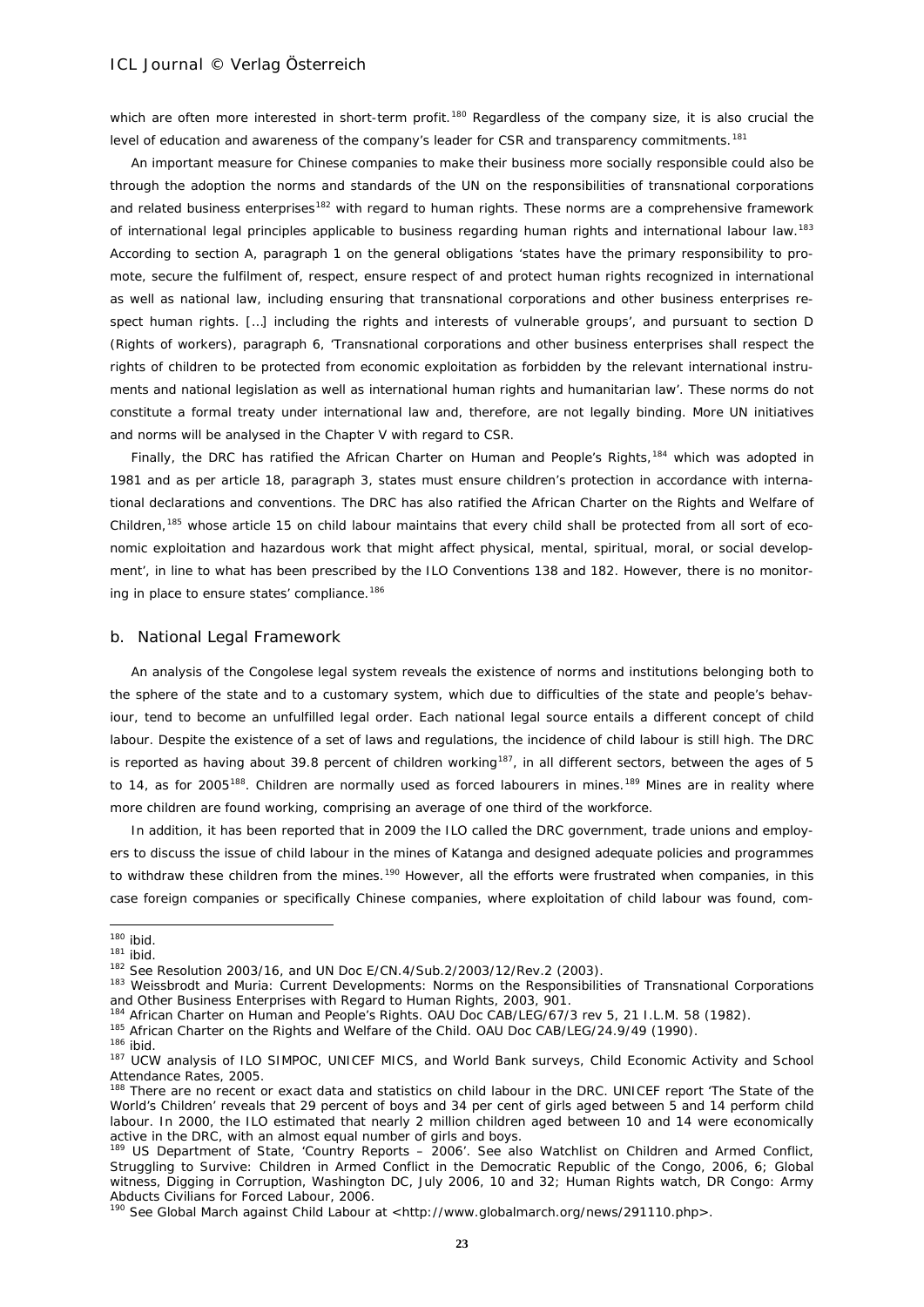promised and put at stake all government' attempts to abolish the scourge of child labour. Thus, it is extremely important that all companies operating in the country ensure that their activities support and respect human rights standards, especially in the most volatile areas.

As stated in the introduction of the Congolese Labour Code,<sup>[191](#page-23-0)</sup> the new labour legislation was inspired by ILO's Conventions and Recommendations.[192](#page-23-1) Many of the Congolese Labour provisions on child labour explicitly reflect the willingness of the DRC Government to commit to the Convention 182, ratified in 2001. One could even say that the adoption of the Convention 182 has highlighted Congolese authorities' determination to ensure a more effective protection of children by combating the phenomenon of child labour, specifically its worst forms. Nevertheless, the political determination collides here once again with an inflexible social and economic situation. This aspect emerges clearly in the process of the national implementation of policies against child labour.

According to the article 6 of the Labour Code, the minimum age set for admission to employment and apprenticeship is 16 years old. However the same article (clause a) opens an exception to those of age of 15, exempting them from this rule in case they are explicitly authorised from an 'Inspector of Work' and from their parents or guardians. Children under the age of 16 should also not work more than four hours a day<sup>[193](#page-23-2)</sup> and in any circumstance a child can be employed under the age of 15 (article 133, Labour Code). However, there appears to be a loophole in the law, as article 133 only sets a limit age for those children employed by companies, whereas in many cases these children working in artisanal mines are not directly employed by companies (as they never signed a contract), but rather work independently. Working in mines is considered anyway as a hazardous work and according to the Congolese labour law the minimum age for this type of work should be 18.<sup>[194](#page-23-3)</sup> In practice, despite the law prohibition, many children perform hazardous work in the DRC, namely in mines, where the age limit is very regularly disregarded. Even when the trading companies do not employ directly children, they buy products which have been mined or worked on by children. The Congolese government has compiled a list of what it considered to be 'hazardous work' for children that dates back to Order 2224 of 1953, but the current law does not include any provision for the informal sector. Normally, the so called 'light work' is authorised to persons between the age of 14 and 16, eg, work in farms, in the informal business or domestic service, where in fact the majority of children work in the DRC.<sup>[195](#page-23-4)</sup> Despite the Convention 182 calls for member states periodic reviews and revisions of their lists, the DRC government has not done so since 1953.<sup>[196](#page-23-5)</sup> According to the 'International Trade Union Confederation (ITUC) Report' for the WTO on the 'Internationally Recognised Core Labour Standards in the DRC'<sup>[197](#page-23-6)</sup> there is a problem of funding and human resources to control or prosecute those who offend the law and use child labour as well as efficient inspections to workplaces.

Particularly focusing on Chinese companies' activities in the DRC, they are indeed commonly known for not complying with domestic laws, specifically with the Congolese Mining<sup>[198](#page-23-7)</sup> and Labour Code,<sup>[199](#page-23-8)</sup> as well as with the Congolese Constitution, and also for severally disregarding important principles, rules and local practices. Chinese companies, as all other foreign mining companies operating in the DRC, have the legal obligation to comply with all laws and regulations regarding children's rights and protections, as per article 1 of the Congolese Labour Code<sup>[200](#page-23-9)</sup> stating that all companies, with no exception for Chinese companies and any other, willing to operate in the DRC 'must obey all local laws, regulations and policies'. The Chinese Ministry of Commerce has

<sup>&</sup>lt;sup>191</sup> Congo Code du travail Loi n°45-75 du 15 mars 1975.

<span id="page-23-1"></span><span id="page-23-0"></span><sup>192</sup> Loi No 015/2002 du 16 Octobre 2002 portant Code du Travail, Exposé des Motifs.

<sup>193</sup> US Department of State 'Country Reports - 2006: DRC', section 6 d.

<span id="page-23-3"></span><span id="page-23-2"></span><sup>194</sup> Article 41 of DRC Constitution defines child as any person bellow the age of eighteen and the final part of the same article refers to all forms of exploitation of minors and that it should be punished by law. Along with this constitutional provision, article 18 of the Labour Code sets out that eighteen is also the minimum age to be admitted to apprenticeship.

<sup>&</sup>lt;sup>195</sup> International Confederation of Free Trade Unions, report for the WTO General Council Review.

<span id="page-23-5"></span><span id="page-23-4"></span><sup>196</sup> ILO Committee of Experts, Individual Direct Requests C182: Congo (2009).

<span id="page-23-6"></span><sup>&</sup>lt;sup>197</sup> The International Trade Union Confederation (ITUC) Report for the WTO on the 'Internationally Recognised Core Labour Standards in the DRC, Report for the WTO General Council Review of the Trade Policies of the DRC, 2010.

<sup>&</sup>lt;sup>198</sup> Law No 007/2002 of 11 July 2002. DRC Mining Code.

<span id="page-23-8"></span><span id="page-23-7"></span><sup>199</sup> Law No 015/2002 of 16 October 2002, Congolese Labour Code or in French Code du Travail.

<span id="page-23-9"></span><sup>200</sup> Congolese Labour Code or in French Code du Travail.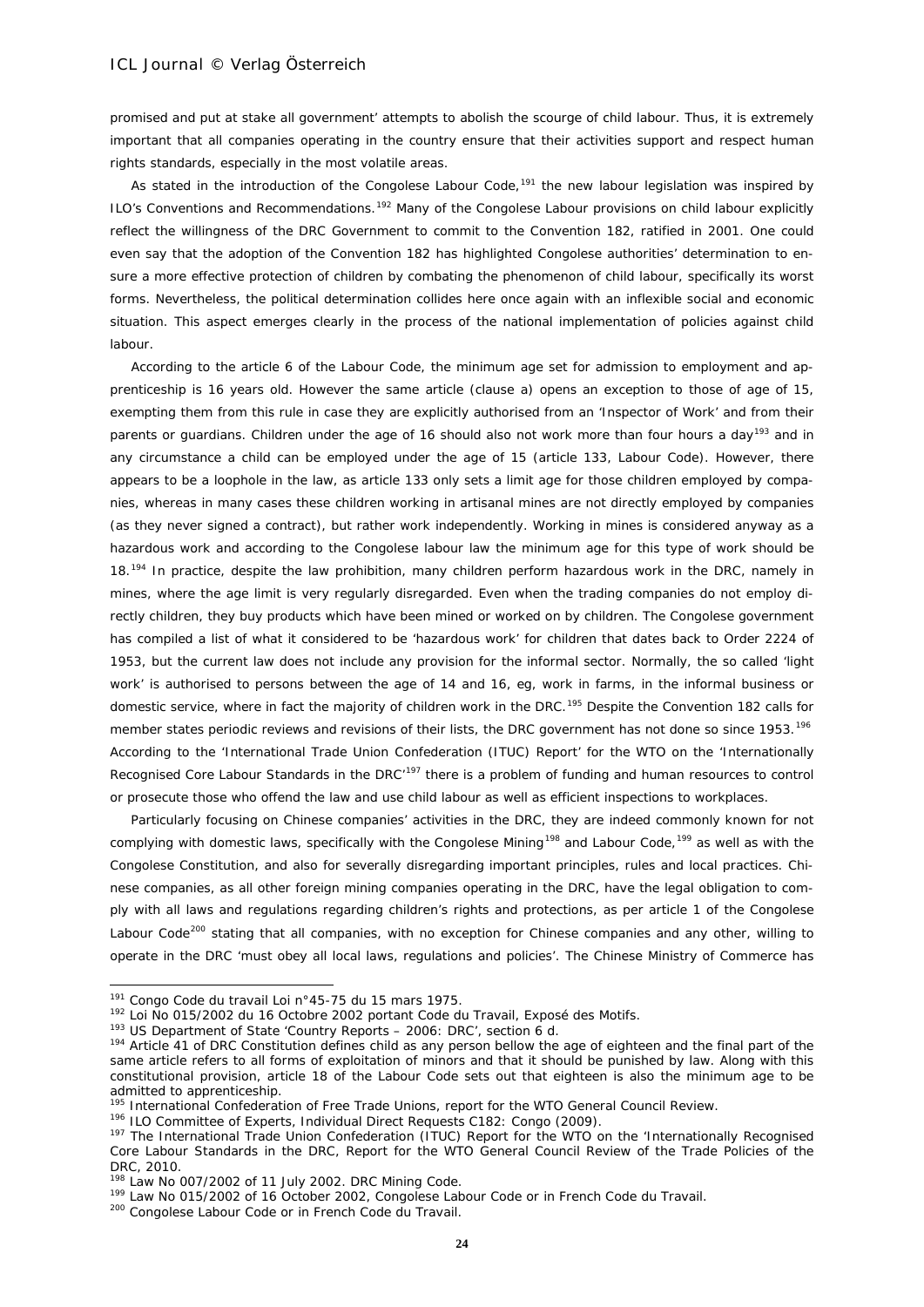recognized this provision and reiterated that Chinese companies in the DRC 'would always take into considera-tion all local labour laws and social responsibilities<sup>'[201](#page-24-0)</sup>.

The DRC is known for its bad-governance records and problems with administration of justice and for a certain 'culture of impunity', which certainly aggravates potential human rights abuses and spurs the disrespect of the rule of law. Corruption has been a serious and imminent problem in the country and of difficult control. Very often, mining companies in the DRC do not comply with international and/or local regulations with regard to health, safety and labour standards and do not have a CSR agenda.<sup>[202](#page-24-1)</sup> On the other hand, the government inspectors do not have adequate training and are easily corrupted.<sup>[203](#page-24-2)</sup> Overall, there is a problem of ineffectiveness of the public institutions, responsible for regulating and supervising the mining sector, as pointed out by the World Bank.<sup>[204](#page-24-3)</sup> Without an appropriate supervision and monitoring system, it is difficult to control the spread of child labour in mines. In this regard, Congolese governmental institutions need to be restructured, strengthened and subject to more adequate measures of accountability<sup>[205](#page-24-4)</sup> in order to ensure children's rights and prevent their violation from external non-state actors.

Eager to increase sustainable FDI and more investors in the mining sector, the Congolese edited a simplified guide in English<sup>[206](#page-24-5)</sup> to bring more awareness about local laws and practices among the business community and future investors. From my point of view, this kind of measures and initiatives, if properly used, could effectively help potential investors to be more informed and act accordingly to their obligations and duties towards human rights and labour rights. It could promote practices of CSR in the business sector and, therefore, avoid potential violations of laws. This lack of essential information, especially on labour law and human rights should be overcome to avoid more situations where legislation relating to labour rights, human rights and mining regulations are unknown and persistently breached by operators.

Just to conclude the Congolese legal analysis, it should be highlighted that another example of the DRC's commitment to children's protection is the adoption in 2009 of a special 'national code on the rights of children'. A law (Law No 09/001 of 10 January 2009 on Child Protection),  $207$  that has been based on what was already established in the national Labour Code, in terms of minimum age for employment (article 50), prohibition of the worst forms of child labour (article 53), economic exploitation and violence (article 58), defining economic exploitation as any abuse of children's right that may hamper their right to education.

Thereby, The DRC seems to have taken important efforts to guarantee children's protection. However, their obligation to protect is still quite far from being completely reached and effective. Children's rights are not yet properly protected, despite of an almost complete normative framework. Such obligation should rest, however, with the host country, the DRC in this case, but if the government fails thereof or does not comply with the existing laws, the Chinese companies should not be exempt from respecting national and international standards and from their social corporate responsibility towards the local community.

In all reports analysed,<sup>[208](#page-24-7)</sup> it was emphasised that Chinese companies' often breach with the article 133 of the Congolese Labour Code on 'the prohibition of employing children bellow the age of fifteen' or eighteen in case of hazardous work, which somehow proves the theory that children's rights have, in fact, not been properly assured and respected. Thus, Chinese companies disrespect the local law, but the DRC government does not seemingly also have strong and effective methods of enforcing and monitoring such laws and protect children's rights. Ie, the government seems to have the necessary legal means and framework to accomplish such protection (for example, the Labour Code in force seems to be able to provide enough protection to children, where it is considered that work in mines and quarries is illegal and beyond children's capacity and abilities), but lacks stronger enforceability, leaving a 'window' opened to further violations. Again, this case-study is exemplificative of how Chinese economic power can go beyond the host state laws and practices and take some advantage of

1

 $201$  Jauch (n 155).

<span id="page-24-1"></span><span id="page-24-0"></span><sup>202</sup> See n 131.

<span id="page-24-2"></span><sup>203</sup> RAID (2009), 5-6.

<span id="page-24-4"></span>

<span id="page-24-3"></span> $204$  See n 131.<br> $205$  ibid.<br> $205$  ibid.<br> $206$  Ministry of Mining, 'Guide of Mining Investors', DRC, 2003.

<span id="page-24-6"></span><span id="page-24-5"></span><sup>&</sup>lt;sup>207</sup> Loi no 09/001 du 10 janvier 2009 portant protection de l'enfant.

<span id="page-24-7"></span><sup>208</sup> Ling & Myers (n 124).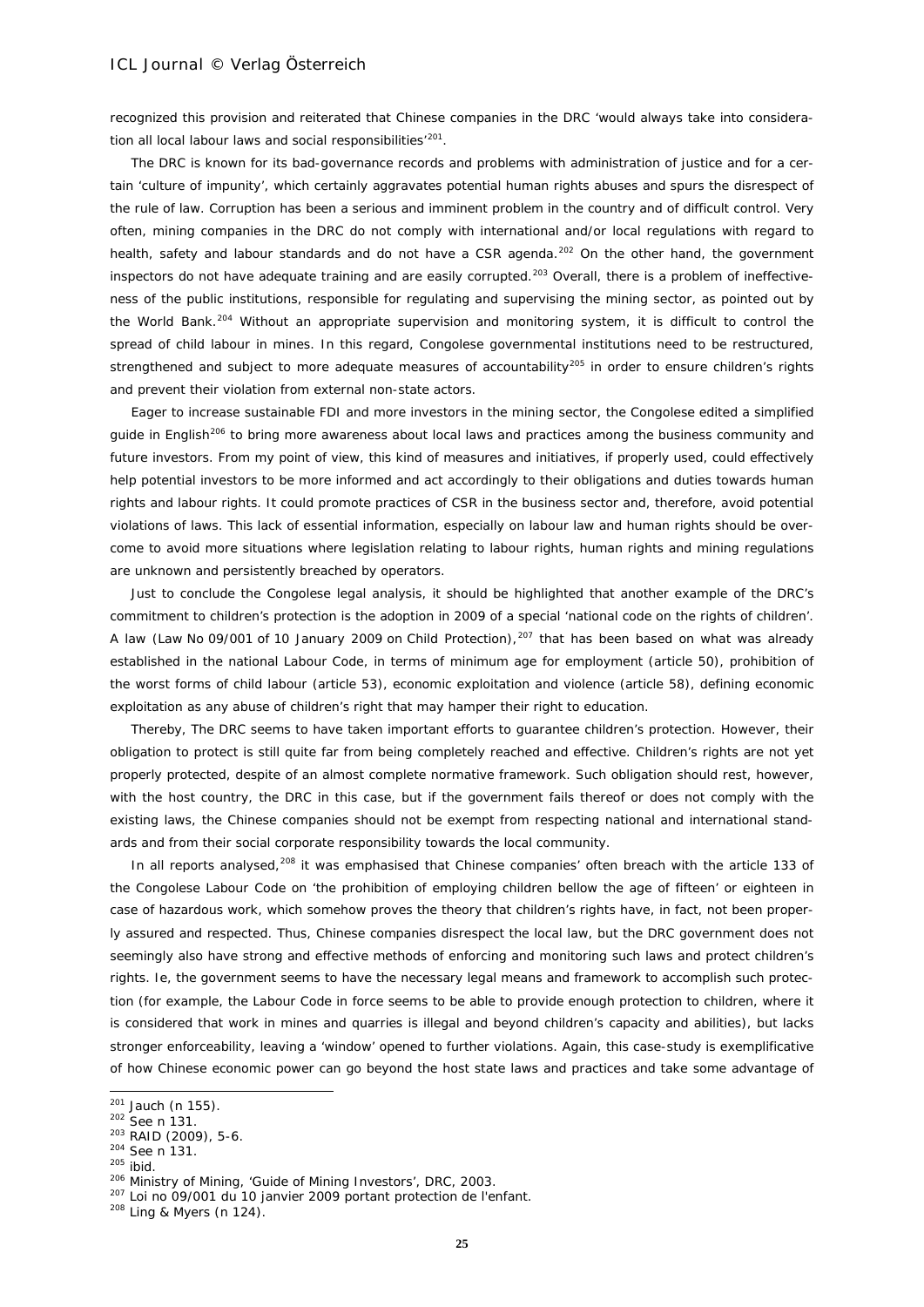its weaknesses in favour of its own interests. A case, certainly, not exclusive of DRC, but probably representative of what happens in other African countries, where Chinese companies have been actively investing and behaving through similar patterns. Due to the complexity of this problem, it is important to understand to what extent these corporations can be held responsible for their negative actions and impact on the local community, particularly on children. A problematic that I will maintain and address in the next chapter of this thesis.

## c. Chinese Labour Laws

Chinese national laws, like any other countries' legislation, cannot be applied beyond Chinese territory borders, ie, in any other country elsewhere. Therefore, Chinese laws cannot be applied in the DRC. They should, however, serve as an example or a platform for Chinese companies' performance and behaviour when operating overseas. Based on their own national laws, they should know and be aware of certain basic principles within labour relations and that companies cannot disregard. Child labour should consist in one of them.

Notwithstanding, whether internally or internationally, China's government has not been a role model in terms of human rights records, namely on labour and child rights. The incidence of child labour is still quite high,<sup>[209](#page-25-0)</sup> but one cannot deny that some efforts and progress have gradually been underway. China wants to be seen as a responsible power and seeks to improve its stance and acceptance internationally. For that reason it has tried to adopt international norms and standards, as exemplified by the ratification of relevant international documents and treaties with regard to children's rights protection. Another example is the inclusion in its national legislation of a wide range of children's rights provisions. In theory, it represents a good step forward, but in practice the enforcement of those laws and treaties it is still very disputable and far from ideal. Laws are made by people and for people and reflect a certain culture and way of thinking. Bearing this in mind, I will just briefly point out few labour law/and child labour-related examples.

Chinese Constitution contains provisions on children's State protection and prohibition of maltreatment,<sup>[210](#page-25-1)</sup> and defines 'children' as all persons under the age of eighteen.<sup>[211](#page-25-2)</sup> Amid all laws and regulations on child rights protection, the most significant one is the Chinese Law on Protection of Minors (passed in 1991 and revised in  $2006$ )<sup>[212](#page-25-3)</sup>.

In 2008, the new labour legislation<sup>[213](#page-25-4)</sup> was adopted and reinforced the Chinese workers' rights (labour contract law, employment promotion law, and labour dispute mediation and arbitration law). These new legal efforts are indicative of China authorities' attempt to change its approach towards labour-related issues. Yet, this should be taken as an 'example-to-follow' by Chinese companies operating in the DRC or in any other country.

## 5. Chinese Companies and the issue of Child Labour in the mines and quarries in Katanga

Despite prohibitions by the Congolese law and Convention 182, ratified by China in 1999 and by the DRC in 2001<sup>214</sup>, there are a large number of children under the age of eighteen working in the artisanal sector in DRC, especially in Katanga. It is estimated that there are roughly one million artisanal miners and 20,000 of them are children<sup>[215](#page-25-6)</sup>, and 40% of them under the age of 15, as of 2010<sup>216</sup>. According to the ILO, child labour in mining and quarrying is considered a type of worst form of child labour, due to the extent and severity of hazards and risks of death, injury and disease these children are exposed to. On account of this, there should be no

<span id="page-25-0"></span> $209$  Ibid 13.

<span id="page-25-1"></span><sup>&</sup>lt;sup>210</sup> Xian Fa, Constitution of the PRC, art 49 (1982).

<span id="page-25-2"></span><sup>&</sup>lt;sup>211</sup> The Minors Protection Law, art 2.

<span id="page-25-3"></span><sup>&</sup>lt;sup>212</sup> The PRC Law on the Protection of Minors, 2007, Gazette of the Standing Committee of the National People's Congress.<br><sup>213</sup> See <http://www.ilo.org/dyn/natlex/docs/WEBTEXT/37357/64926/E94CHN01.htm#Chap7>.

<span id="page-25-5"></span><span id="page-25-4"></span> $^{214}$  Eliminating the worst forms of child labour: A practical guide to ILO Convention No 182 (n 100).

<span id="page-25-6"></span><sup>&</sup>lt;sup>215</sup> RAID interview with Group One, a Brussels-based NGO working in Katanga on a project funded by the Belgian Ministry of Foreign Affairs and UNICEF on the protection of children working in artisanal mining. RAID Report, 18.

<span id="page-25-7"></span><sup>216</sup> ACIDH (2010), 18.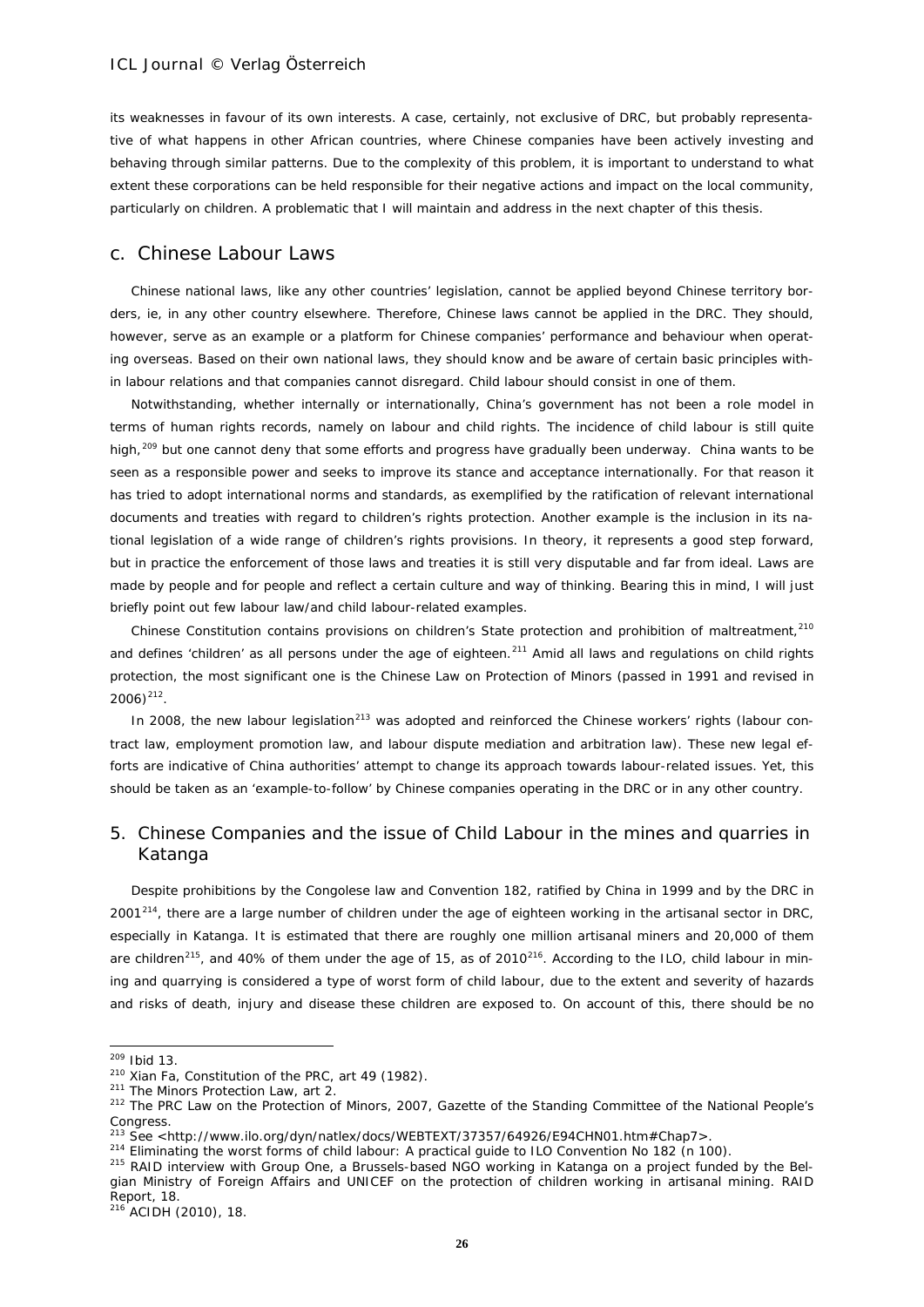excuse, including poverty, to have children working in this sector.<sup>[217](#page-26-0)</sup> In light with what has already been argued above, private actors should engage in the prevention and elimination of such practices and be hold responsible.

The numbers are quite significant and show that awareness campaigns deployed for this purpose have not yet persuaded the government to adopt measures to ban children's access to mines and craft quarries. Or the adopted measures by the government have thus far not produced the expected results. Hence, it is important to find the causes of this scourge and promote all stakeholders' commitment (the community in general, private communities, local authorities and local organisations). At this right moment, thousands of children are still being exploited in hideous and hazards conditions and forced to survive in mines and craft quarries, not only in Katanga, but in many other regions. It is of all state and non-state actors' responsibility to help these children.

The problem tends to be more complex than it seems. In some cases, children working in mines are not formally employed, but working independently, as aforementioned, or as a family member, which means they have never signed a legal contract. However, the companies' responsibility and liability should not be dismissed due to the nature of the work these children are obliged to perform. In any case, child labour in mining and quarries is a 'heavy burden' and one of the 'worst forms of child labour' as it implies a huge extent and severe hazards and risks of death, injury and diseases.<sup>[218](#page-26-1)</sup> It is crucial that the government legislates and reinforces their existing laws on mining and quarrying activities and makes them more enforceable and restrictive.

As argued above, children have the same human rights as adults, but in virtue of their age, vulnerability in early process of acquiring knowledge and experience, they have special rights and protection, including protection against economic exploitation and work that jeopardises their health, safety and morals and hinders their development and access to education. Child labour is a complex issue and for that reason Chinese companies need to address it sensitively and should never take any action that may force working children to perform even more exploitative work. Activities like mining put at stake children's lives and are likely to damage their normal and sustainable development, depriving them from their childhood, dignity and from a proper education. Without completing a primary education, it is likely they will remain illiterate and without the needed skills to get a job and contribute themselves for the economic development of their own country in the future. The goal of all companies, whether Chinese or not, should be the abolition of child labour within their sphere of influence and not its enablement. A goal that reflects the spirit of the principle 5 of the UN Global Compact, as it will be referred in the next chapter. Child labour may also have repercussions for the company's reputation and brand image and severely affect the profits.

In the particular case of Katanga, children are required to do the same work as adults. They spend long hours working in washing and sifting ore in water, crushing ore and carrying heavy bags and even extracting minerals and, due to their small size, some employers make them dig, as supposedly it is easier for them to go through the narrow holes, while inhaling dust and noxious, and often in contact with harmful and radioactive minerals, endangering their safety and health.

In Chinese companies, children are also commonly assigned picking up and sorting minerals that have been dug by others from the deposits; transport materials and carry very heavy bags on their heads, shoulders and backs; processing of minerals including crushing rocks, sieving crushed powder, washing minerals, and amal-gamating gold using mercury; trading minerals; transporting goods and trading them in the mines.<sup>[219](#page-26-2)</sup> Finally, there are also cases where children are forced to prostitution, 12 years old girls have been identified working as prostitutes.<sup>[220](#page-26-3)</sup> Some children only work during holidays break, but there are numerous cases of school dropout, as families cannot afford the school fees. There is also a high rate of death among the young workers in mines, the majority of them between 15 and 20 years old and cases of illness, such as eye irritation and cancer.<sup>[221](#page-26-4)</sup>

A study sponsored by the US Agency for International development (USAID) and further developed by its consult PACT and four other international mining companies involved in cases of illegal artisanal miners, con-

<span id="page-26-0"></span><sup>&</sup>lt;sup>217</sup> ILO Report on the World Day Against Child Labour 2005.

<span id="page-26-1"></span> $^{218}$  ibid 1.<br><sup>219</sup> PROMINES (2010), 7.

<span id="page-26-3"></span><span id="page-26-2"></span><sup>&</sup>lt;sup>220</sup> PROMINES (2010), 89.

<span id="page-26-4"></span><sup>221</sup> Global Witness (2007), 32.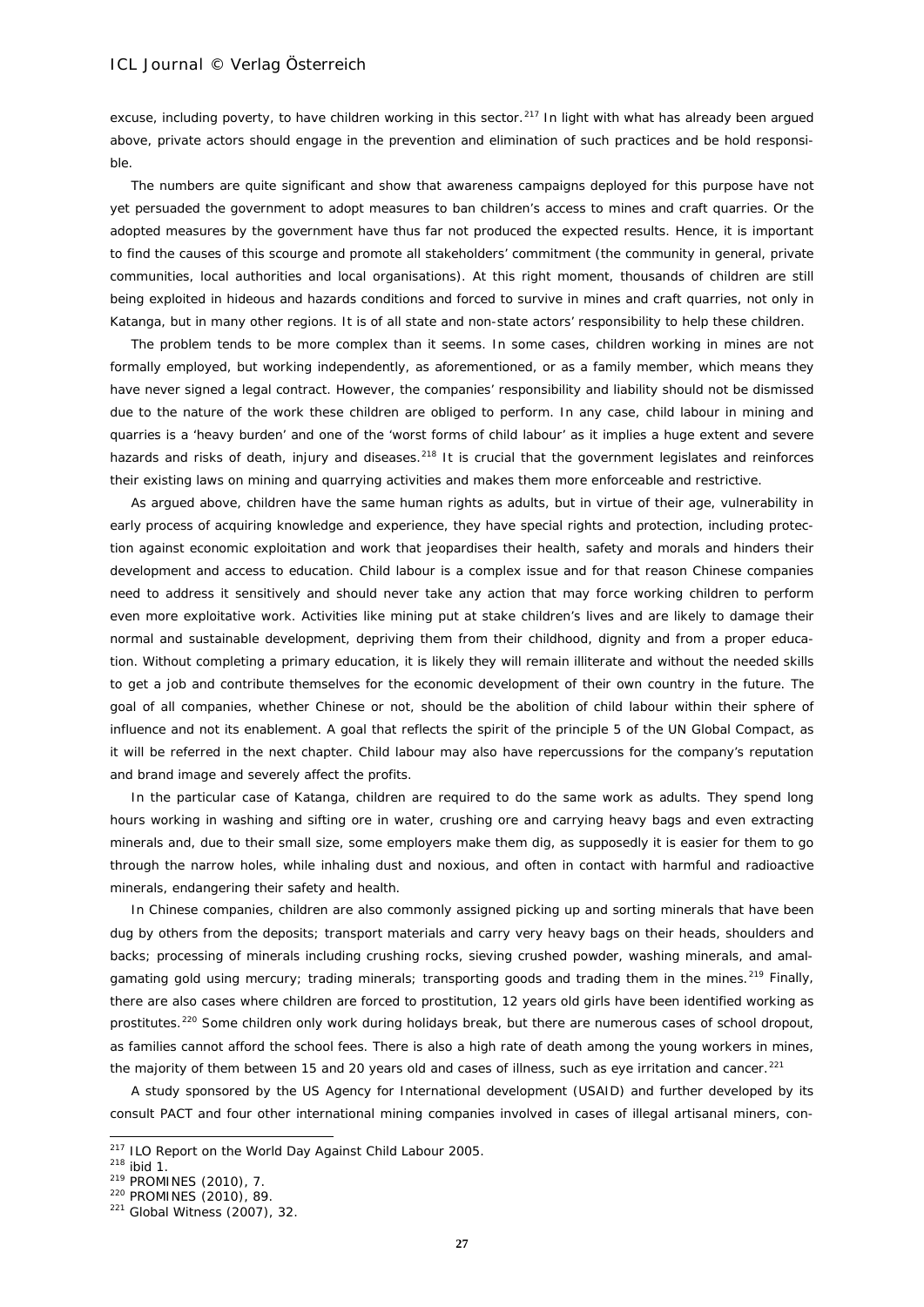cluded that despite firmly prohibited by the Congolese Law and international standards (ratified by the DRC and China) there are a large number of children and youth under the age of 18 years working in Chinese companies exploring the artisanal mining sector in DRC. This proves negligence of children's rights in the region by the action of Chinese mining companies. All studies and NGOs reports<sup>[222](#page-27-0)</sup> were unanimous that there are up to 40% of child miners working in Kolwezi<sup>[223](#page-27-1)</sup> mines (acknowledging that in some cases they could be even younger, as it is very hard to precisely tell the exact age of teenagers between 16-19 years of age). It is estimated that there are around 4000 children, 35% girls and 65% boys, and some as young as five years old. 68% of them study full-time and only before or after school or during weekends or holidays dig at the quarries. There are 40% of children's fathers working in Kolwezi and 20% of them work in mines. Additionally, 10% have their mothers are also employed at the mines.<sup>[224](#page-27-2)</sup>

It is estimated that 40% of children are separated from their families and 72% work free-lance and only 20% have a middleman as their manager<sup>225</sup>. The numbers are significant, especially for a type of work that implies such serious damages and causes such devastating impact on children's education, health, welfare, and future opportunities. A premature exclusion from school may indeed restrain their opportunities and choices in the future. Besides, working in mines is a hard and hazardous burden even for an adult. Its impact on a child growing body and bones, plus their exposure to minerals, dust, chemicals and radioactivity could have irremediable negative consequences. On the top of that, many mining areas in the region are linked to inappropriate lifestyle where children are exposed to alcohol, drugs and promiscuity, as referred, including sexuallytransmitted diseases, since a very young age. Children are easy targets of aggression and violence (6% of child miners have claimed to be injured in accidents and 4% victims of violence),<sup>[226](#page-27-4)</sup> while involved in these artisanal mining communities, especially because of certain patterns of responsibility, which in many of them are very low. As a consequence, many cases of drugs and alcohol addiction and even dilution of cohesive family values and other important factors have been reported $^{227}$  $^{227}$  $^{227}$ . There are even more extreme cases where children at the age of three have been raped by artisanal miners, some of them justify their acts by saying that they were under 'fetish' or witchcraft influence, others say that is the way to protect children or curing them from HIV/AIDS.<sup>[228](#page-27-6)</sup>

The reasons behind the use of children in mines may vary considerably. The most common is poverty (and parental socio-economic-status). Children are normally brought in a very early age by the parents that work in mines and quickly get familiar and used to that environment and quickly start working themselves along with the parents. In some cases, almost without even 'noticing' it or thinking that they are fated to do so and that it is the natural course of events. In some other cases, it is the economic necessity that leads them towards the work in mines, either for personal survival when they have no family, either pressured to help with their families' income (35% of their earnings is normally given to the family) and with the school fees (normally 25% of the earned money goes to school expenses, in 85% of the cases)<sup>[229](#page-27-7)</sup>. There are other cases where children are forced to work to pay parents debts or when the mine area is under military control.<sup>[230](#page-27-8)</sup> There is a percentage of 43% of children pressured by friends to work in the mines after school or during weekends, because there are no other alternatives, such as sports or after-school activities.<sup>[231](#page-27-9)</sup>

Regardless any reason, children should not be encouraged to work and should be helped, through other meanings, to live a healthy and normal childhood. When states do not take their responsibilities, all the different private actors, companies included, should be the ones preventing and combating such reality, instead taking advantage of it. It is estimated that at least 93% of children agree that they would rather not be doing

 $222$  Ling & Myers (n 124).

<span id="page-27-1"></span><span id="page-27-0"></span> $223$  Kolwezi is a city in Katanga Province.<br> $224$  PROMINES (2010), 92.

<span id="page-27-2"></span><sup>225</sup> RAID (2009), 18.

<span id="page-27-5"></span><span id="page-27-4"></span><span id="page-27-3"></span> $^{226}$  RAID (2009), 18-19.<br> $^{227}$  ihid

<span id="page-27-6"></span> $228$  ibid.

<span id="page-27-7"></span><sup>229</sup> RAID, 18-19 and PROMINES 98-101.

<span id="page-27-8"></span><sup>230</sup> PROMINES 98-101.

<span id="page-27-9"></span><sup>231</sup> ibid 92.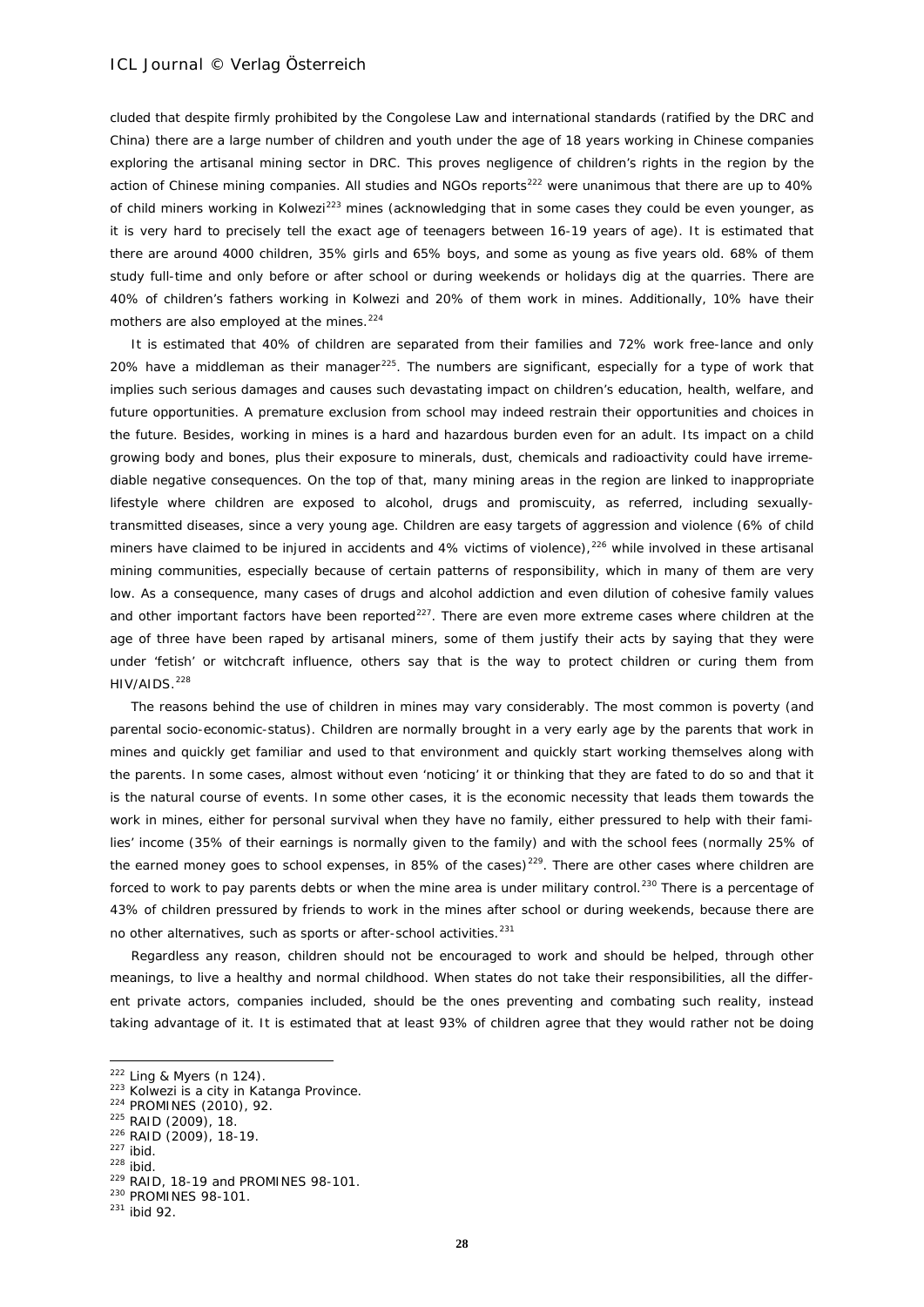this job and endanger their lives, if there was something else they could do.<sup>[232](#page-28-0)</sup> Within all these cases there is a sociological dimension and relevant economic factors reinforcing this problem that should also be considered. A minority of 7% of children asserted that without their help, their families would not be able to be fed and even survive. It has been estimated that 30% of these children are allegedly sent to work by their parents and 60% of them approve and support work at the mines $^{233}$ .

It is difficult to believe that parents would deliberately send their children into tunnels and make them load heavy bags, if there were other options. Although, it is true that most parents consider that there are no other options and likelihood of survival in alternative to the mining sector and they are just helping their children by let them learn something and acquire skills that might be useful for their future. Some other parents may even consider that all these activities related to mining, such as transport or mineral washing, are perfectly acceptable and do not imply risks to their fragile condition. It is noteworthy to point out that some of cultural aspects are also implicitly involved in these cases. For some families, girls are supposed to start working from an early age in minerals' related activities.<sup>[234](#page-28-2)</sup> When children are not directly used in Chinese processing plants, they are indirectly involved into the ore processing. Some of them are 10 years old or younger. The problem is aggravated when these companies do not formally hire them, instead pay them to load bags, and in the end of the day all of them buy minerals from children.<sup>[235](#page-28-3)</sup> Some of these Chinese companies argue that they are helping these children and their families' to survive and make a living.<sup>[236](#page-28-4)</sup> However, it should not be forgotten that all children have the right to be protected from all kind of economic exploitation, as stated in article 32 of the CRC, which was signed and ratified by both China and DRC Governments. Contrary to what is argued by Chinese companies, they are not helping these children harsh childhoods when encourage them to work, but they are clearly promoting and taking advantage of the use of child labour for their own business and highly benefiting from such unfortunate reality. Some NGOs (through the efforts of 'Groupe One')<sup>[237](#page-28-5)</sup> have undertaken interesting projects in these mining sites, in order to get children back to school. They have provided them with school equipment and supporting their families through training programs to improve their skills and enable them to work and earn money by themselves, thus breaking the presumably doomed vicious cycle of poverty.<sup>[238](#page-28-6)</sup> In the light of UNICEF's experience, to simply pay school fees is, generally, not enough to keep children in school and away from hazardous works. It is necessary to promote a wider spectrum of social protection, namely emotion-al and financial support to their families.<sup>[239](#page-28-7)</sup> In this sense, Chinese Government should make its SOEs aware of the pressing problems and serious human rights issues that local communities face in all these cities where they operate their business. These companies should be encouraged to take adequate solutions and contribute meaningfully to combat child labour, not only in the artisanal mining sector in Katanga, but elsewhere, where such practices have been taking place. They should provide, for example, day-care facilities where parents can leave their children or even schools when they are inexistent. There is an ingrained problem in these communi-ties of lack of incentives, as schools do not exist or are too far from these remote areas. Some NGOs<sup>[240](#page-28-8)</sup> have been actively engaged in trying to solve this problem, but if there is no willingness from governments and from companies, all the efforts and projects end up frustrated and fruitless.

Finally, from the foregoing, one could say that one of the main key-factors behind child labour in Katanga is the precarious economic situation of families and the indifference of other state and non-state actors. The challenge is, however, to understand who is benefiting from child labour in mines and quarries in Katanga, and

<sup>&</sup>lt;sup>232</sup> Extractive Industries Network Report (2007), 38.<br><sup>233</sup> ibid 38.

<span id="page-28-2"></span><span id="page-28-1"></span><span id="page-28-0"></span> $^{233}$  ibid 38.<br> $^{234}$  PROMINES, 93.

<span id="page-28-3"></span><sup>235</sup> ACIDH, 19-20.

<span id="page-28-4"></span> $^{236}$  Unreported World, 'China's Afria Takeover', Quicksilver production for Channel 4; Broadcast, May 2007.<br> $^{237}$  Groupe One is a a UNICEF-supported Belgian non-governmental organization.

<span id="page-28-6"></span><span id="page-28-5"></span><sup>&</sup>lt;sup>238</sup> To alleviate poverty may require educating families on benefits from letting their children go to school and give them the opportunity to learn new skills (reading and writing) and acquire new capacities, which could be more beneficial for families in long term.

<span id="page-28-7"></span><sup>&</sup>lt;sup>239</sup> Shantha Bloemen, 'Pounding rocks and crushing potential: Child Labour in DR Congo', 12 June 2009 at <http://www.unicef.org/infobycountry/drcongo\_49979.html>.

<span id="page-28-8"></span><sup>&</sup>lt;sup>240</sup> For instance, the program of Groupe One, supported by UNICEF and the Belgian Government, aims at preventing child labor in mines in Katanga, by developing sustainable alternative sources of livelihood for children or sending them to school.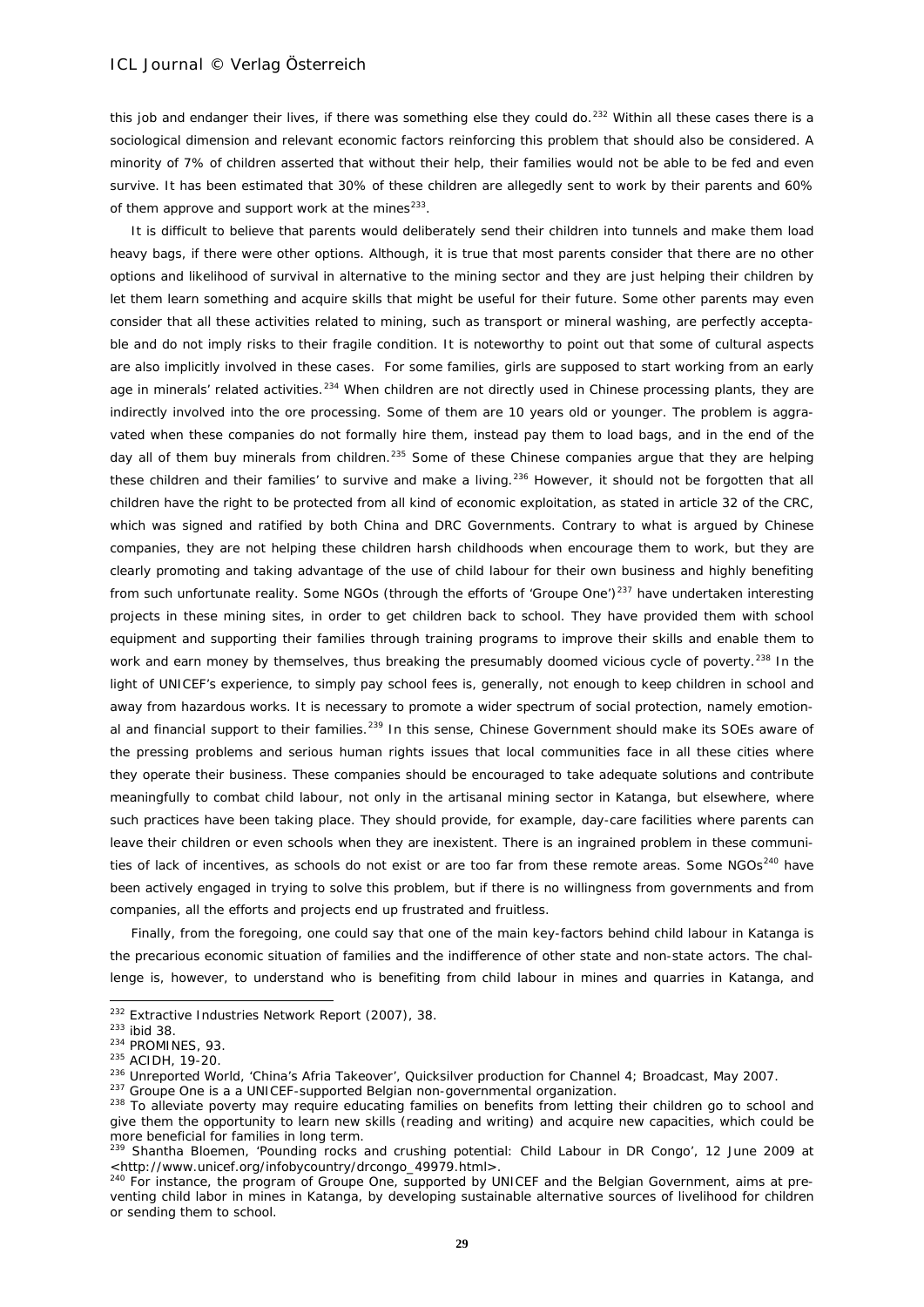elsewhere these problems are also still a reality. If we attempt to sketch an operational chain of the selling craft-exploited ore, it is actually possible to grasp the current and indirect beneficiaries of child labour in mines and quarries. First, at the national level, this chain of sales comprises two specific steps: at the first stage, we have the traditional child-miners selling off ore to traders (Congolese buyers); secondly, at the next stage, the merchants sell the commodity to the trading industrial companies. Thus, the result of the equation seems to quite show that at the top of this chain we have the multinational factory corporations, all highly benefiting from increased revenues.

From this step-by-step operation, it can be concluded that children are, in fact, trapped within the process and all benefits end up in the trading companies 'hands'. In this specific case, Chinese mining companies are the ones befitting from the whole process and operational chain and, therefore, they should be responsible as the craft-exploited ore is the source of supply for operational smelters scattered in the province. This is proved by the existence of multiple outlets selling minerals in many Chinese cities. Multiple counters for Chinese min-erals have been found in many mining cities and towns of Katanga province.<sup>[241](#page-29-0)</sup> In addition, it is also not very likely that these companies were not aware of the (direct or indirect) use of child labour in mines, as the pres-ence of children in mines is extremely visible, as the NGOs' reports affirm.<sup>[242](#page-29-1)</sup>

Nevertheless, even knowing about all these cases of exploitation of children, companies deliberately engage in business purchasing minerals from craftsmen, without carrying if there are children behind the process and without even considering the adoption of certain measures to prevent this problem and abolish child labour. The problem could be prevented if companies would have monitoring, audit and certification systems with their supply chains and if they would make them sign contracts attesting non-exploitation of children. Herein lies one of the key-questions about the dual responsibility (active and passive) Chinese companies must have towards the elimination of child labour. On one hand, Chinese companies have active responsibility for operating in the DRC. Despite the efforts internally undertaken by the DRC government, or internationally by the international community in banning the worst forms of child labour in the mines of Katanga, these Chinese companies continue to exploit children (whether direct or indirectly). Chinese companies in Kolwezi, for instance, continue to buy ore disregard the age and quality of the seller. Others even encourage these children to work and perform many hazardous activities by giving them access to their facilities.<sup>[243](#page-29-2)</sup> On the other hand, Chinese companies hold a passive responsibility when buying these minerals, as they are thereby promoting child labour in mines and, at the same time, nullifying and undermining all NGOs and international community efforts on the abolition of child labour in mines. This way, they simply do nothing to stop it, neither engage in child labour-abolishing programmes and projects<sup>244</sup>.

### 6. Chinese companies and perspectives of responsible business

In conclusion of this chapter and as an anticipation of the next one where CSR will be further discussed, I would like to preliminary acknowledge that the present case-study does not seek to embarrass Chinese companies or tarnish their imagine in the world economy and in the African countries. In particular, it is not this thesis' aim to make a negative comparison between Chinese and other foreign investors and somewhat insinuate they have better and more responsible conducts. The aim is simply to provide an example of corporate misconduct that has been undermining children's rights and protection and showcase actual situations that be more attentively considered and regulated by both Chinese and host country governments.

From what has been analysed above, it is clear that there is a huge need of promoting CSR standards and practices among Chinese companies operating in Africa. However, the problem of the use of child labour and a weak CSR agenda on the issue is not exclusively confined to Chinese companies and similar situations, as suggested by some of the reports. There are probably similar cases of Congolese or other foreigner companies and, therefore, they should not be exempt of blame. However, a comparative analysis and further considerations

 $241$  ACIDH (2010), 21.

<span id="page-29-1"></span><span id="page-29-0"></span><sup>&</sup>lt;sup>242</sup> Global Witness, 32.

<span id="page-29-2"></span> $243$  ibid.

<span id="page-29-3"></span><sup>244</sup> ACIDH (2010), 21.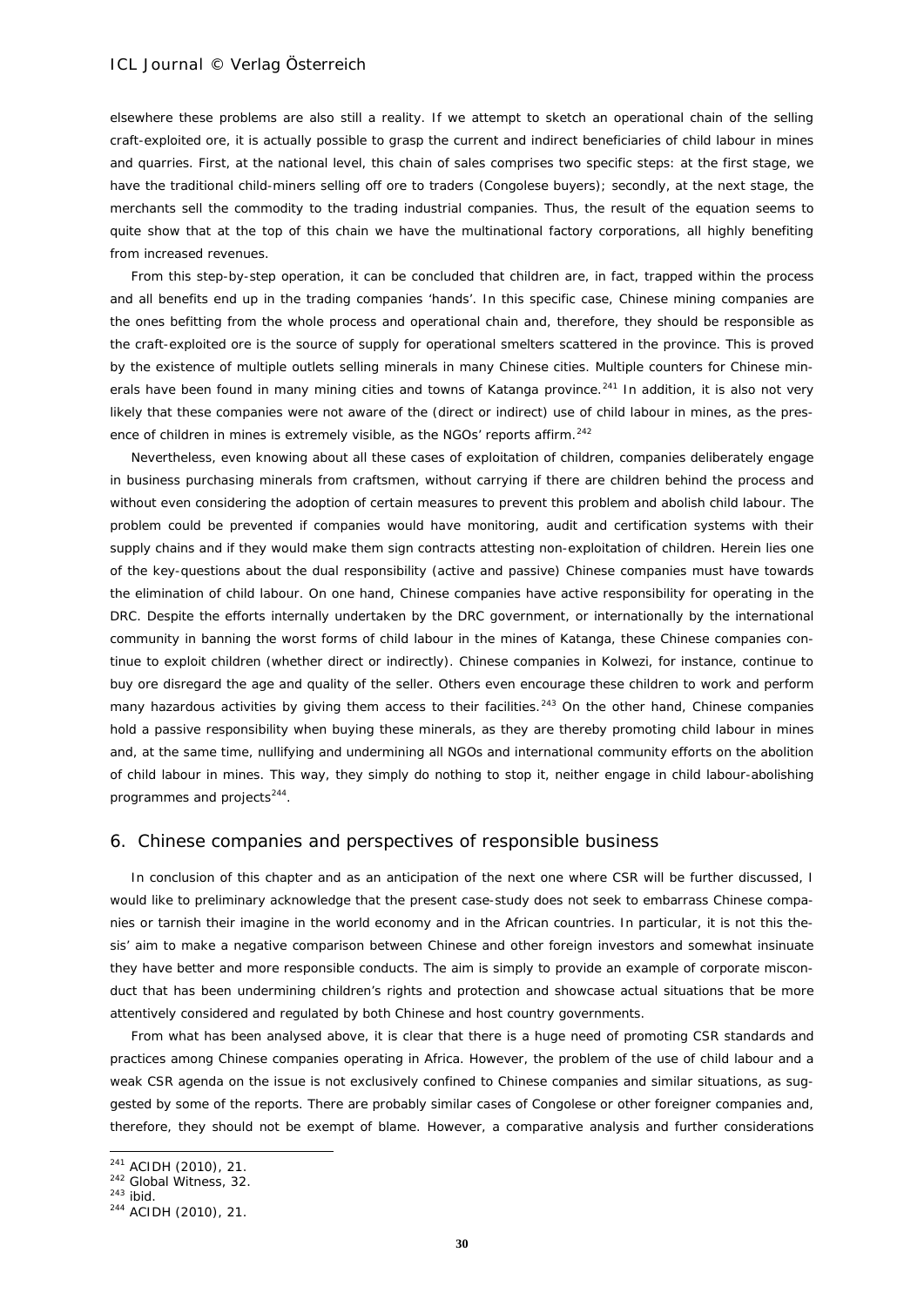with other countries' companies would go beyond this thesis scope and it is deemed preferable to focus on Chinese companies, as they are largely the majority in the mining sector in Katanga. The exact number of companies ran by Chinese is not known, but it is believed that nowadays out of 75 mining operating units in Katanga, 60 are owned by Chinese<sup>[245](#page-30-0)</sup>and over 90 percent of the minerals are exported to China.<sup>[246](#page-30-1)</sup>

As mentioned in the first chapter, the Chinese government set out 'China's Africa Policy' grounded on the 'Five Principles of Peaceful Co-existence<sup>'[247](#page-30-2)</sup> aiming to foster the rise of China-Africa relations. However, such goals, namely 'mutual benefit and common growth', aim sustainable development and harmonious relations between peoples, which indeed will only be achieved if business relations of Chinese companies in Africa are also improved and if they behave according to local and international laws and standards. Insofar, the lack of CSR among Chinese companies was due to a weak degree of cooperation between China and the DRC at the national level.<sup>[248](#page-30-3)</sup> Chinese companies in Katanga are often not aware of CSR measures, probably because CSR standards are also often misunderstood in China.<sup>[249](#page-30-4)</sup> Most of the times, the so called 'win-win strategy' established between China and the host state is expressed in terms of business productivity and philanthropic support to local communities services. For many Chinese companies CSR is seen as a contribution to economic prosperity and creation of employment opportunities, combined with compliance with national legal frameworks and philanthropic investments and donations to local schools and hospitals.<sup>[250](#page-30-5)</sup>

An important distinction between Chinese and Western conception of CSR has been based on the fact that Chinese focus more their business practices on the strengthening of local legal, judicial and political institutions, namely in countries with weak institutional structures, such as the case of the DRC, rather than trying to focus on the real needs of the local population. This different conception is likely to derive from a different historical past and approach between Chinese and Western governments. China usually follows a non-interference policy in keeping business away from host states' internal affairs. For that reason issues like corruption, transparency, human rights and especially child labour issues as part of CSR agenda are rarely discussed among the business operators.<sup>[251](#page-30-6)</sup>

In the particular case of the DRC, the domestic and international standards and Mining Code are the sources of CSR for mining companies operating in the country. At the domestic level, article 69, paragraph g, of the Mining Code establishes the responsibility of the companies/applicants willing to exploit and operate in the mining sector in the DRC, through the requirement of a 'plan as to how the project will contribute to the development of the surrounding communities' attached to their application. The required plan allows the government in particular, and the community in general, to assess the contribution of the mining projects within the sustainable development of the community, where the respective operations are located. These plans may be significant as they set all specifications of companies with regard to their contribution to combat poverty, create more jobs and construct basic social infrastructure, such as schools, hospitals, potable water and electricity facilities, among other important contributions. Important tools that can be used to also eradicate child labour in the mines. In this sense, the responsibility and social obligations of mining companies are exactly the capacity and concern they should have in getting involved and contribute themselves to the community development and its social needs.

Despite the existence of this plan and regulatory framework, it has not been enforced by mining companies, especially Chinese, who deliberately ignore and subvert such provisions, disregarding whatsoever impact their activities have on the community.<sup>[252](#page-30-7)</sup> In most of the cases, studies of social impact, as required by the mining law, are not made public and so inexistent<sup>253</sup>. According to all the NGOs interviews and reports, there is enough

<span id="page-30-0"></span> $245$  ibid 36.

<span id="page-30-1"></span><sup>246</sup> Bloomberg Marckets, September 2008.

<span id="page-30-2"></span> $^{247}$  See n 13.<br> $^{248}$  RAID (2009), 5.

<span id="page-30-4"></span><span id="page-30-3"></span><sup>&</sup>lt;sup>249</sup> OECD, OECD Investment Policy Review of China: China CSR Survey 2006', 2008.

<span id="page-30-5"></span><sup>&</sup>lt;sup>250</sup> Responsible Business in Africa: Chinese Business Leaders' Perspectives on Performance and Enhancement Opportunities, Harvard University working paper No 54, 2009, 46.

<span id="page-30-6"></span> $251$  Ibid 47.

<span id="page-30-7"></span><sup>252</sup> RAID (2009), ii-iii.

<span id="page-30-8"></span><sup>&</sup>lt;sup>253</sup> ACIDH (2009) and Emerging Powers in Africa Programme (2008).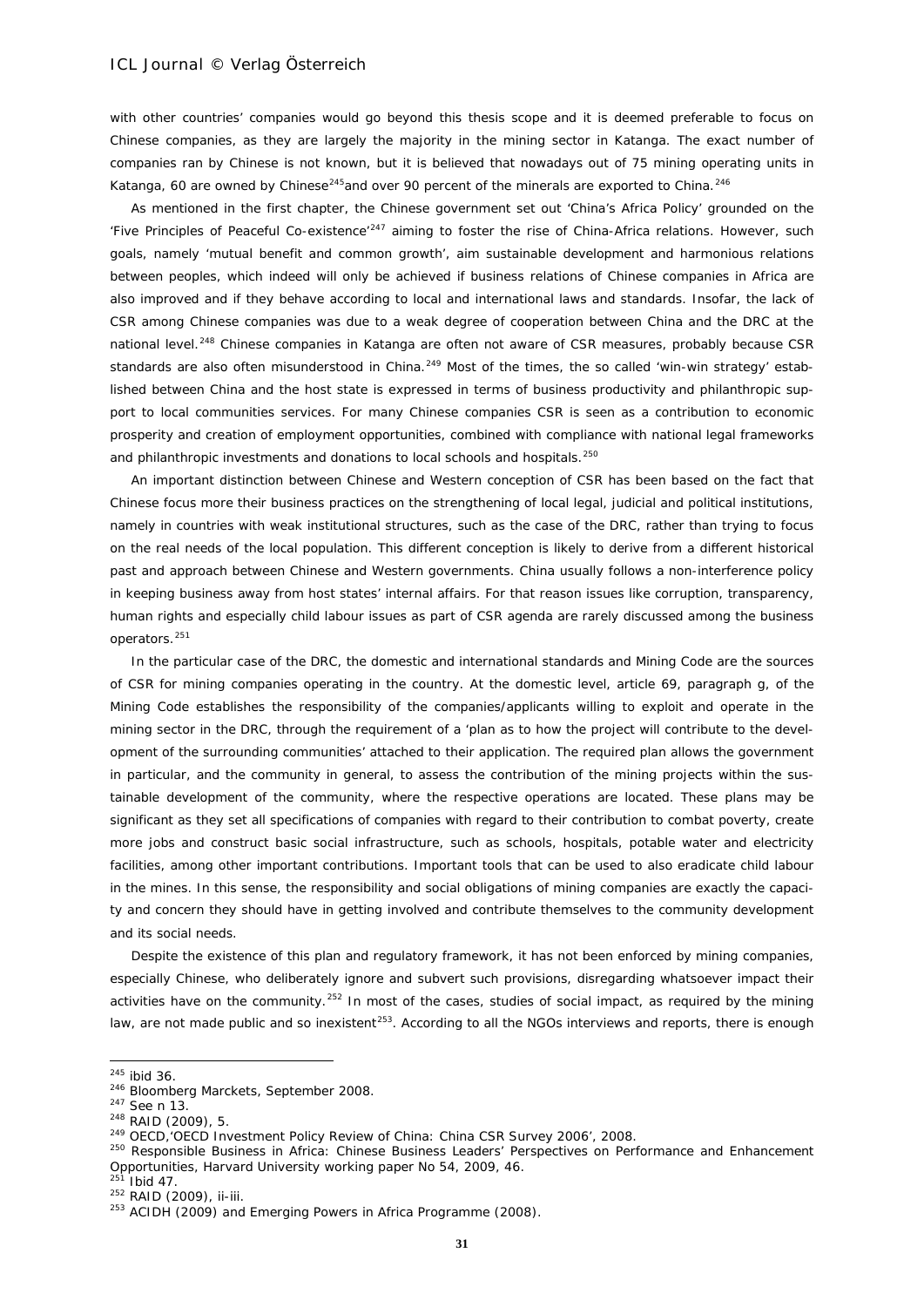evidence to conclude that the local communities frown upon the presence of Chinese companies in the region and their indifference vis-à-vis their social responsibilities and obligations, and unanimously consider that they have a social negative impact on the community.<sup>[254](#page-31-0)</sup>

However, it is believed that the Chinese government is in process of preparing a set of national guidelines for responsible business conduct abroad,<sup>[255](#page-31-1)</sup> an initiative that could b be extremely more valuable if they were in line with the OECD Guidelines for Multinational Enterprises, for instance. Through them, the Chinese government should be able to persuade Chinese companies, not only large multinationals, but also smaller private companies operating in Africa, to include higher standards of CSR in their business strategies, especially in relation to labour and social rights, children's rights/and non-use of child labour, as well as economic and cultural rights of local communities. The Chinese government should not leave behind the issue of child labour and should consider to undertake meaningful measures to eradicate child labour in the mining sector of Katanga, namely with the collaboration of UNICEF.

# V. Corporate Social Responsibility Approach – Ways Forward for Chinese Companies in Africa

*'Business has an enormous potential to impact children's rights.'* George Kell, Executive Director of the UN Global Compact

# A. Preliminary Considerations

-

Business has always had serious impact on human rights and, very often, more adverse than beneficial. With the globalisation and the rapidly process of proliferation of multinational corporations (MNCs) around the World, the situation became even more exacerbated, whereby international leaders and human rights defenders started the quest for an accurate paradigm within which business would not only prevent and avoid all adverse impact and malign effects on human rights, but it would promote them.

Taking the previous case-study as the steppingstone to further developments on the issue of business and human rights, exemplificative of the need of having a CSR agenda within Chinese companies business strategies and more approachable and effective business and human rights discourse, the present chapter aims at giving the necessary insights and basis to understand CSR. It intends to explain why Chinese companies operating in Africa should see CSR as a possible solution to the problems they have been facing in relation to human rights. New models are needed to shape Sino-African economic engagement, so that it is genuinely supportive of African development. Hence, it is of great importance to identify preventive ways to avoid corporate human rights abuses. In this regard, my main argument will be that business and human rights discourse must take into account child labour related issues, since many corporate human rights violations relate to labour relations, as we had opportunity to analyse throughout this thesis.

<span id="page-31-1"></span><span id="page-31-0"></span><sup>&</sup>lt;sup>254</sup> See interviews to locals working in Chinese companies in Luisha and Likasi, DRC: ACIDH Report 23-24. <sup>255</sup> RAID (2009), 5.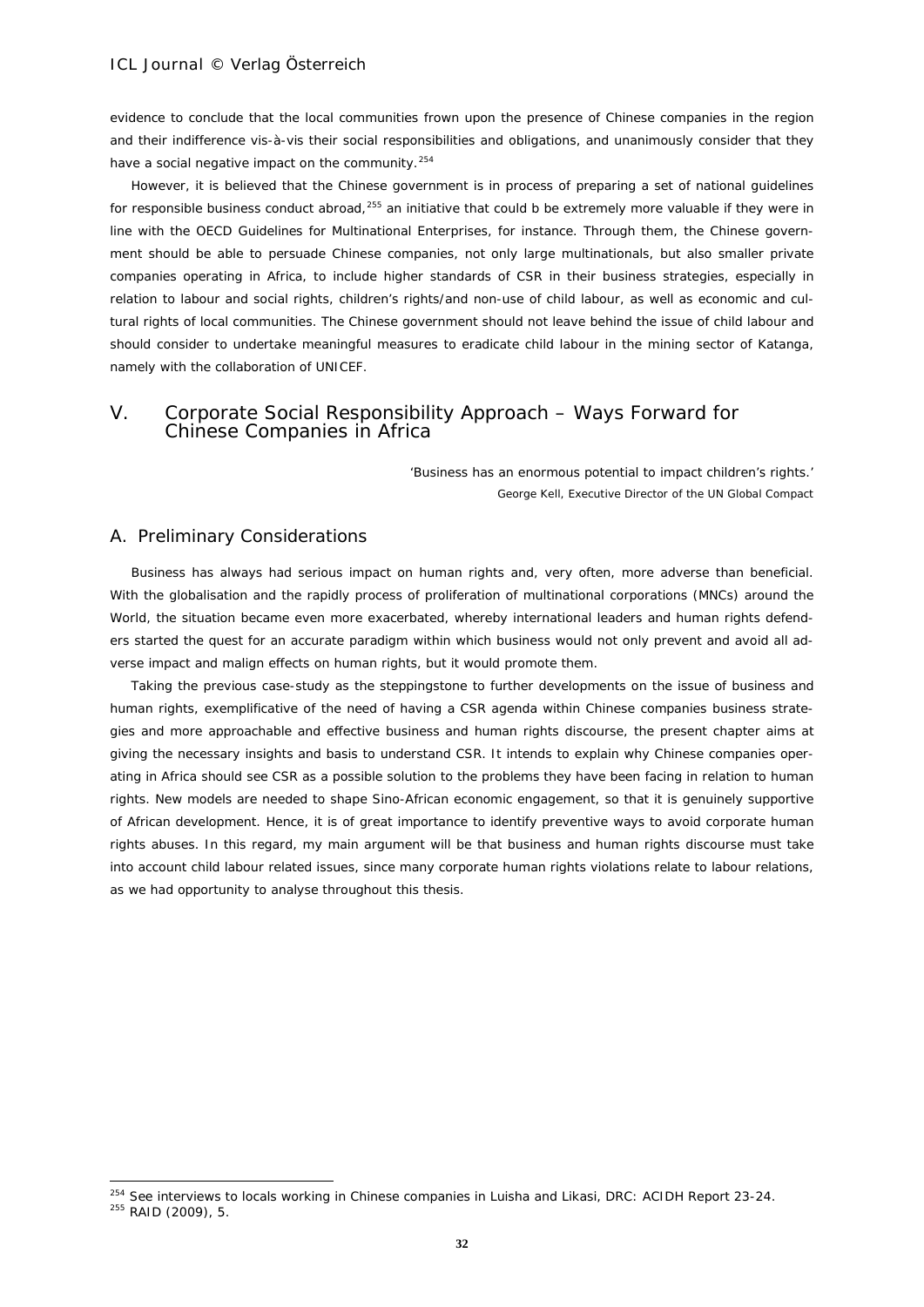## B. Business and Human Rights Discourse - General Overview

Can CSR be an effective solution to abolish child labour, in the context of Chinese investments in Africa? It seems to be a rhetoric question, but it has actually been the concern of many NGOS and civil society over the past few years, essentially when news and publications started criticizing Chinese companies' labour practices in Africa. In many African countries, as the above-analysed case-study of Chinese mining companies in the DRC exemplifies, several companies explored by Chinese investors maintain child labour in their main work facilities and supply chains. Among other problems, unfair wages, poor labour conditions and gender discrimination are other related issues that go beyond the scope of this thesis and for that reason they will not been stressed. The focal point of this thesis is, however, the use of child labour by Chinese companies in Africa. An issue that will now be discussed from a business and human rights spectrum, ie, through an emerging CSR approach to eliminate child labour and, consequentially, potential social protection programmes and corporate strategies and initiatives.

When addressing child labour, CSR seems to be a socially sensitive approach, but it can only be seen as 'socially responsible' when a social assessment $256$  can conclude that there is a positive social impact over a nega-tive one on working children, their families and local community in general.<sup>[257](#page-32-1)</sup> By and large, the concept of CSR is not new and has recently been 'gaining momentum'.<sup>[258](#page-32-2)</sup> The debate on this issue has evolved around the activities of multinational corporations (MNEs) and large private companies, which may have the key-power to influence not only at the international level, but particularly the local communities where they operate.<sup>[259](#page-32-3)</sup> Their activities have a direct impact on society and the capacity to either damage it, or generate social benefits, $260$  as we had opportunity to see in the case-study above. Corporations have economic power that enables them to influence social policies and regulations that may impact the lives of individuals.<sup>[261](#page-32-5)</sup> In that regard, CSR should be the path to be followed by Chinese companies. They have the power to choose whether or not hire children, for example, and infringe local and international legislation, while reversing or contributing for a worse local human rights situation. It has been perceived that there are still deficient national and international laws and regulations, as seen above too in the case of the DRC, especially with regard to corporate accountability and on those corporations conducting in or coming from a different jurisdiction outside their home state.<sup>[262](#page-32-6)</sup> The problem of corporations 'power' may be more problematic when they operate in developing countries under deficient economic, social and political circumstances, as many in Su-Saharan Africa. The mining industry and extractive sector, for example, as referred above in the case-study, has dominated and reported abuses, namely of labour rights and child labour.<sup>[263](#page-32-7)</sup> Corporations driven by economic interests and natural resources quest, such as the case of many Chinese companies presence in Sub-Saharan Africa countries, are often accused of taking advantage of the vulnerable situation of these countries and for that reason they should be held accountable. All the efforts towards that aim should come not only from companies, but also from states, international institutions and stakeholders affected by those activities, in order to create structural processes, guarantee legal and social responsible behaviour and activities by corporations.<sup>[264](#page-32-8)</sup> In general, the seemingly poor results of CSR, in many of the cases referred above, are due to the fact that CSR is essentially an aspiration term for 'best practices', or morally acceptable behaviour and conducts and not a set of enforceable regulations or policy per se that exists in substance with legally binding effects over such corporations.<sup>[265](#page-32-9)</sup> They are thus free to determine

<span id="page-32-0"></span><sup>&</sup>lt;sup>256</sup> 'Social interventions are normally interwoven, theoretically and in practice, with evaluation, monitoring or audit assessments of the actual socioeconomic impacts on certain developing countries groups'. See Bahar Ali Kazmi and Magnus Macfarlane, Elimination of child labour: Business and local communities, in Rory Sullivan, ed, chapter 14, 181–196.

<sup>257</sup> ibid 181-196.

<span id="page-32-2"></span><span id="page-32-1"></span><sup>&</sup>lt;sup>258</sup> Kercher, Corporate Social Responsibility – Impact of globalisation and international business, 2006, 1-12.  $259$  ibid.

<span id="page-32-4"></span><span id="page-32-3"></span><sup>260</sup>Charlotte Villiers, Corporate Law, Corporate Power and Corporate Social Responsibility, in Perspectives on Corporate Social Responsibility, 2008, chap 5, 85- 108.

<span id="page-32-6"></span><span id="page-32-5"></span><sup>&</sup>lt;sup>262</sup> Kercher (n 255). <sup>262</sup> Kercher (n 255). <sup>263</sup> United Nations, E/CN.4/2006/97, 2006, paras 25 and 26.

<span id="page-32-8"></span><span id="page-32-7"></span><sup>264</sup> Villiers (n 257) 85.

<span id="page-32-9"></span><sup>265</sup> Kercher (n 255) 86.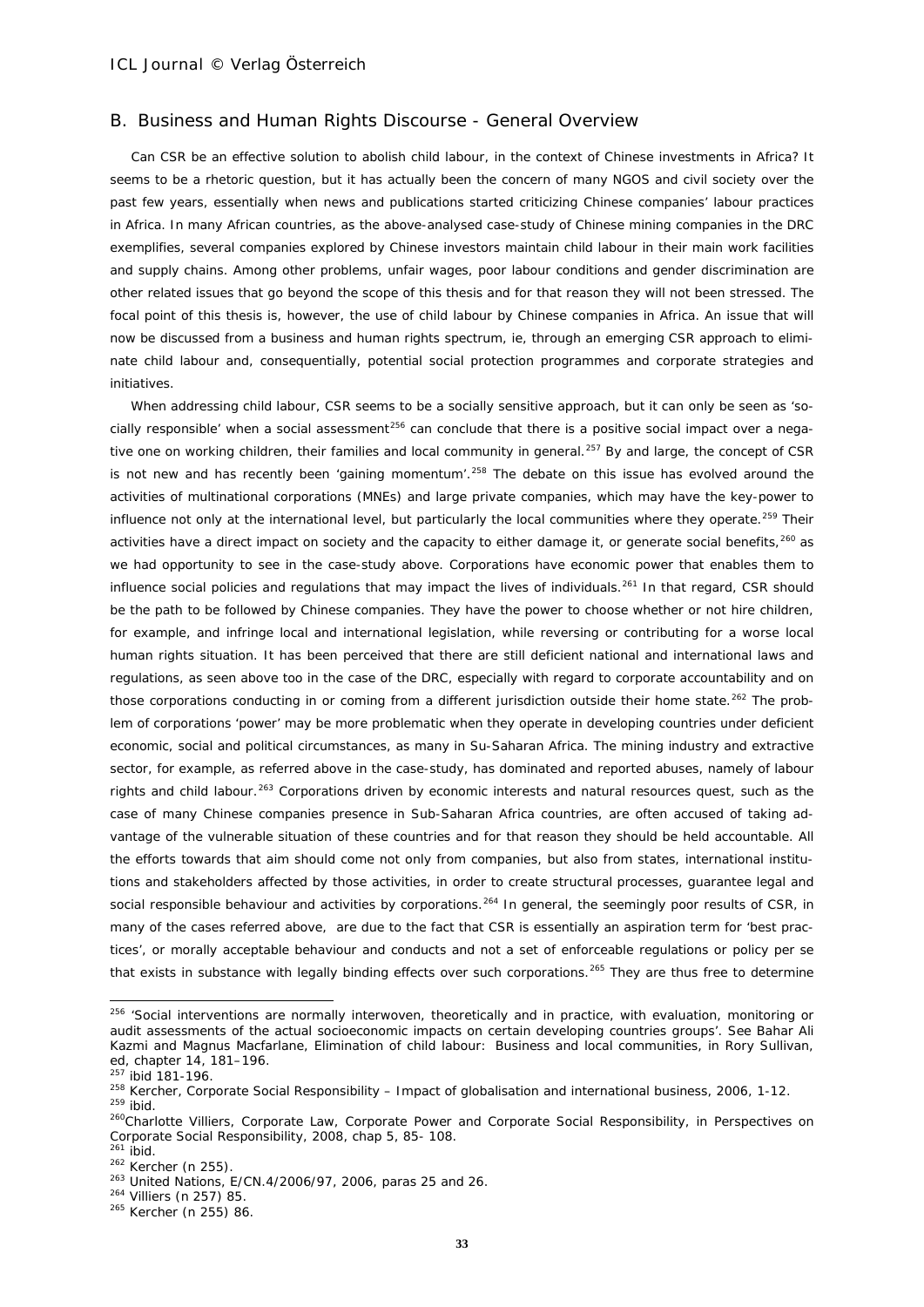their own CSR agenda and policies in line with their business goals.<sup>[266](#page-33-0)</sup> In some cases, they can even be monitored by NGOs, who do not necessarily have a legal or political expertise and by consumers and civil society who are not always aware as well of corporate behaviour to keep it adequately under control.<sup>[267](#page-33-1)</sup>

In this sense, some of the most pressing issues, such as child labour, namely in Sub-Saharan Africa, could be alleviated by corporate activity. In fact, Chinese corporations when operating their business in the continent could assume a role and inspirational model towards local and other foreigner corporations and shape the continent's social conditions and human rights situation, working towards a positive impact, namely on child labour. At least they could try to prevent or reduce it as far as possible through their corporate activities. Companies, namely Chinese companies in Africa, wield economic and political power and capacity to strengthen or suppress local economy and social living conditions and may have a fundamental role in cases of child labour, because it is up to them to hire or not children. In the context of the child labour issue, the official acceptance of the CRC and the ILO Conventions 138 and 182 provide a global framework of societal values with which CSR activities should be aligned.<sup>[268](#page-33-2)</sup> CSR activities should be designed to respond to the specific interests and needs of those within the society and who are affected by business actions.<sup>[269](#page-33-3)</sup>

The UN High Commissioner on Human Rights on the responsibilities of transnational corporations and related business enterprises with regard to human rights reported that there are over 200 initiatives and standards regarding CSR, including international instruments, nationally based standards, certification schemes, voluntary initiatives, mainstream indices and tools, meetings, among others.[270](#page-33-4) Some of them will be mentioned infra. This is a sort of 'a la carte', where a company can pick and choose which social contract it will respect and put in practice. $271$ 

In fact, many companies have been subscribing to voluntary initiatives, namely codes of conduct, directives, policies, third-party and self reporting initiatives by individual companies, groups of companies, intergovern-mental organisations or civil society groups, which are adopted by corporations on a voluntary basis.<sup>[272](#page-33-6)</sup> Despite all these initiatives and positive indicators, the achievements have not been enough and a lot still needs to be done in the field of CSR, particularly when speaking of Chinese companies activities in Africa. In contrast with many other foreign companies, for China the concept of CSR is still quite new and for Chinese companies oper-ating overseas it is still a matter of building schools and hospitals and traditional philanthropy.<sup>[273](#page-33-7)</sup> A vision that seems to be based on China's current discourse on human rights, mainly focused on communitarian and social solidarity and obligations towards others.<sup>[274](#page-33-8)</sup> Yet, there is still a prominent gap in the definition of human rights in China<sup>[275](#page-33-9)</sup> or human rights norms are still interpreted as 'western' imposing standards and as a conjure of state's sovereignty as its own defence. This makes one wonder about what should be the remedy when Chinese activities, in certain African countries, do not only clash with the advancement of universal (the so called 'western') norms of human rights, but also undermine social and economic structures and paradigms, such as labour rights and child labour.<sup>[276](#page-33-10)</sup> Certainly, CSR would not totally hill the problem, but could somehow help to solve it. This is a reason why their policies on CSR still need to evolve and mature. However, China as always tried to be seen as a 'good world citizen' and tried to seek other countries support.

Thus, CSR could also be used by them as a campaigning tool to improve its image and reputation, and a positive demonstration of a genuine CSR policy. Thus far, we can deduce that despite being a valuable tool, CSR is not always the remedy for all problems, as it suffers of many weaknesses itself. One of them is certainly its definition that still seems to be quite problematic, especially in the globalisation context, whose definition is also debatable. Without a proper definition, companies may arbitrarily claim their own social responsible re-

<span id="page-33-0"></span> $266$  ibid.

<span id="page-33-2"></span><span id="page-33-1"></span><sup>&</sup>lt;sup>267</sup> ibid.<br><sup>268</sup> Sullivan, Business and Human Rights, 2003, 181-196.<br><sup>269</sup> ibid.

<span id="page-33-4"></span><span id="page-33-3"></span> $270$  UN, 2005: 4-5.

<span id="page-33-5"></span><sup>271</sup> Hohnen, 2005, at <http://ead.uniethos.or.br>.

<span id="page-33-6"></span><sup>272</sup> Villiers (n 257) 89.

<span id="page-33-7"></span><sup>273</sup> Brautigam (n 25) 304

<span id="page-33-8"></span><sup>&</sup>lt;sup>274</sup> Ian Taylor, Sino-African relations and the problem of human rights, 2007, 65.

<span id="page-33-9"></span><sup>275</sup> Brautigam (n 25) 304.

<span id="page-33-10"></span><sup>276</sup> Ian Taylor(n 274) 85.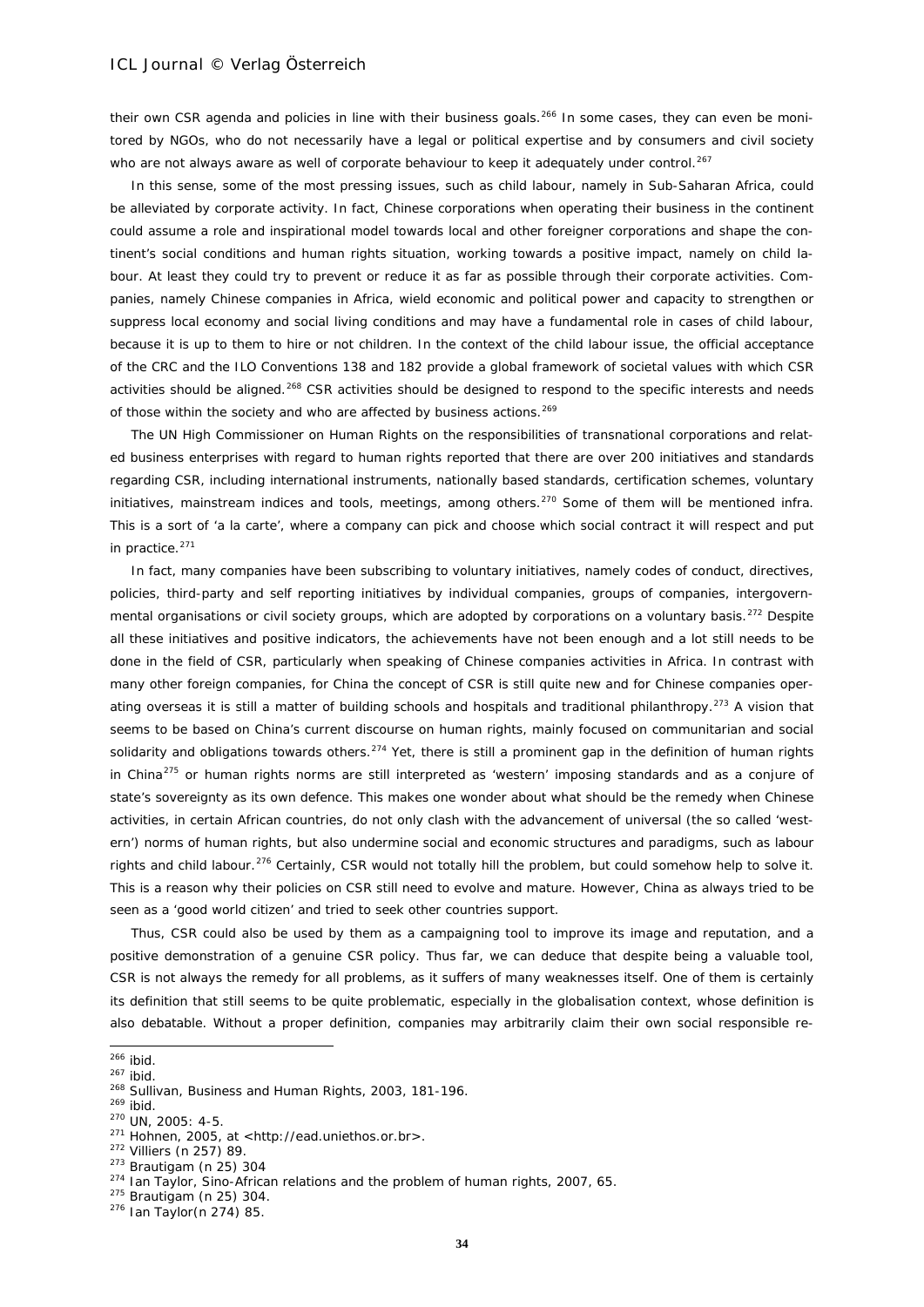sponses. Another issue is also related to the voluntary approach of CSR, which gives companies power to set their own CSR agenda. This is normally implemented not out of altruism, but as a response to consumers and community's pressures.<sup>[277](#page-34-0)</sup> Thirdly, companies do not have enough external inspections to ensure they behave in a socially responsible manner.<sup>[278](#page-34-1)</sup> As seen above in the DRC case, these inspections are easily corrupted. Further bellow, only the first CSR weakness (CSR definition) will be further developed.

### 1. CSR Definition(s)

Despite its imminent importance there is still no single or universally definition of CSR. CSR is a dynamic concept still evolving, $279$  which shows somehow its limitations and opportunities for better progress.  $280$  As Hohnen (2005) would say CSR 'can and does mean different things to different people'.<sup>[281](#page-34-4)</sup> For the European Parliament, who recognises the Commission's definition, 'CSR is the voluntary integration of environmental and social considerations into business operations, over and above legal requirements and contractual obliga-tions'.<sup>[282](#page-34-5)</sup> Other terms to refer to CSR are normally 'corporate sustainability', 'corporate social investment', 'triple bottom line<sup>'283</sup>, 'socially responsible investment and corporate governance'.

Finally, according to the World Business Council on Sustainable Development<sup>[284](#page-34-7)</sup> (WBSD), CSR is 'the commitment of business to contribute to sustainable economic development, working with employees, their families, the local community and society at large to improve their quality of life. While for the 'Business for Social Responsibility (BSR)',<sup>[285](#page-34-8)</sup> 'there is no single definition of CSR' and 'it generally refers to business decisionmaking linked to ethical values, compliance with legal instruments and respect for people, communities […]'. Even though, CSR means 'operating a business in a manner that meets or exceeds the ethical, legal, commercial and public expectations that society has of business'. In a nutshell, CSR requires companies to develop their activities according to legal requirements and in a manner that respects social and economic interests of all, so it can ensure sustainable economic progress.

As the labour dimension is of crucial relevance within this thesis scope, it finally matters to mention ILO's views on CSR. For ILO, CSR is a way through which enterprises assess their activities' impact on the community and assert their principles and values in their internal methods and processes and in the interaction with other actors.<sup>[286](#page-34-9)</sup> CSR is of voluntary character and an 'enterprise-driven' initiative in relation to activities that normally go beyond compliance with the law. As per ILO, the voluntary nature of CSR means that enterprises are free to adopt (or not) social responsible conducts that go beyond their legal obligations. CSR should also be part of its integral and systematic management and not merely occasional. For ILO, CSR is also linked with sustainable development, as above mentioned and should not be used as a substitute of the government's role and duties or even as a way of collective bargaining and industrial relations,<sup>[287](#page-34-10)</sup> an important point in face of china's activities in other countries, showing that in the absence or poor CSR programmes by Chinese companies in the country, the government should always enforce its laws and standards and make others, especially non-state actors, respect them.

In relation to what has been said in the third chapter, when discussing labour rights as human rights, CSR is of extreme importance for ILO as well, due to its core labour standards and social dialogue that are the CSR

<sup>&</sup>lt;sup>277</sup> Haufler, 2001, ch 5.<br><sup>278</sup> Villiers (n 257) 91.

<span id="page-34-2"></span><span id="page-34-1"></span><span id="page-34-0"></span> $^{278}$  Villiers (n 257) 91.<br> $^{279}$  Kercher (n 255).

<span id="page-34-3"></span><sup>280</sup> Villiers (n 257) 91.

<span id="page-34-4"></span><sup>&</sup>lt;sup>281</sup> Hohnen Sustainability Strategies, 2005.

<span id="page-34-5"></span><sup>&</sup>lt;sup>282</sup> European Parliament, 2007, para 4.

<span id="page-34-6"></span><sup>&</sup>lt;sup>283</sup> The phrase of 'triple bottom lines' was coined by John Elkington in his 1998 book Cannibals with Forks: the Triple Bottom Line of 21st Century Business.<br>
<sup>284</sup> See <http://www.wbcsd.org/templates/TemplateWBCSD5/layout.asp?MenuID=1>.

<span id="page-34-7"></span>

<span id="page-34-8"></span><sup>&</sup>lt;sup>285</sup> See <http://www.bsr.org/>.<br><sup>285</sup> See <http://www.bsr.org/>. 2006.<br><sup>286</sup> In Focus Initiative on Corporate Social Responsibility (CSR), Governing Body, 295<sup>th</sup> Session, March 2006.

<span id="page-34-10"></span><span id="page-34-9"></span><sup>287</sup> ILO helpdesk factsheet, 2011.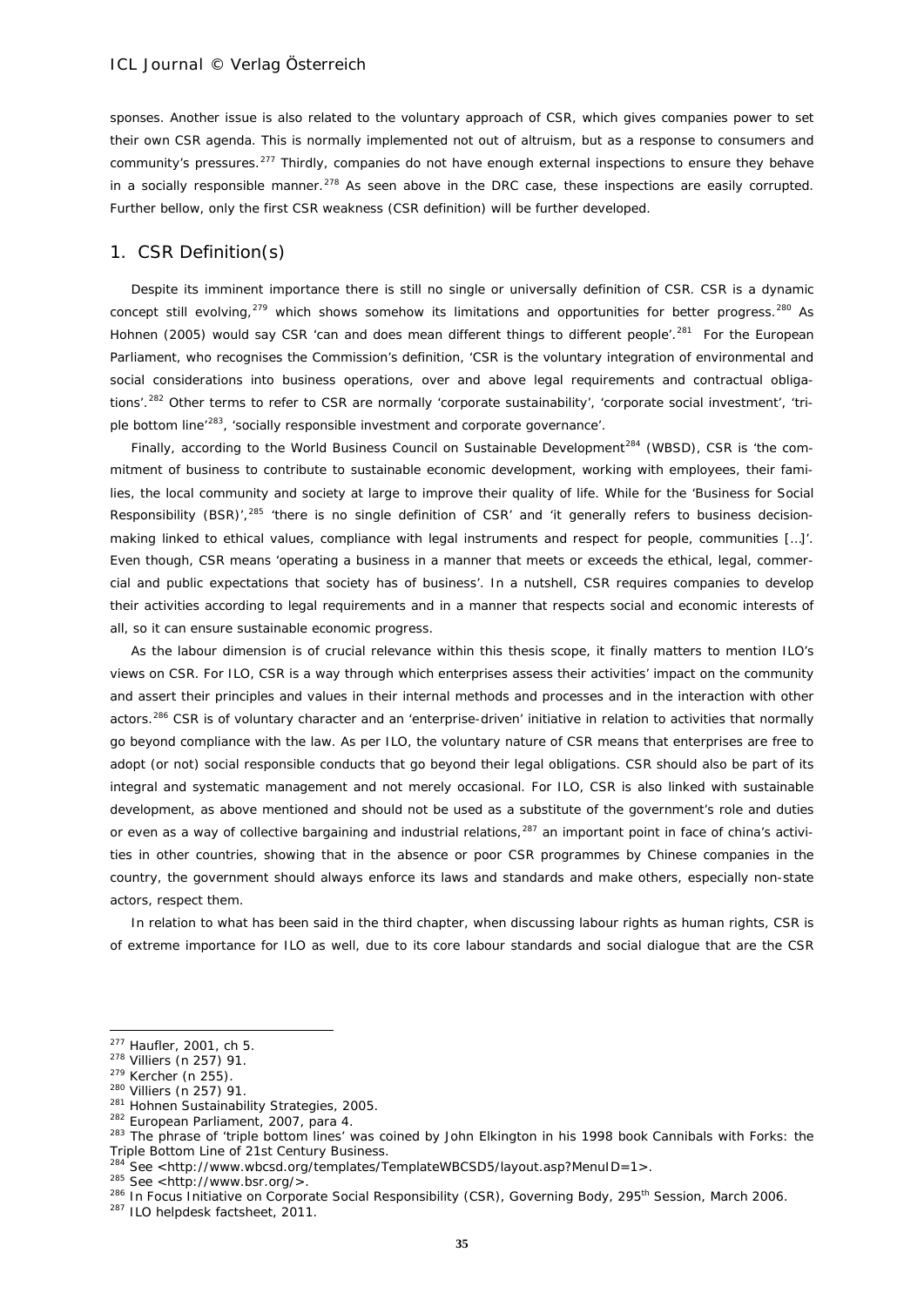main key-aspects, and indeed the core business of ILO. Many of the existing CSR initiatives, namely codes of conduct, concern to international labour standards' principles that have been developed by ILO.<sup>[288](#page-35-0)</sup>

When ILO Conventions are ratified by member states they become binding on governments, requiring them to adopt national legislation to implement them. Nonetheless, despite non-binding on enterprises, the principles of such ILO Conventions can be used as guidelines for enterprises conduct, which in light with the case-study shows that once the DRC and China have ratified Conventions 138 and 182 they should make sure their provisions are fully respected and fulfilled.

The ILO also promotes certain degree of dialogue between governments, workers' and employers' organizations and provides important assistance and tools for them to grasp and implement the labour dimension of CSR.[289](#page-35-1) Finally, ILO has two important tools on CSR. The ILO Declaration on Fundamental Principles at Work, as mentioned earlier in chapter III, which lists the requirements that governments need to fulfil to implement ILO's core labour standards. A second tool is the Tripartite Declaration of Principles Concerning Multinational Enterprises and Social Policy (the MNE Declaration), which will be mentioned bellow, and that provides guidelines on business behaviour and conduct for governments, ILO constituents and enterprises. This declaration is equally applied to MNEs and national enterprises as it reflects 'good practices' for all.<sup>[290](#page-35-2)</sup>

### 2. Globalization and CSR challenges

In the context of globalization era, particularly of China's growing range of activities and investments in Sub-Saharan Africa, CSR appears to be of urgent need and relevant importance. Globalisation<sup>[291](#page-35-3)</sup> is often accused of impoverishing a large sector of the international community and for destructing the human environ-ment.<sup>[292](#page-35-4)</sup> When considering the rise of Chinese investments in Africa it should not be forgotten that these companies operate, directly or through subsidiaries or in alliance with other entities, in more than one different jurisdiction and the most pressing issues regarding CSR occur in poor countries with weak and corrupt govern-mental structures.<sup>[293](#page-35-5)</sup> Weak regulations and laws on international investments can definitively distort local development, fuel conflicts and foster human rights violations and undermine problems such as child labour. As exemplified by the case of the DRC, a country strongly dependent on natural resources and foreign donors, MNEs can impel the country's economy, but also the capacity to abuse such power, especially when the host country is unable or unwilling to hold them accountable for their inadequate conduct. More efficient national and international regulations on MNEs and cross-border CSR accountability seem to be urgently necessary. The political and economic structures, especially of developing countries, should be strengthened and reinforced in order to regulate more effectively the private sector.

In fact, international law remedies for MNEs have always been considered weak, especially when the national laws of host states are not able to hold MNEs accountable when they have an inadequate conduct within a different jurisdiction.<sup>[294](#page-35-6)</sup> An issue that may be even more complicated when the national law of the host state, where the irresponsible business conduct is performed, it is not only inadequate, but also when the judicial system or government itself is not willing to act against the offending corporation, due to the great dependency on MNEs economic power. The Chinese case exemplifies quite well this, because many times both countries (China and the host country) rather prefer a mutual non-interference in each other's internal affairs. Therefore, there is no way to hold these MNEs accountable for their inadequate conduct. Such lack of accountability has given rise to some criticism against MNEs operating outside their home state jurisdiction.<sup>[295](#page-35-7)</sup>

1

<span id="page-35-6"></span>

<sup>&</sup>lt;sup>288</sup> ILO helpdesk factsheet, 2011.

<span id="page-35-3"></span>

<span id="page-35-2"></span><span id="page-35-1"></span><span id="page-35-0"></span><sup>289</sup> ibid.<br>
<sup>289</sup> ibid.<br>
<sup>290</sup> ibid.<br>
<sup>291</sup> Globalisation is often described as a 'slippery concept which means different things to different people in different contexts'. Dine, 2005, 5. See also Multinational Corporations and the Ethics of Global Responsibility: Problems and Possibilities. Mahmood Monshpouri, Claude E Welch, Evan T Kennedy.

<span id="page-35-4"></span><sup>292</sup> Herrman, 2004: 209-10.

<span id="page-35-5"></span><sup>&</sup>lt;sup>293</sup> David Mepham, 'Beyond Corporate Responsibility - Rethinking the International Business Agenda' at  $\lt$ http://www.policy-network.net/php/article.php?sid=4&aid=282>.<br><sup>294</sup> Kercher (n 255). <sup>295</sup> ibid.

<span id="page-35-7"></span>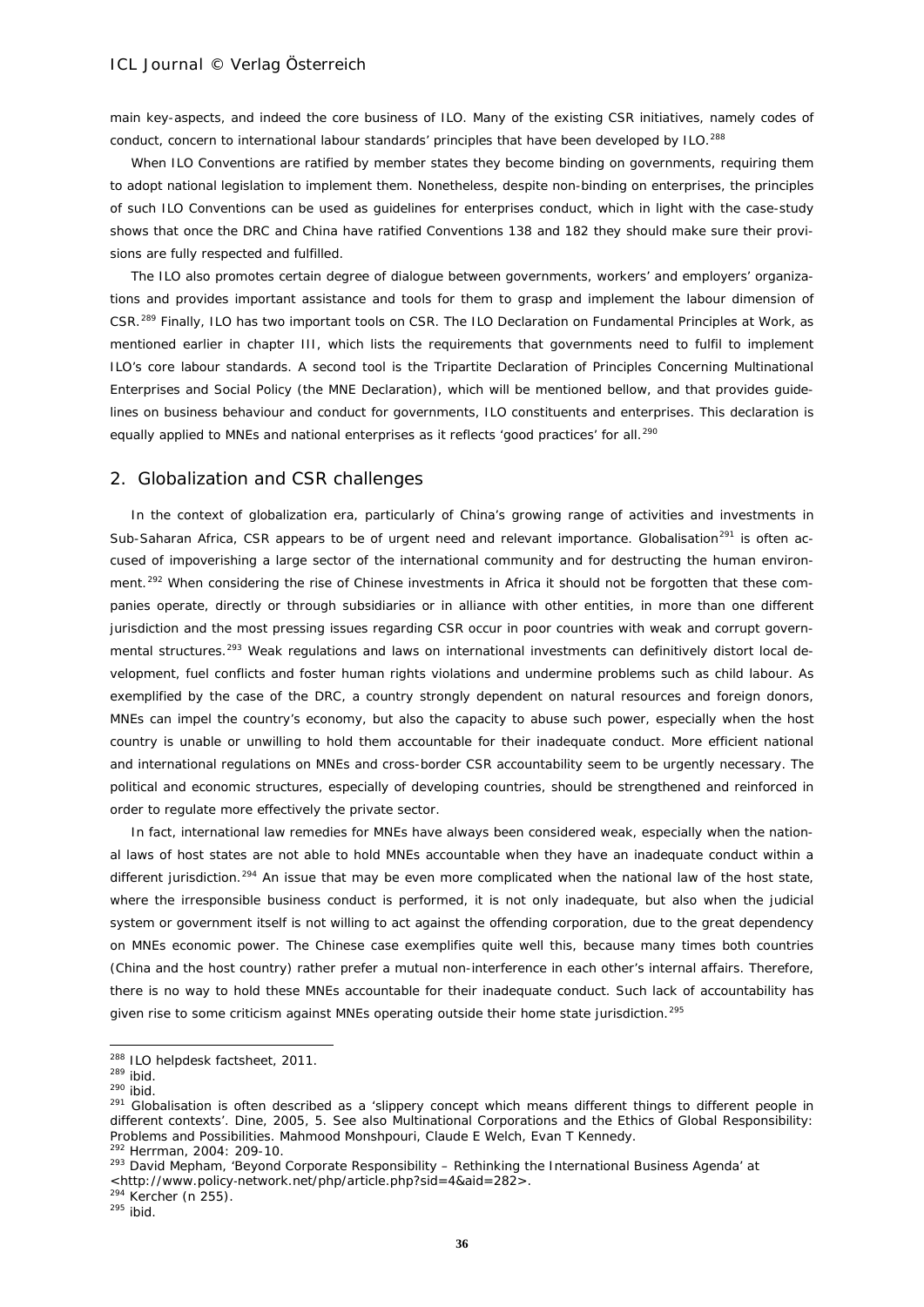In this context of economic globalisation, ILO soon started realising that international labour standards were being overtaken by competing products in the international development and policy markets. The business community started to feel pressured to embody CSR and other responses to fill the gap that could not be di-rectly filled by international law.<sup>[296](#page-36-0)</sup> CSR was understood as a necessary phenomenon to fill in gaps in national capacity to protect workers, particularly when MNEs' investments extended to countries lacking capacity to adopt or enforce national labour law.<sup>[297](#page-36-1)</sup> A concern that became even higher with the rise of Chinese investments in Africa due to their reputation of supporting a string of despots and disregard for human rights principles.

Moreover, as a response to all the problems raised by the impact of business activities on human rights over the past years, there has been an exponential increase of bilateral and multilateral agreements, treaties and initiatives adopted by states and international organizations that go beyond national boundaries.<sup>[298](#page-36-2)</sup> These treaties mirror home countries governments' willingness to protect the investment of companies operating overseas and also host countries' willingness to allure FDI.<sup>[299](#page-36-3)</sup> However, the critics say that these initiatives have got a mere marginal impact on the MNE's and host countries decision-making and most of the efforts to regulate CSR have come from public international institutions and NGOs.<sup>[300](#page-36-4)</sup> Moreover, in line with the spread of human rights abuses attributed to corporations, the adoption of codes of conduct<sup>[301](#page-36-5)</sup> with regard to CSR has also been gaining momentum internationally.<sup>[302](#page-36-6)</sup> Whether under the shape of declarations, guidelines, compacts or principles, they outline norms for acceptable corporate conduct. These codes of conduct, despite not being legally binding, as mentioned, may be seen as a kind of diplomacy or persuasive gesture by NGOs towards governments, which may turn out in their inclusion into national legislation or accepted as universal standards.<sup>[303](#page-36-7)</sup>

As a revision of the latest code of conduct situation.<sup>[304](#page-36-8)</sup> I will just briefly mention three<sup>[305](#page-36-9)</sup> that are already in operation and stress the issue of child labour: the 1976 Organisation for Economic Co‐operation and Develop-ment Guidelines for Multinational Enterprises (the Guidelines),<sup>[306](#page-36-10)</sup> the ILO's 1977 Tripartite Declaration on Prin-ciples Concerning Multinational Enterprises and Social Policy<sup>[307](#page-36-11)</sup> (MNEs Declaration) both of them revised in 2000, and the UN's Global Compact (the Compact) of 1999.<sup>[308](#page-36-12)</sup> Initiatives that Chinese government and corporations should consider adopting, as along with growing economic and political influence comes greater responsibility.

The Guidelines<sup>[309](#page-36-13)</sup> were first adopted in 1976 and are the longest standing comprehensive instrument pro-moting high corporate standards.<sup>[310](#page-36-14)</sup> The UN Secretary General's Special Representative on Business and Human Rights, John Ruggie, has recently said that OECD Guidelines are 'the most widely applicable set of government-endorsed standards related to corporate responsibility and human rights'.<sup>[311](#page-36-15)</sup> The Guidelines are a non-binding

-

<span id="page-36-7"></span> $303$  Kercher (n 255).<br> $304$  Villiers (n 257).

<sup>296</sup> ibid 66.

<span id="page-36-1"></span><span id="page-36-0"></span> $297$  ibid.

<span id="page-36-2"></span><sup>298</sup> Villiers (n 257) 100.

<span id="page-36-3"></span> $^{299}$  Kercher (n 255).<br> $^{300}$  ibid.

<span id="page-36-5"></span><span id="page-36-4"></span><sup>301</sup> It is important to make a distinction between corporate codes of conduct that are individual company policy statements defining the company's ethical standards, and codes of conduct for multinationals that are created externally and not by the company and to some extent are imposed on multinationals. They are mostly agreements between companies and entities that create the codes. ILO, Bureau for Workers' Activities.

<span id="page-36-6"></span><sup>302</sup> Monshpouri, Welch, Kennedy, Multinational Corporations and the Ethics of Global Responsibility: Problems and Possibilities, 2003.

<span id="page-36-9"></span><span id="page-36-8"></span><sup>305</sup> No mention will be purposely made to the 'protect, respect and remedy' framework (also known as 'the UN framework' or 'John Ruggie Principles'), which was adopted through Resolution 8/7 on 18 June 2008, for lack of enough room to develop this topic.<br><sup>306</sup> OECD Guidelines for Multinational Enterprises, at <http://www.oecd.org/dataoecd/56/36/1922428.pdf>.

<span id="page-36-11"></span><span id="page-36-10"></span><sup>307</sup> Available at <http://www.ilo.org/wcmsp5/groups/public/@ed\_emp/@emp\_ent/documents/publication/ wcms\_101234.pdf>.<br><sup>308</sup> Available at <http://www.unglobalcompact.org/AboutTheGC/TheTenPrinciples/index.html>.<br><sup>309</sup> See International Law/Internationales Recht. Corporate Responsibility for Human Rights: A Critical Analysi

<span id="page-36-12"></span>

<span id="page-36-13"></span>of the OECD Guidelines for Multinational enterprises *Jernej Letnar Černič. 2008 Vol 4 No 1.* 

<span id="page-36-14"></span><sup>310</sup> Kercher (n 255).

<span id="page-36-15"></span><sup>&</sup>lt;sup>311</sup> OECD, A publication of the Investment Division, 2008.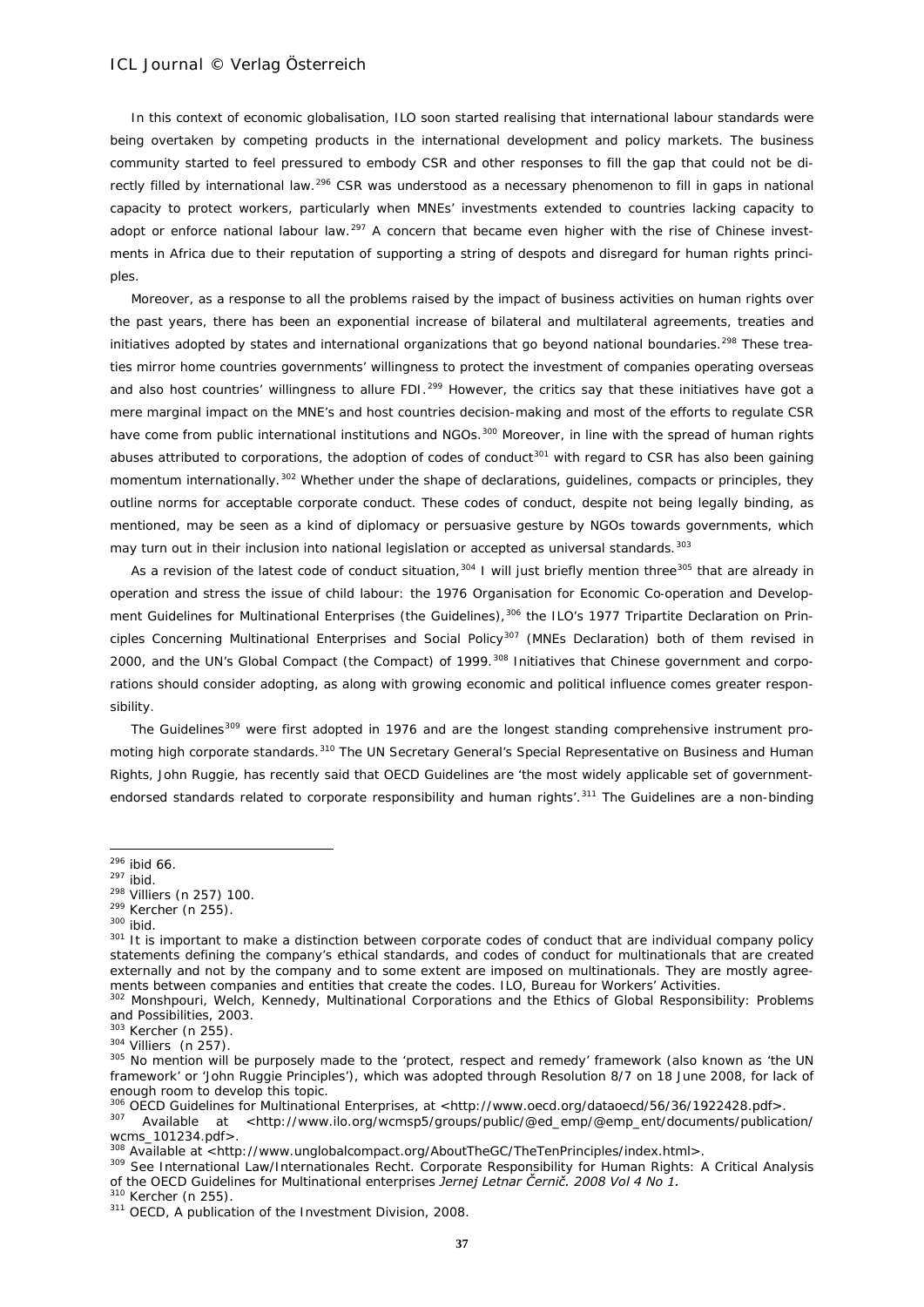initiative<sup>[312](#page-37-0)</sup> containing voluntary principles and standards addressed to entities of multinationals which operate in OECD member countries and domestic enterprises of OECD countries<sup>[313](#page-37-1)</sup> in areas such as human rights, among others. The Guidelines set standards to be respected by MNEs and to make them contribute positively for economic social progress whether operating at home or abroad.<sup>[314](#page-37-2)</sup> According to the Commentaries, 'The Guidelines are not a substitute for nor should they be considered override local law and regulation. They represent supplementary principles and standards of behaviour of a non-legal character, particularly concerning to international operations of these enterprises'.<sup>[315](#page-37-3)</sup> The guidelines are voluntary for companies; however the adhering governments should commit themselves formally and promote their fulfilment among MNEs. The guidelines set up instruments addressing governments' responsibility and promotion of transparent policy frameworks for international investment.[316](#page-37-4) This commitment is normally made through the National Contact Point (NCP), a government officer responsible for the promotion of the Guidelines at the national level and a guarantee that they are well known by national and international investors.<sup>[317](#page-37-5)</sup> The NCP has been criticised as weak and not very efficient mechanism and, therefore, jointly with the Guidelines it should be reinforced.<sup>[318](#page-37-6)</sup>

Despite not being a member yet, China sees the Guidelines as a relevant benchmark. A responsible business behaviour by Chinese enterprises, when operating in China or Africa,<sup>[319](#page-37-7)</sup> may contribute to the improvement of labour conditions and for social responsible practices and even create a higher level for investment. As mentioned in the previous chapter, it is already understood that the Chinese government is preparing a set of national guidelines based on the OECD provisions, which would be helpful in the combat against child labour. In fact, in Chapter V of the Guidelines on Employment and Industrial Relations, in its paragraph c) it is referred that 'Enterprises should, within the framework of applicable law, regulations and prevailing labour relations and employment practices and applicable international labour standards: […] Contribute to the effective abolition of child labour, and take immediate and effective measures to secure the prohibition and elimination of the worst forms of child labour as a matter of urgency.<sup>[320](#page-37-8)</sup> This paragraph echoes one of the four core principles and rights at work of the ILO's 1998 Declaration and recommends MNEs to contribute to the effective abolition of child labour in the same sense of ILO 1998 Declaration and ILO Convention 182. MNEs can play a fundamental and positive role in addressing the root-causes of poverty in general and of child labour in particular, two interrelated problems. They can do so through better labour management practices and higher quality, eg, well paid jobs (for adults) and contribution to economic growth. MNEs should be encouraged to reinforce this important role in contributing to the quest of a solution for child labour, namely by enhancing the standards of education of children living in the host countries where they operate. $321$ 

According to ILO Tripartite Declaration (Declaration), MNEs should contribute positively to economic and social progress through the enforcement of national laws and international standards and respect their voluntary commitments.<sup>[322](#page-37-10)</sup> MNEs should perform their business accordingly with the social goals of the host states,<sup>[323](#page-37-5)</sup>

<span id="page-37-0"></span> $312$  Clapham - Human rights obligations of non-state actors, chapter 6, 201-213

<span id="page-37-1"></span> $313$  Codes of conduct for multinationals. ILO Bureau for worker's activities.<br> $314$  Clapham (n 309) 204.

<span id="page-37-3"></span><span id="page-37-2"></span><sup>315</sup> OECD, 2001, 12.

<span id="page-37-4"></span><sup>316&#</sup>x27;OECD Guidelines for Multinational Enterprises

<sup>&</sup>lt;http://www.answers.com/topic/oecd‐guidelines‐formultinational‐ enterprises> at 25 June 2006. <sup>317</sup> Clapham (n 309) 208- 209.

<span id="page-37-5"></span><sup>318</sup> Kercher (n 255).

<span id="page-37-7"></span><span id="page-37-6"></span><sup>319</sup> In response to the UN Security Council's call for responsible investment in fragile African countries, the OECD adopted in 2006 OECD Risk Awareness Tool for Multinational Enterprises in Weak Governance Zones. This instrument is based on the guidelines and provides a multilaterally-endorsed comprehensive guidance for companies operating in countries where governments are unable or unwilling to assume their responsibilities. Work is underway with the OECD Development Assistance Committee and the UN to help companies to make the best use of this tool in situations where there is a high risk of corruption, labour and other human rights abuses. See OECD – 2008. A publication of the Investment Division – Secretariat of the OECD Investment Committee.

<span id="page-37-8"></span><sup>&</sup>lt;sup>320</sup> See OECD Guidelines for Multinational Enterprises – Recommendations for Responsible Business Conduct in a Global Context, 25 May 2011, 33.

<span id="page-37-9"></span><sup>&</sup>lt;sup>321</sup> OECD Guidelines for Multinational Enterprises, 2011, 33.

<span id="page-37-10"></span><sup>322</sup> ILO 2001: Tripartite declaration of principles concerning multinational enterprises and social policy, Third Edition.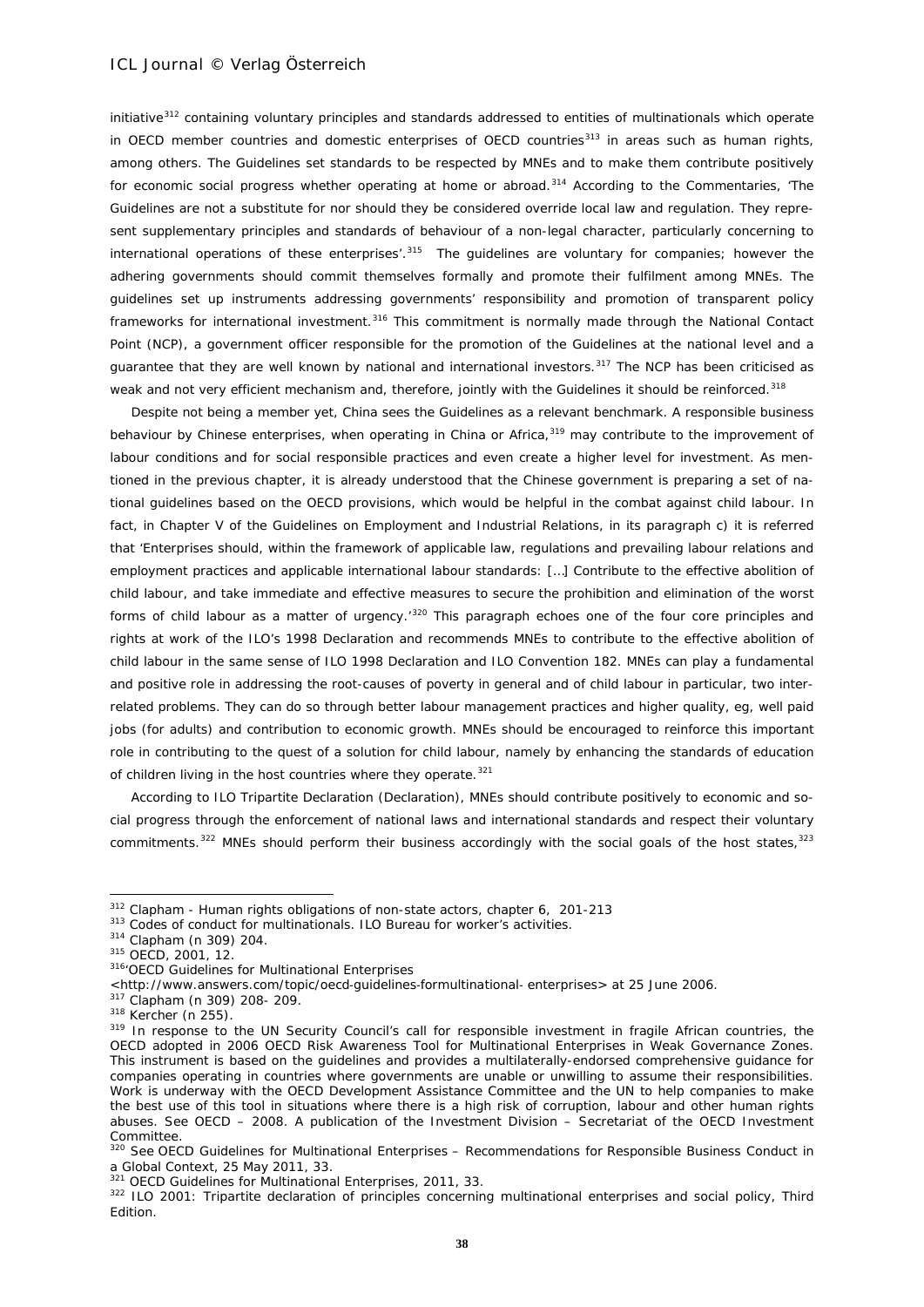regarding labour rights and human rights. Governments should implement all necessary measures to face the impact of MNEs on employment, namely in those countries where Chinese companies have opted to bring their own workers, rather than hiring local workers. Another important measure stated in the Declaration is the improvement of working conditions (health and safety), wages and benefits by MNEs in developing countries, in order to fulfil basic local needs within the framework of governmental policies, important measure that may help combating child labour, a ILO core labour standard. Finally, all principles expressed in the Declaration are voluntary and addressed to governments, employers' and workers' organisations whether in home or host states.<sup>[324](#page-38-0)</sup> Despite this voluntary approach, it does not mean that the Declaration detracts the value of its nor-mative parts that refer to binding obligations.<sup>[325](#page-38-1)</sup> Companies are bound to respect and fulfil legal obligations and their inclusion is declaratory.<sup>[326](#page-38-2)</sup>

This 'voluntary approach' in fact covers the different meanings of 'will' and 'good will'. Contrary to the WTO's approach where all the obligations are covered by the 'single undertaking' *ipso jure* binding on all its members, the 'good will' dimension of ILO standards means that they are drawn on the voluntary acceptance of standards (international labour conventions), which are treaties that create obligations when ratified by member states and require their incorporation into national legislation.<sup>[327](#page-38-3)</sup> This reflects the 'general rule' of international law still based on the consent of states. Another important dimension is the efficacy and to what extent ILO has the capacity to ensure that the voluntary acceptance will be effective in each reality of its member-states. The challenge does not seem to be that difficult as all members are supposed to have 'the will' to implement the standards.<sup>[328](#page-38-4)</sup> Although, there are cases like the one analysed in chapter IV showing that it is not necessarily so easy, and that the issue represents indeed a very significant test of efficacy, especially when there are State and non-state actors, national and non-national all playing and with self-interests in the same field. A challenge that could be better understood when referring to the *preambular* paragraph of ILO Constitution which comments that 'failure of any nation to adopt humane conditions of labour is an obstacle in the way of other nations which desire to improve the conditions in their own countries.' Thus, members have to pay the price of social progress in an open and globalised economy, which means that they are also dependent on the 'good will' of the others. An interdependence, or negative solidarity, that should also be applied to the necessary 'good will' to ratify ILO Conventions.<sup>[329](#page-38-5)</sup> The revision to this Declaration in 2000 brought important improvements for hu-man rights protection, namely for child labour eradication.<sup>[330](#page-38-6)</sup> In the section on the conditions of work and life, a new paragraph was inserted: 'multinational enterprises, as well as national enterprises, should respect the minimum age for admission to employment or work in order to secure the effective abolition of child labour'.<sup>[331](#page-38-7)</sup> Therefore, governments are asked to ratify the Convention 138 and 182.

Thirdly, the UN Global Compact (thereafter, the Compact), in its own words 'is not a code of conduct, but it highlights the global citizenship qualities of corporations and opens up opportunities for focused, mediated, directed and constructive dialogue'.<sup>[332](#page-38-8)</sup> The Compact is an UN voluntary initiative introduced in 1999, based on 10 core principles in the area of human rights, labour standards, environment and anti-corruption.<sup>[333](#page-38-9)</sup> The Compact is an initiative that aims at encouraging businesses worldwide and adoption of sustainable and socially

<sup>323</sup> Caux Round Table, International Labour Organisation, at <http://www.cauxroundtable.org/ ILOTripartiteDeclarationofPrinciplesconcerningMultinationalEnterprisesand SocialPolicy.html>.

<span id="page-38-0"></span><sup>324</sup> Tripartite Declaration of Principles concerning Multinational Enterprises and Social Policy, at <http://www.ilo.org/public/english/standards/norm/sources/mne.htm>.<br><sup>325</sup> See Addendum I and Addendum II. See also O'Leary (1997: 260-261) for references to the possibility that

<span id="page-38-1"></span>the provisions of the Declaration may become customary international law.

<sup>326 |</sup> Brownlie, Legal Effects of Code of Conduct for MNEs: Commentary, 1980, 39-43.

<span id="page-38-3"></span><span id="page-38-2"></span><sup>327</sup> Maupain, Is the ILO Effective in upholding worker's rights? Reflections on the Myanmar experience, in Labour Rights as Human Rights, 85.

<span id="page-38-4"></span> $328$  ibid 85.<br> $329$  ibid.

<span id="page-38-6"></span><span id="page-38-5"></span><sup>330</sup> ILO, Governing Body, Report of Sub-Committee on MNEs, GB.279/12, 2000.<br>  $331$  MNE-Declaration, para 36.<br>  $332$  See <http://www.un.org>.<br>  $333$  Clapham (n 309) 218-219.

<span id="page-38-7"></span>

<span id="page-38-8"></span>

<span id="page-38-9"></span>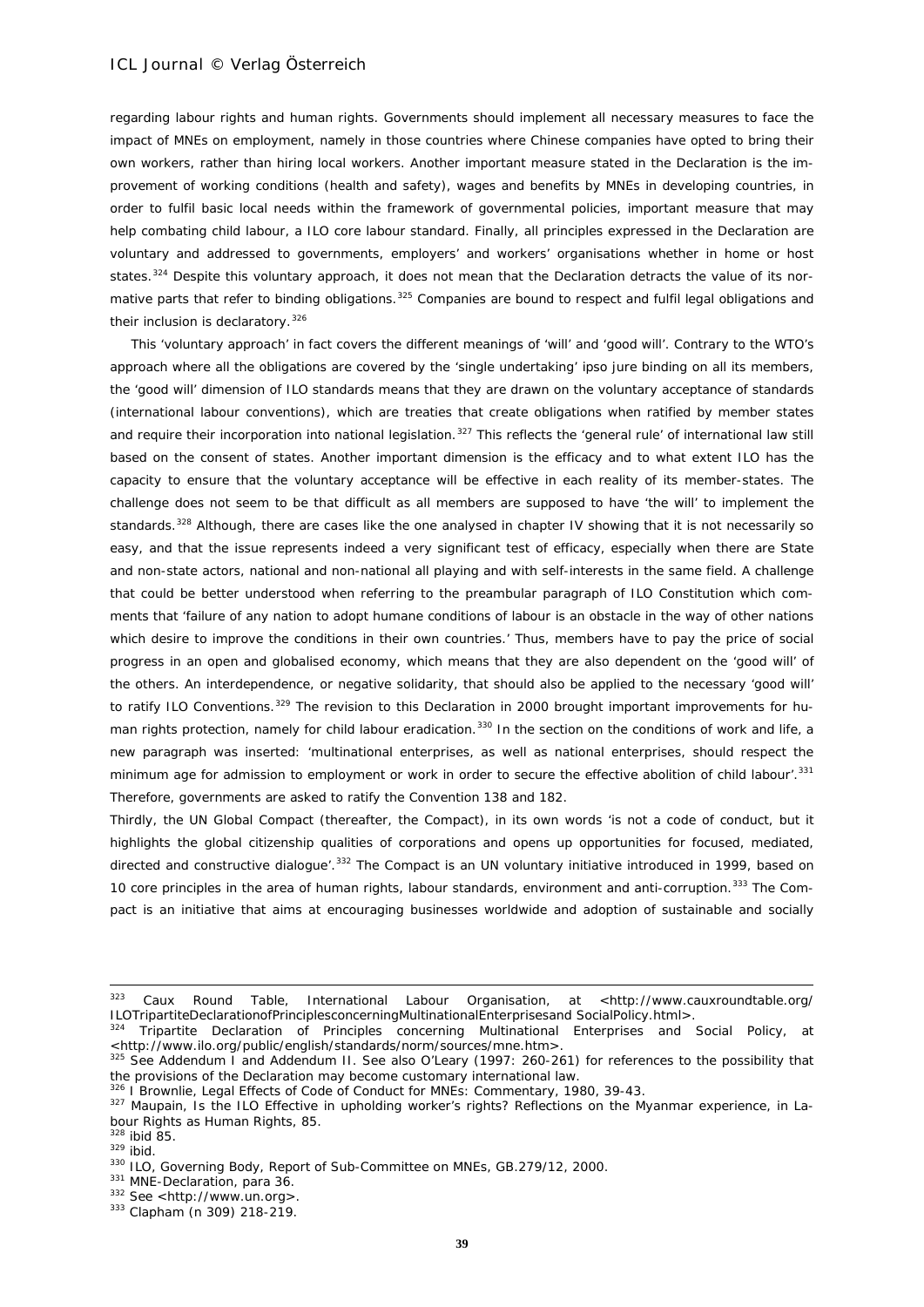responsible policies and report on their implementation.<sup>[334](#page-39-0)</sup> The ten principles of the Global Compact have been universally and consensually accepted in many countries' jurisdictions and they derive from The Universal Declaration on Human Rights (UDHR), The ILO Declaration on Fundamental Principles and Rights at Work, The Rio Declaration on Environment and Development; and The UN Convention against Corruption.<sup>[335](#page-39-1)</sup> Another aim of the Compact is to 'catalyse actions in support of broader UN goals, such as the Millennium Development Goals (MDGs)'. [336](#page-39-2)

The Compact, as soft law initiative of an international organisation, lacks a strong enforcement mechanism. Likewise, it also does not impose any conditions or criteria of membership to be met by participant companies before adhering to its principles and it also does not have a system to deal with complaints against companies.[337](#page-39-3) A weakness that is also shared with the OECD Guidelines. The Compact is, however, considered world's largest CSR initiative and has already gathered over 3000 participants and stakeholders.<sup>[338](#page-39-4)</sup> China has intro-duced the Global Compact in December 2001 and there are already 230 business participants, as for 2011.<sup>[339](#page-39-5)</sup> For the purpose of this thesis, it is important to refer to Global Compact Principle 5 regarding the 'effective abolition of child labour'. A relevant principle that should be taken into account by corporations, namely Chinese corporations operating in Africa and interestingly is the only principle in the Compact that makes explicit reference to ILO standards, ie, to child labour conventions. In fact, a part from the Compact, only few codes of con-duct adopted by corporations make reference to core labour standards.<sup>[340](#page-39-6)</sup> The implementation of this principle would certainly imply a direct and valuable contribution to development and a way to uphold the effective abolition of child labour by companies, as they have the economic power to help children to access basic education.

After an overview of some of the voluntary codes of conduct that corporations can adopt, there are few aspects that should be summed-up. The mentioned instruments are non-binding, general and determinedly soft standards and promotional means of enforcement. Their value certainly lies in incremental measures that should be taken towards more hard law forms. Soft law may actually be seen as an opportunity to compromise and encourage corporations' participation, who otherwise would be rather worried about liability risks of legally binding rules. Soft law also has the advantage of giving a quicker and more flexible response to contemporary challenges and enables non-state actors to engage into international law in areas where they are not allowed to in traditional international law making processes. $341$  As mentioned above, most of the times, the initiatives and codes of conduct lack enforcement mechanisms and sanctions. Their non-binding essence, however, does not make them mere '*aspirational* measures'. [342](#page-39-8) They are appeals to corporations to behave responsibly, but without repercussions or liability in case they do not respect them. Therefore, and in line with our context of China in Africa, one may wonder if it is adequate to impose on companies' responsibility standards when they operate their business in states that allow for example child labour. Ought or not the host state bear or share responsibility?

The traditional understanding of international law has been the one that companies do not have international legal personality and, therefore, they cannot be hold accountable through international law. On the other hand, some international law norms, namely human rights norms, can only be ensured by states, guaranteeing a very limited role for corporations. The discussion on this approach has opened numerous challenges and has been undermined by new national and international precedents.<sup>[343](#page-39-9)</sup> The important here is to refer that corporations, particularly Chinese corporations when operating in African countries, should have obligations within their

-

<span id="page-39-5"></span>339 See China's participation in UN Global Compact:<br><http://www.unglobalcompact.org/NetworksAroundTheWorld/local\_network\_sheet/CN.html>.

<span id="page-39-0"></span><sup>334</sup> See Lisa Whitehouse, Corporate Social Responsibility, Corporate Citizenship and the Global Compact. A New Approach to Regulating Corporate Social Power? University of Hull, UK 2003.

<span id="page-39-1"></span>Kercher (n 255).

<span id="page-39-2"></span><sup>336 &</sup>lt;http://www.unglobalcompact.org/AboutTheGC/index.html>.<br><sup>337</sup> Villiers (n 257).

<span id="page-39-4"></span><span id="page-39-3"></span><sup>338</sup> The UN Secretary General Remarks at the launch of the Principles for Responsible Investment, New York Stock Exchange, 2006, at <http://www.un.org/apps/sg/sgstats.asp?nid=2006>.

<span id="page-39-6"></span><sup>&</sup>lt;sup>340</sup> P Alston, Core Labour Standards' and the Transformation of the International Labour Rights Regime, 2004, 507-508.

<span id="page-39-7"></span><sup>341</sup> Villiers (n 257) 101.

<span id="page-39-8"></span><sup>342</sup> Piccioto, 2003, 135.

<span id="page-39-9"></span><sup>343</sup> Mepham (n 290).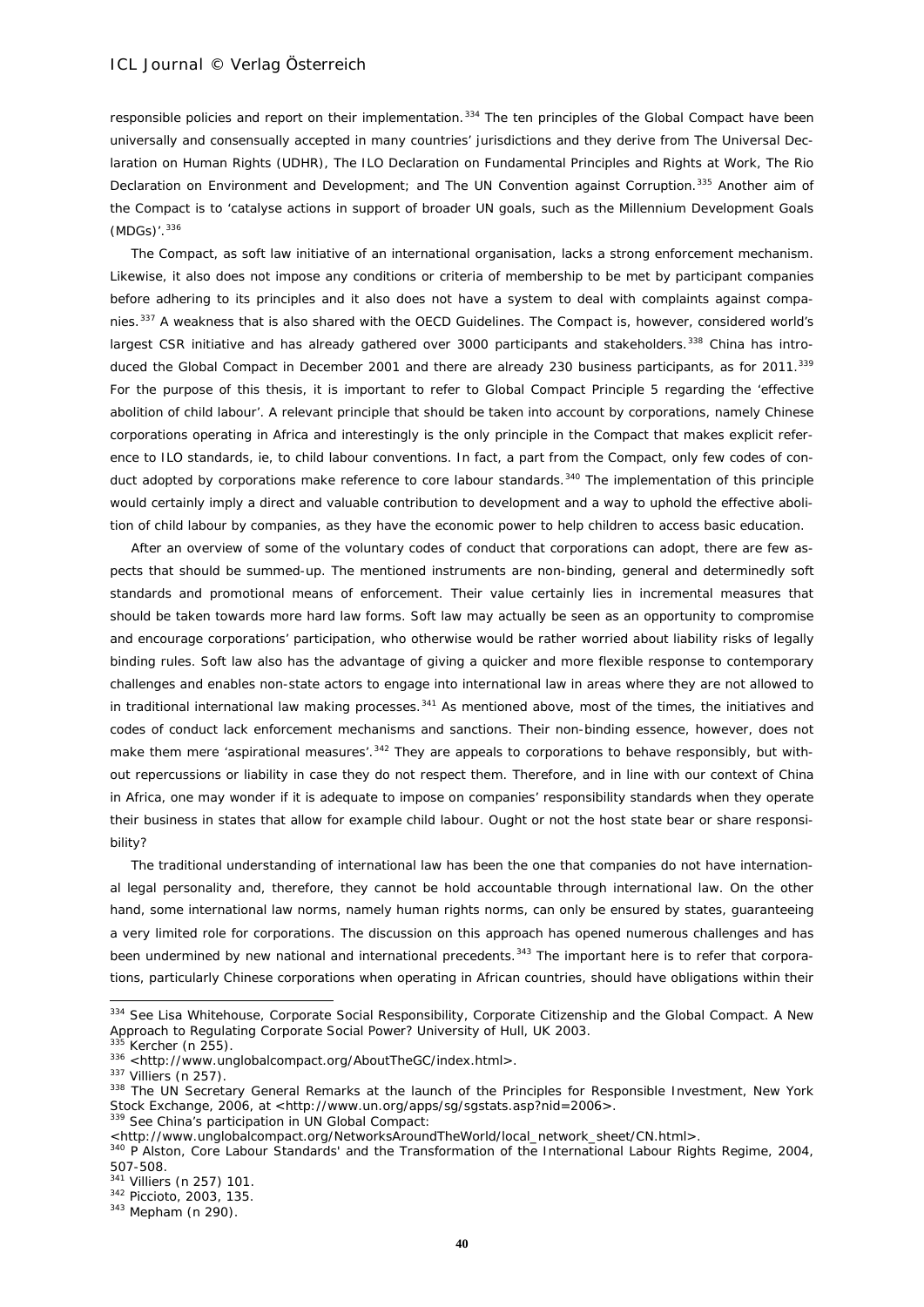business activities with regard to promote and protect human rights, namely child labour. As we have seen above throughout the case-study analysis, there is a danger compromising the human rights situation of the host state, especially when there are no strong political and legal structures by the governments and adequate regulatory systems by the MNEs. Chinese companies are unlikely to consider the economic and social development of the host country and rather operate in pursuit of profit maximisation. They can easily 'exploit the softness of the sustainable development concept and effectively work against sustainable development in prac-tice'.<sup>[344](#page-40-0)</sup> Thus, corporations, as powerful organisations, and states as entities with capability and influence to alter structural conditions and enable corporations to act as they do, should take measures and act collectively in a responsible manner to protect social welfare and promote human rights. That is the only way to make China-Africa partnership a virtuous one.

### 3. 'CSR with Chinese Characteristics'

To conclude this chapter, and in light with the above said, I would like to refer to CSR approach of Chinese companies in Africa in general, which has extensively become an important issue when discussing today's international development. CSR in China, normally starts as a governmental response to irresponsible companies' behaviour within the national market.<sup>[345](#page-40-1)</sup> In the wake of seemingly scandals of Chinese mining companies exploiting child labour in DRC, civil society, NGOs and governments urged the business community to take stronger legal and moral responsibilities. Chinese companies are still at an early stage of learning and under-standing CSR practices<sup>[346](#page-40-2)</sup> and a lot still needs to be done in this field. Companies have been developing 'CSR with Chinese characteristics', mostly based on contribution to local economic development, respect and compliance with national laws (a fundamental factor for the elimination of child labour) and philanthropic approach through the construction of schools, hospitals and other infrastructures. With regard to child labour, the compliance with the law is sometimes not enough, especially when the national laws are set lower than international standards. Companies should then apply higher standards and due diligence practices. A good example is again the DRC, where a good set of laws on children's protection was enacted, but violations still occur quite frequently. Higher standards could be achieved through impact assessment and social audits to find out the nature and root-causes of child labour.

At the national level, in January 2008 it was issued in China a set of Guidelines for Central State-Owned-Enterprises (SOEs) regarding Implementation of Corporate Social Responsibility, whose clause 4, paragraph 19 states that 'SOEs are encouraged to exchange concepts and experience in fulfilling CSR with other enterprises at home and abroad [...]<sup>'</sup>.<sup>[347](#page-40-3)</sup> These guidelines on a voluntary basis and, therefore, with no binding effects require SOEs to set all necessary mechanisms to fulfil CSR and to make business more 'human-oriented, closer to scientific development, more responsible to stakeholders and environment in order to achieve harmony be-tween enterprises' growth, society and environment.<sup>[348](#page-40-4)</sup> According to these guidelines SOEs should 'comply with regulations and laws, public ethnics and commercial conventions, and trade rules<sup>', [349](#page-40-5)</sup> Besides governmental regulations like the one supra-motioned, Chinese companies have also been pressured by investors and local communities to incorporate in their business CSR strategies.

In 2010, 471 Chinese companies in Africa have publicly published CSR reports, which shows a quite successful achievement and willingness in strengthening CSR and a very proactive attitude, especially of those operating abroad, in complying with national and international standards.<sup>[350](#page-40-6)</sup> The challenges faced by Chinese companies are numerous. Chinese companies, whether operating in China or in Africa, do not give the neces-

<span id="page-40-0"></span><sup>344</sup> Herrman (n 289) 212.

<span id="page-40-1"></span><sup>345</sup> Cheng & Liang, Social responsibility of Chinese investment in Africa: What does it mean for EU-China Cooperation on development policy towards Africa?*,* 2011.

<sup>&</sup>lt;sup>346</sup> Harvard University working paper No. 54 (n 247), 56.

<span id="page-40-3"></span><span id="page-40-2"></span><sup>&</sup>lt;sup>347</sup> Guidelines to the State-owned Enterprises Directly under the Central Government on Fulfilling Corporate Social Responsibilities adopted by the State-owned Assets Supervision and Administration Commission of the State Council (SASAC) of PRC. Available at: <http://www.sasac.gov.cn/n2963340/n2964712/4891623.html>. 348 Cheng & Liang (n 342).

<span id="page-40-5"></span><span id="page-40-4"></span><sup>&</sup>lt;sup>349</sup> Clause 3, paragraph 8, Guidelines to the State-owned Enterprises.

<span id="page-40-6"></span><sup>350</sup> Cheng & Liang (n 342).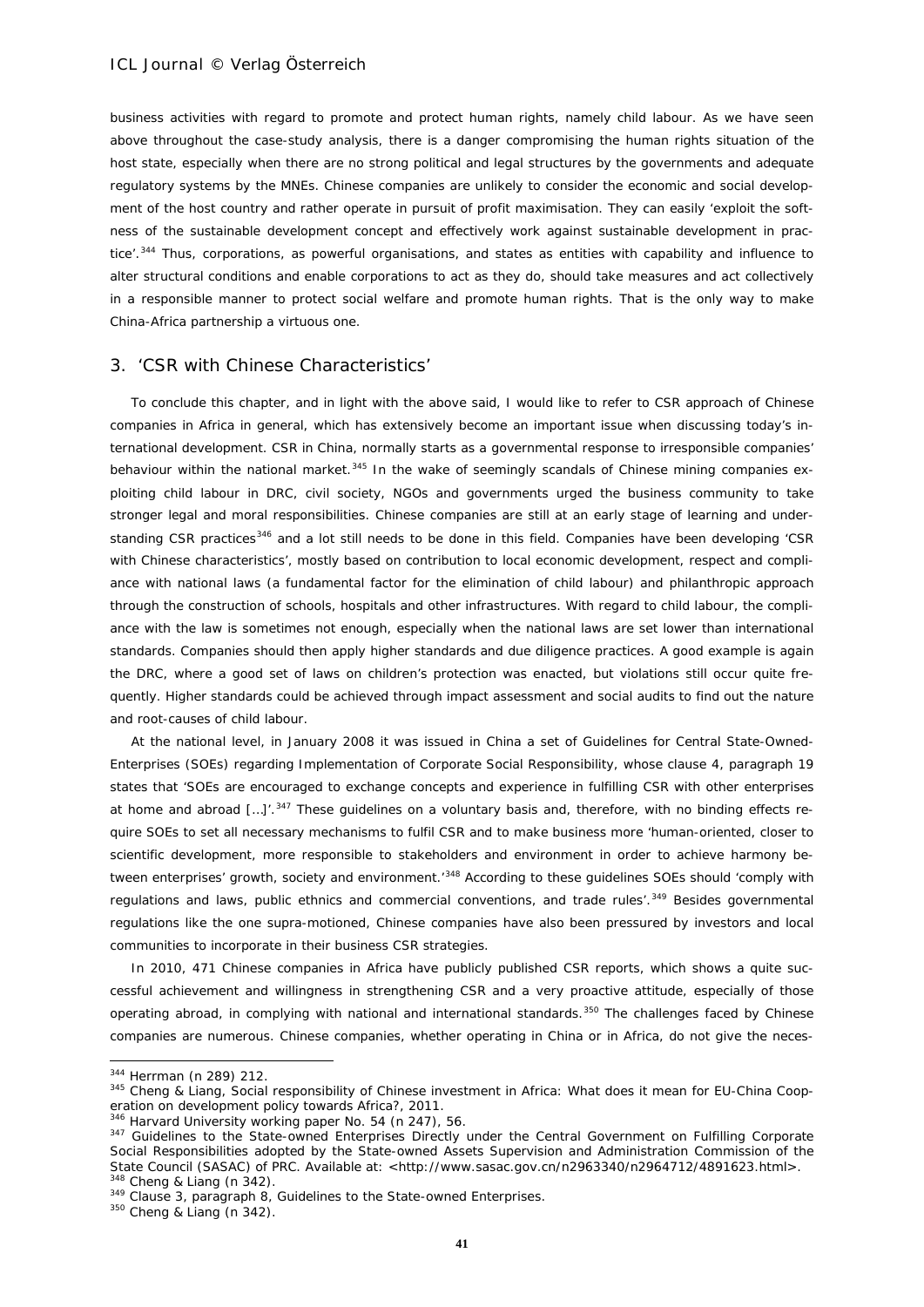sary strategic importance to CSR, which results in a lack of awareness and capacity to include CSR into corpo-rate management.<sup>[351](#page-41-0)</sup> Very often the CSR department of Chinese companies is marginalised, rather than being considered as a crucial part of corporate strategic business management. There is still a wrong conception of CSR as a form of public relations, by many business operators, a quite challenging issue especially for emerging private companies.<sup>[352](#page-41-1)</sup> Another important aspect is the fact that despite of a good knowledge and strategic CSR planning, some Chinese companies still lack a good evaluation system that ensures the fulfilment of long term internal and social responsibility and positive external impact. Companies are still very much oriented for profit and 'short-term financial performances' in detriment of social impact and human rights consequences.<sup>[353](#page-41-2)</sup> Another factor may be related to Chinese culture itself. The culture of Chinese business has always been charac-terized by a 'low-key attitude' and non-engagement with stakeholders groups and NGOs.<sup>[354](#page-41-3)</sup> According to Chinese culture 'actions speak louder than words' which may also be used as an excuse for Chinese companies to keep themselves away from local community, NGOs and media. A corporate attitude that should be improved by Chinese investors in Africa, especially in terms of developing better partnership with local community and stakeholders and to understand their pressing needs. Thus, Chinese companies should develop a strategic CSR approach that allows the so promised 'win-win' outcomes.

As exemplified by the analysed case-study, Chinese companies invest in countries where social regulations and laws are rather weak and loose with high incidence of child labour exploitation, which may be unfairly profitable for some in short-term, but surely increase potential business risks in long term. Therefore, it is fundamental these Chinese companies in Africa cooperate with other leading companies in the region or same sector where they operate and establish adequate standards to help local economic development. Especially for those who have not well understood all these challenges, there are still two important priorities to be taken into consideration by Chinese enterprises: first, they should prioritise sustainable management of national resources, by adding value to local economy, a relevant measure in the case of Chinese mining companies in the DRC; secondly, they should employ local labourers and create more job opportunities. Thus far Chinese companies tend to use a significant number of Chinese workers or give African workers only basic tasks at very low pay, while importing Chinese managers and supervisors for higher-paid positions.<sup>[355](#page-41-4)</sup>

### VI. Conclusion

In this thesis I have attempted to grasp the nature and implications of China-Africa relations, questioning whether Chinese investments in Sub-Saharan Africa have an impact on children, eg, on child labour related issues, and whether there is room for CSR within the Sino-African economic partnership. In the first chapter, it was provided a contextualizing background of China-Africa engagement and shifting policy, characterized by an increased economic partnership and China's first steps of integration into the international economic arena. A partnership that has been grounded on a 'mutual-beneficial' and 'win-win cooperation' rhetoric, and on the principles of 'non-interference', 'sovereignty' and 'free-of-conditions' policy to local African governments. On one hand, African countries gain infrastructure, natural resources development and shelter protection against international scrutiny; on the other hand, they see local market, labour relations and problems like child labour endangered with the Chinese presence. [356](#page-41-5)

Since one of the main aims of this thesis was to approach the Sino-African engagement from a labour perspective, in chapter III, it was discussed, through a more generalist approach, the issue of core labour standards and human rights to clearly understand to what extent there is a convergence of labour rights as human rights and how both can be articulated and differentiated. A somewhat theoretical debate, but quite helpful in explaining the importance of a focus on labour standards, when discussing Sino-African relations, and particu-

1

<span id="page-41-2"></span> $353$  ibid.

 $351$  ibid.

<span id="page-41-1"></span><span id="page-41-0"></span> $352$  ibid.

<span id="page-41-3"></span> $354$  Harvard University working paper No 54 (n 247) 49.<br> $355$  Jauch (n 20) 49-55.

<span id="page-41-5"></span><span id="page-41-4"></span><sup>356</sup> In some cases, certain African countries, such as the case of Sudan, for example, see perpetuated wars when Chinese engage in weapons negotiations.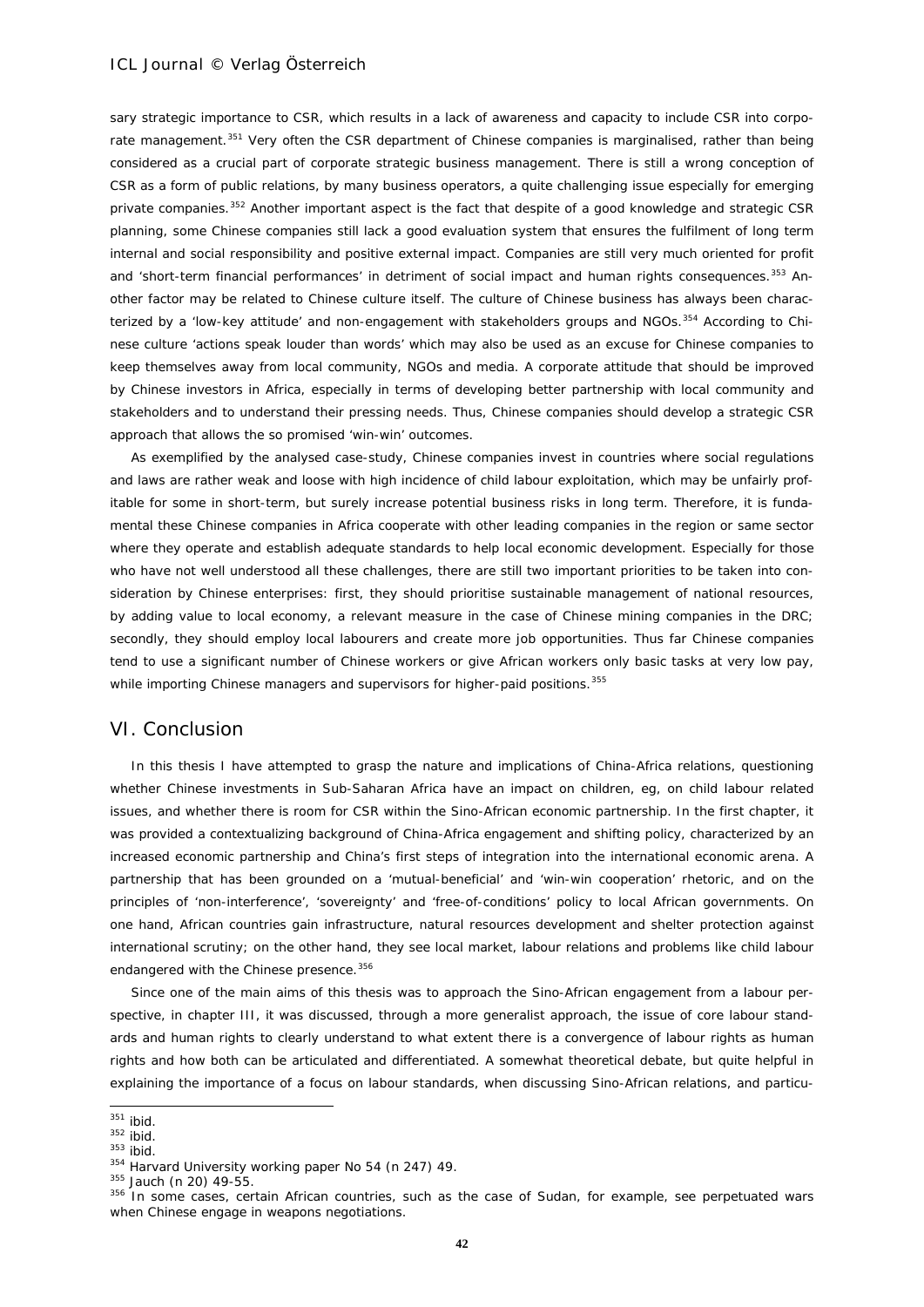larly on child labour. A challenge that seems to depend on the context and on the role that labour rights are perceived to have when addressing current problems, namely child labour, within the global order.

Further in the same chapter it was highlighted the issue of child labour *per se* and ILO's involvement in its eradication. A problem that despite being deeply rooted in the history of humanity has recently become a matter of public debate due the emergence of Chinese investments in Africa and critics towards their labour relations in the region. It was provided an overview of ILO's main instruments on children's protection, the Conventions 138 and 182, and concluded that the implementation of international core labour rights has been for long time the principal means used by ILO to combat child labour. This reflects ILO's member states conviction that childhood is a period of life, which should not be devoted to work, but to physical and intellectual development. The vicious cycle between child labour and poverty it is also another challenge to be overcome, as poverty is considered to be one of the main reasons of child labour perpetuation. Child labour, on the other hand, is also a primary cause of poverty.

In chapter IV, several studies and research on Chinese investments in the mining sector and the use of child labour in Katanga, the DRC, led to the conclusion that Chinese mining companies in the region have been using child labour in clear breach of local and international norms and standards. Chinese companies driven by economic interests and desire of 'natural resources' security are today's largest stakeholders in mining investments in the country and have achieved striking revenues. As pointed out, China has its own interests in the DRC, especially in minerals, but also the Government of the DRC is very much willing to have its partnership reinforced and benefits highly from that through infrastructure development. Both countries seem to share the same principles and vision on economic interests. They are both not concerned in getting involved in sensitive issues, such as child labour, but in consolidating an almost symbiotic economic partnership. From the casestudy analysis, it can be concluded that one of the main key-factors behind the incidence of child labour in the region is the precarious economic situation of parents, poverty, as well as the indifference of other actors, such as the Congolese government, who have the necessary legal means to protect and ensure children's rights, but fails in their enforceability by letting Chinese companies to exploit children in the region. In this regard, children's rights are certainly not protected but endangered. Therefore, they lack opportunities to access other basic human rights they are entitled to, such as the right to education.

To some extent, Chinese companies have been laying on a 'deficient' governance and politics and benefiting from that, consequentially aggravating immanent human rights problems, in the case of the DRC, the child labour situation. Moreover, China should not be the only one to be blamed. Congolese government should also be responsible for establishing solid structures, based on coherent principles and norms on children's protection and should not allow external interference inconsistent with such values. The way it has been done, Chinese presence and the profit-driven companies in the DRC seem to be an unfortunate step-backwards and they have a negative impact on child labour. As referred, the aim of this case-study in particular, and of this thesis in general, is not to tarnish China's reputation in Africa and in the international sphere. Nor compare them to other foreign investors in the region, and portray Chinese companies as greater human rights violators. Essentially, it aims to bring more awareness on the child labour issue and need of incorporating a CSR agenda into these companies' business activities.

Another conclusion, in line with the analysed above in chapter V, is that CSR of Chinese businesses in Africa is undoubtedly a phenomenon worth of research and a coin with two intriguing sides: on one hand it represents an opportunity, and on the other hand a challenge to African development. Lessons can be drawn to reflect on the effectiveness of both China's and Western's development agenda and policies during the last decade. Chinese companies have faced great challenges in filling the gap between their lack of knowledge of CSR and mechanisms to implement it, allied to their inexperience in actively engage with local communities and international standards and practices.

Corporations in general, not only Chinese, frequently infringe human rights which in recent years have caused an upsurge of concern over human rights and MNEs.<sup>[357](#page-42-0)</sup> In this regard CSR definition and its contribu-

<span id="page-42-0"></span><sup>357</sup> Muchilinski, Human Rights and Multinationals – Is There a Problem?, 2001.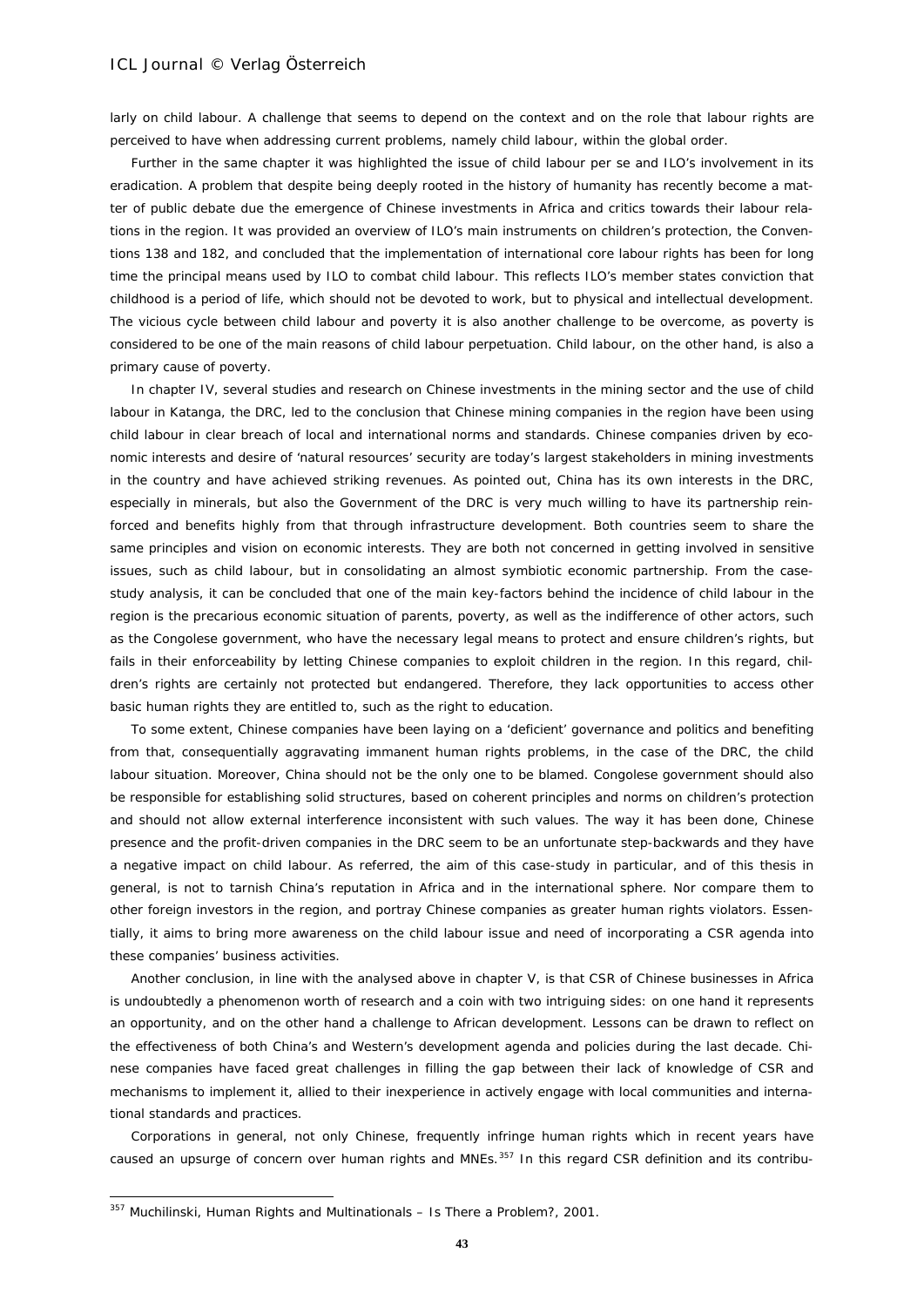tions to more positive effects on society have been analysed and companies, particularly Chinese, have recently been urged and encouraged to adopt CSR measures and standards within their business strategies. They should, at least, base their business on established standards of corporate governance used by other multina-tional corporations, namely European, such as OECD Guidelines or the UN's Global Compact.<sup>[358](#page-43-0)</sup>

In this context, a pertinent question arises: will codes of conduct offer a role for them to play in promoting human rights and especially in preventing the exploitation of child labour? As seen throughout this thesis, Chinese MNEs are 'profit-maximising' and 'profit-seeking' oriented and their understanding of CSR is still at an early stage and still very much about philanthropic social investments. That may enhance their reputation in the local community and rather benefit their workers.<sup>[359](#page-43-1)</sup> A certain disinterest in the socio-cultural welfare or human rights of the people living in the host state is not, however, exclusive of Chinese MNEs, but a character-istic of all MNEs in general.<sup>[360](#page-43-2)</sup>

However, to be a 'good corporate citizenship' is not only about building schools or hospitals, but foremost involves fulfilling certain corporate obligations by providing fair revenues to the host government, for instance. Moreover, more than urging these companies to self-regulate and enforce codes of conduct voluntarily, which are still important, but not enough, it is important that governments and international organisations control potential cases of economic children's exploitation by regulating companies through both national and international legislation. As referred by Medea Benjamim, $361$  'it is important to talk more about international codes rather than codes that each company designs' according to their own interests. 'Most of the codes are based on internationally recognised rights, on the ILO's own standards […]' and is not part of 'the companies own agen-da'.<sup>[362](#page-43-4)</sup> Initiatives like the Global Compact are a good hope and a step towards curtailing human rights abuses by MNEs. They are voluntary recommendations and not mandatory sets of resolutions, with no legal obligations, but only moral, and therefore they cannot hold corporations accountable through penalties or sanctions when they violate their principles or standards. Similarly can be said about the OECD Guidelines on MNEs and ILO Declaration, they both share a view of what is believe to be a 'good corporate behaviour', but at the na-tional level, they cannot replace legally binding regulations. They are all 'legally non-binding'<sup>[363](#page-43-5)</sup> and they are minimum standards that should be used as guidelines for corporate behaviour.

Finally, the fact that a company adopts a code of conduct with provisions on children's rights does not guarantee that this corporation behaviour will be accordingly to those rights or to the provisions on the matter. Codes have to be effectively implemented and properly monitored and audit to address the issue of child labour. Certification should also be another measure used by companies. However, an inherent problem is exactly this absence of mechanisms to implement external monitoring and audit processes.<sup>[364](#page-43-6)</sup> A problem that should be overcome and African governments should undertake efforts to improving their revenue, particularly in the case of countries like the DRC with a wealthy mineral commodities sector, through monitoring and auditing financial accounts of Chinese and other foreign multinationals operating in their countries and, therefore, improve trans-parency.<sup>[365](#page-43-7)</sup>

In general, all MNEs, when operating in another country, especially under a vulnerable human rights and governance situation as the case of many Sub-Saharan African countries, have little interest in the welfare and human rights of the people living in the host state. A problem that is reinforced through the fact that they also have no legal obligations towards the host governments where they operate. Even if their action and policies affect negatively the local population. Primary responsibility for human rights protection against MNEs falls upon

<span id="page-43-0"></span><sup>358</sup> Alden (n 152) 7.

<span id="page-43-1"></span><sup>359</sup> Carnegie Council on Ethics and International Affairs, Human Rights Dialogue 2 (2000).

<span id="page-43-2"></span><sup>360</sup> Monshpouri (n 299) 966-989.

<span id="page-43-3"></span><sup>&</sup>lt;sup>361</sup> Executive director of Global Exchange, an American NGO aiming to promote human rights and social, economic, and environmental justice across the world, at <br>
<http://www.globalexchange.org/getInvolved/speakers/12.html>.

<span id="page-43-5"></span><span id="page-43-4"></span><sup>362</sup> ibid.<br>
363 Pieter Sanders, The Implementation of International Codes of Conduct For Multinational Enterprises.<br>
364 UNDP, Human Development Report 2000, at 80 (2000).

<span id="page-43-6"></span>

<span id="page-43-7"></span><sup>365</sup> Alden (n 152) 7.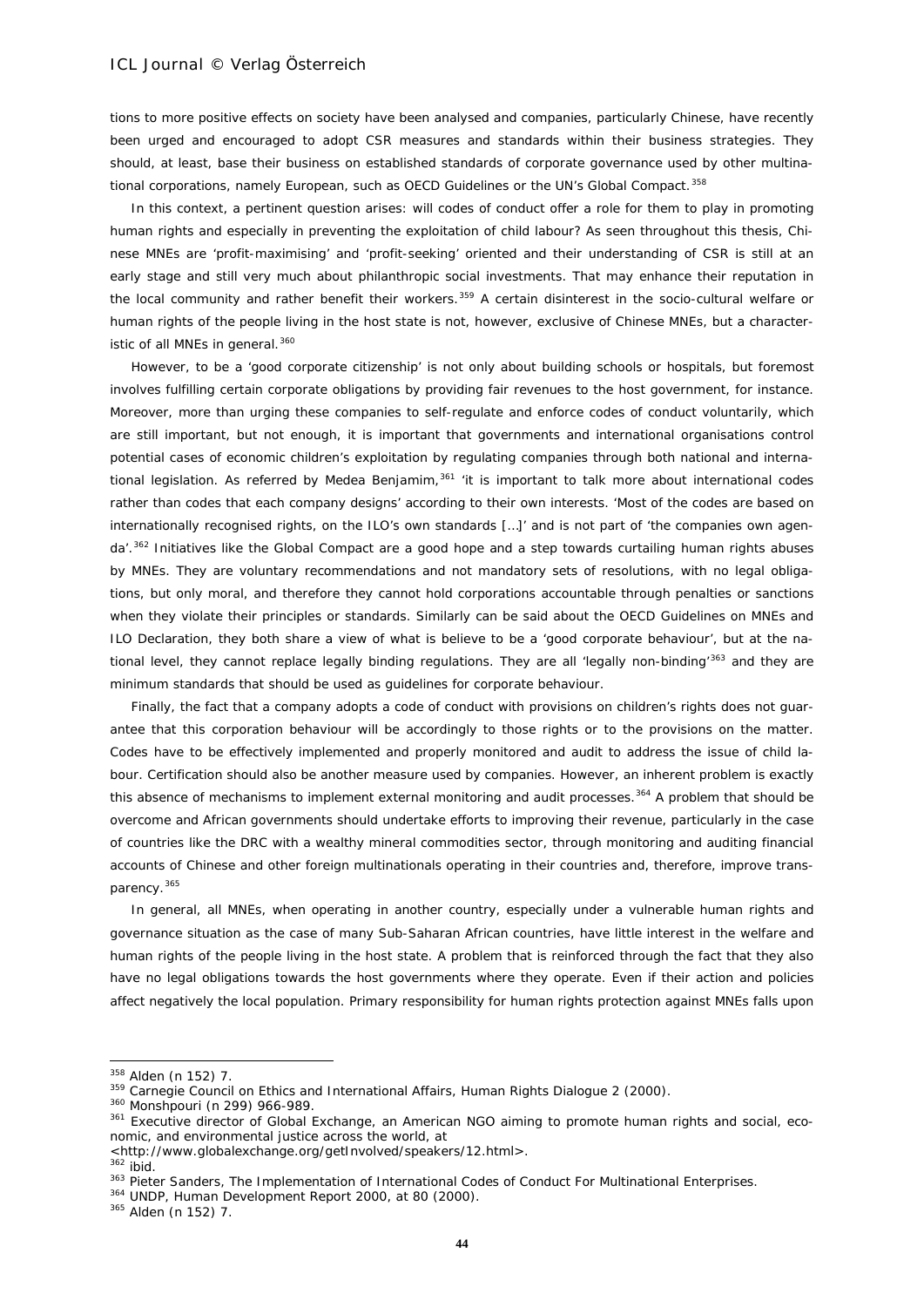host states, inside the territory where potential violations occur<sup>[366](#page-44-0)</sup> and, therefore, only states can be held accountable. Under the absence of international regulations, MNEs are free to design their own rules even if atrocious towards human rights. $367$  A solution for this problem could eventually be the implementation of a universal human rights treaty that holds MNEs directly responsible for human rights violations. This would help not only the human rights situation, but also the problem of unfair competition in the business community.<sup>[368](#page-44-2)</sup>

In the light of the above, the concept of CSR is indeed under constant evolution, which means that corporate policies and practices and corporate responsibilities and obligations are evolving. MNEs have an intrinsic responsibility to look after their workers and community as a whole. Therefore, they should not encourage problems such as child labour. Children are inherently entitled to the same human rights as adults and, therefore, such condition cannot be neglect by these Chinese corporations.

Chinese corporations have been reaping enormous benefits and this power should be used to improve the local human rights situation of African countries, as their actions can help to strengthen, modify or undermine national and international rules of behaviour and of society. They should make use of this ambivalent role and act as an example of business free of child labour. If they benefit so much from the African resources, then it is fair they accept all responsibilities that come along with such economic gains. They should also foster other ways to work cooperatively with the African governments and all community in general, as only this way a 'winwin' scenario and mutually virtuous partnership can be built upon and problems as child labour eradicated. Overall, I am positive that the Chinese business approach to human rights will surely evolve and there will certainly be room for CSR within business priorities in Africa, namely in the field of child labour.

**Inês Castanheira Pinto** is Legal Officer at United Nations Stabilization Mission (MONUSCO) in the Democratic Republic of Congo (DRC). Email: **inesacp@gmail.com**

<span id="page-44-0"></span><sup>366</sup> Weshka, Human Rights and Multinational Enterprises: How can Multinational Enterprises be Held Responsible for Human Rights Violations Committed Abroad?, 2006, 659.

<span id="page-44-1"></span> $367$  ibid 214.

<span id="page-44-2"></span><sup>368</sup> ibid 659.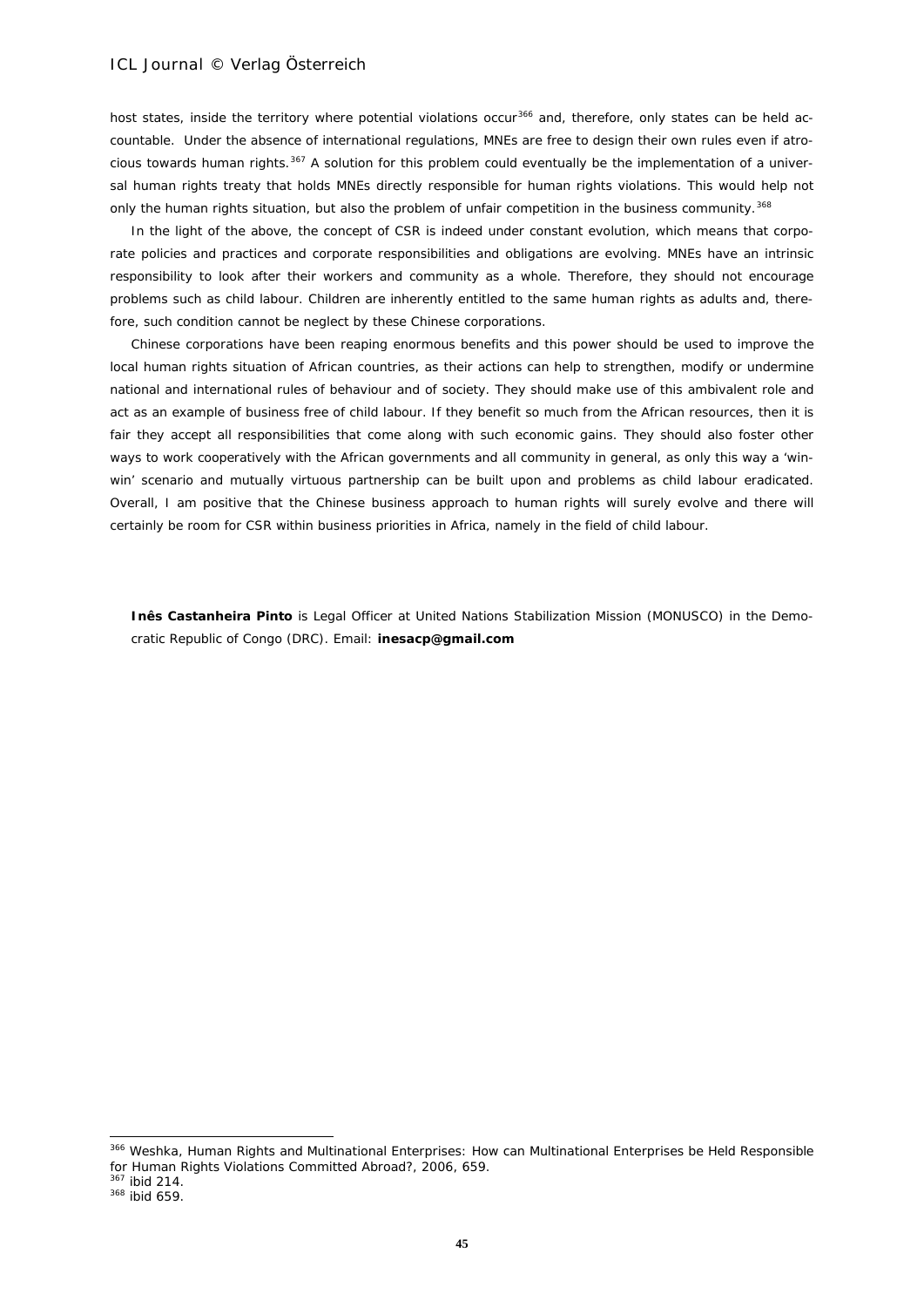### **Reference List**

### ARTICLES, PAPERS AND RESEARCH STUDIES:

African Labour Research Network (ALRN): Chinese Investments in Africa: a labour perspective. May 2009. Bhalotra, Sonia, *OECD SOCIAL, EMPLOYMENT AND MIGRATION WORKING PAPER NO. 4. Child Labour in Africa*, 2003.

Centre for Chinese Studies: Chinese companies in the extractive industries of Gabon and the Democratic Republic of Congo: perceptions of transparency. Research undertaken by the – August 2009.

Fahamu, '*China's African Impact. Emerging Powers in Africa Programme: Strengthening the Civil Society Perspective*'. April 2009.

Alston, Philip, '*Core Labour Standards' and the Transformation of the International Labour Rights Regime*, 15 EUR J INT'L L 457 (2004).

Langille, Brian, *Core Labour Rights—The True Story (Response to Alston)*, 16 EUR J INT'L L 409, 429 (2005).

Letnar Černič, Jernej, Corporate responsibility for Human Rights: A Critical Analysis of the OECD Guidelines for Multinational Enterprises (December 17, 2008). Hanse Law Review (HanseLR), Vol 3, No 1, September 2008. Available at SSRN: <http://papers.ssrn.com/sol3/papers.cfm?abstract\_id=1317263> last accessed 1 March 2013.

Maupain, Francis, *Revitalization Not Retreat: The Real Potential of the 1998 ILO Declaration for the Universal Protection of Workers' Rights*, 16 EUR. J INT'L L 439, 448 (2005).

Melville C & Owen, O, *China and Africa: a new era of "South-South" cooperation. Open Democracy*. 2005, at <http://www.opendemocracy.net/debates/article.jsp?id=6&debateId=131&articleId=2658>. (Last accessed 20 April 2011).

Mepham, D, 'Beyond Corporate Responsibility – Rethinking the International Business Agenda' policy network.

NCP statement on Oryx Natural Resources, at <http://www.oecd.org/dataoecd/5/17/38033885.pdf> (accessed 28 June 2008).

Novitz, Tonia. 'The European Union and International Labour Standards: The Dynamics of Dialogue between the EU and the ILO'.

PROMINES Study: Artisanal Mining in the Democratic Republic of Congo. Pact Inc. June 2010.

Sen, Amartya, Development as Freedom ('Human rights as a set of ethical claims'), 1999.

Shue, Henry, Basic Rights: Subsistence, Affluence and U.S. Foreign Policy ('From a moral basis point of view, human rights are those necessary to enjoy other rights') 1980.

Statement on Avient, at <http://www.oecd.org/dataoecd/5/20/38034511.pdf> (accessed 27 June 2011).

Sullivan, 'Business and Human Rights', 181-196, 2003.

T Muchilinski, Peter, 'Human Rights and Multinationals – Is There a Problem?', 2001. 77 International Affairs 31.

Taylor, 'China in Africa', 2006.

Thompson, Drew, 'Economic Growth and Soft Power: China's Africa Strategy', in Andrew Waldron (ed), China in Africa, Washington, the Jamestown Foundation, 2008, 15.

Van Dijk, 'The New Presence of China in Africa', 2009.

Zerk J, *Multinational Enterprises and Corporate Social Responsibility,* Cambridge, Cambridge University Press, 2006.

Zhao, Q, *Interpreting Chinese foreign Policy*. Hong Kong: Oxford University Press. 1996.

Zweing, D Jianhai, B 'China´s Global Hunt for Energy'. *in Foreign Affairs*, v, 84, n 5 New York: Council of Foreign Relations, 2005. <http://www.ncuscr.org/files/3.%20Protecting%20Sovereignty, %20Accepting%20Intervention%20(18).pdf > Last accessed 19 April 2011.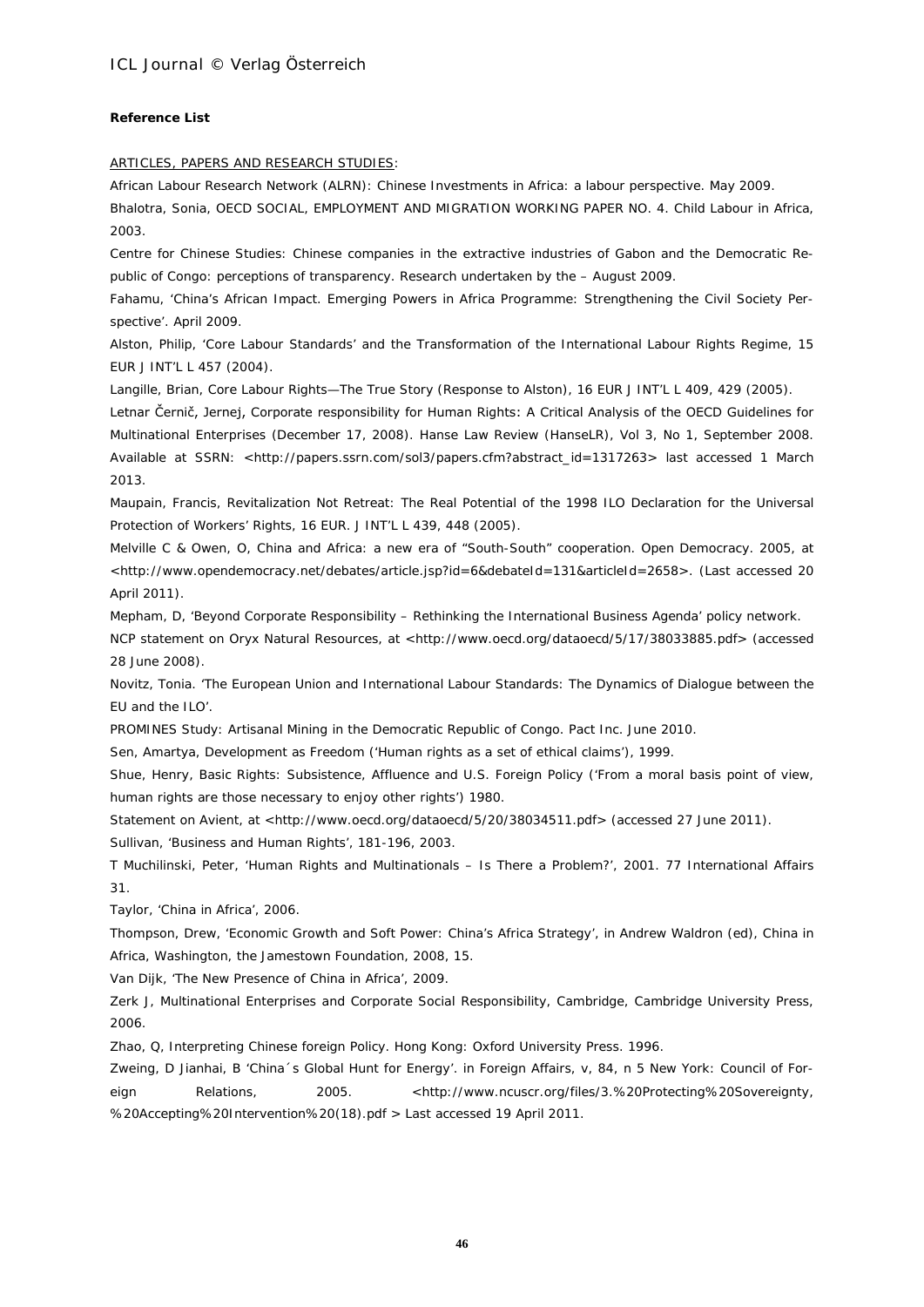#### LEGAL DOCUMENTS:

*DRC*:

African Charter on Human and People's Rights. OAU Doc. CAB/LEG/67/3 rev. 5, 21 I.L.M. 58 (1982). Available at <http://www.unhcr.org/refworld/type,MULTILATERALTREATY,OAU,,3ae6b3630,0.html> Last accessed 01 March 2013.

Loi No 015/2002 du 16 Octobre 2002 portant Code du Travail de la Republique Democratique du Congo. Available at <http://www.droit-afrique.com/images/textes/RDC/RDC%20-%20Code%20du%20travail%202002.pdf> last accessed 01 March 2013.

Congolese Mining Law No. 007/2002 of 11 July 2002. Available at <http://www.unites.uqam.ca/grama/pdf/DRC2002.pdf> last accessed 01 March 2013.

The Constitution of the Democratic Republic of the Congo, 2005[1]. Available at <http://www.constitutionnet.org/files/DRC%20-%20Congo%20Constitution.pdf> last accessed 01 March 2013. Law No 09/001 of 10 January 2009 on Child Protection (DRC). Available at <http://www.icrc.org/ihlnat.nsf/0/AD1835A0124D4F58C1257619002DEA68.> last accessed 01 March 2013.

#### *China*:

Constitution of the People's Republic of China. Available at <http://english.people.com.cn/constitution/constitution.html.> last accessed 01 March 2013.

Labour Contract Law of the People's Republic of China (2008). Available at <http://www.fdi.gov.cn/pub/FDI\_EN/Laws/GeneralLawsandRegulations/BasicLaws/P020070831601380007924. pdf> last accessed 01 March 2013.

Chinese Law on Minors Protection (passed in 1991 and revised in 2006). Available at <http://www.china.org.cn/english/government/207411.htm> last accessed 01 March 2012.

#### BOOKS/LITERATURE:

A Fyfe, The Worldwide Movement Against Child Labour – Progress and Future Directions, Geneva, ILO, 2007, at 5-22.

Alden, Chris, *China in Africa*. Zed Books. 2007.

Alston, Philip & Heenan, James, *Shrinking the International Labor Code: An Unintended Consequence of the 1998 ILO Declaration on Fundamental Principles and Rights at Work?*, 36 N Y U J INT'L L & POL 221 (2004).

Alston, Philip, '*Core Labour Standards' and the Transformation of the International Labour Rights Regime*, 15 EUR J INT'L L 457 (2004).

*Alston, Philip,* The European Union and International Labour Standards: The Dynamics of Dialogue Between the EU and the ILO , *Tonia Novitz in* Labour Rights As Human Rights, 2005.

Aning*,* Kwesi and Lecoutre, Delphine*.* 2008. *China's Ventures in Africa*. *African* Security. Review 17: 39-50.

Baah, Anthony Yaa & Jauch, Herbert, eds, 'Chinese Investments in Africa: A Labour Perspective' *in Windohoek, Namibia: African Labour Research Network*, 2009.

Bahgat, Gawdat, *Africa's Oil: Potential and Implications*. *OPEC Review* 31 (2): 91-105. 2007.

Bartolomei de La Cruz, Héctor; Geraldo Com Potobsky and Lee Swepston, The International Labour Organisation: the International Standards System and Basic Human Rights. 127–29 (1996).

Boeger, Murray & Villiers, 'Perspectives on Corporate Social Responsibility', Edward Elgar, 2008.

Carlson, Allen, *Protecting Sovereignty, Accepting Intervention: The Dilemma of Chinese Foreign Relations in the 1990s*, New York: National Committee on United-States-China Relations, 2002.

Chan, A, '*Labour standards and human rights: the case of Chinese workers under market socialism'*, *in Human Rights Quarterly*, 1998, 20 (4), 886–904.

Chan, Anita, *Labor Standards and Human Rights: The Case of Chinese Workers Under Market Socialism*Human Rights Quarterly - Volume 20, Number 4, November 1998, 886-904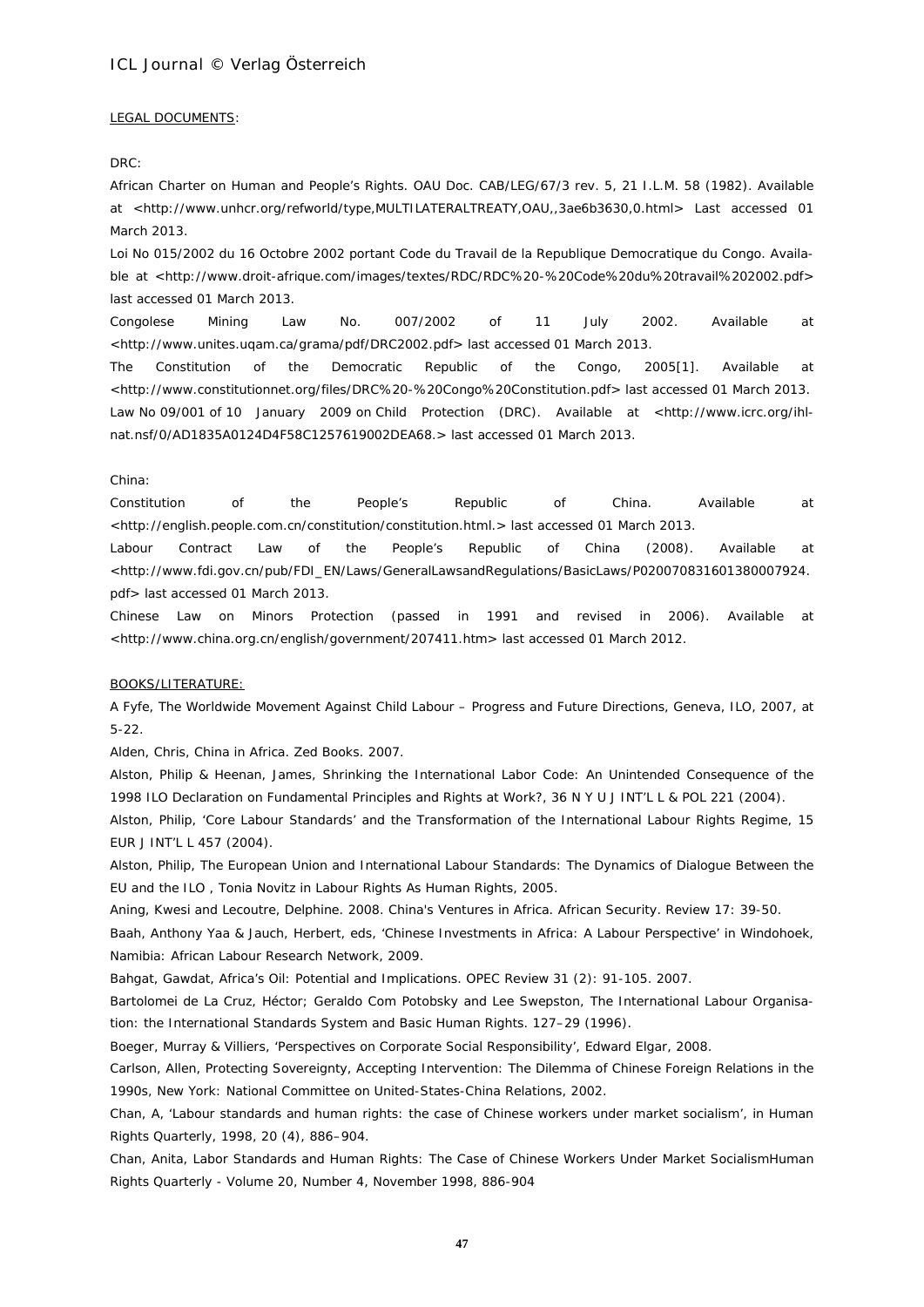Cooke, Jennifer, *China's Soft Power in Africa*. Chapter 3 from *Chinese Soft Power and Its Implications for the United States,* 2009.

Cooley, John, 'East Wind over Africa: Red China's African offensive', Walker and Company, 3, New York, 1965.

Cullen, Cull, 'Procedural Aspects of International Law', Volume 28 : Role of International Law in the Elimination of Child Labor, Boston, MA, USA: Martinus Nijhoff, 2007.

Downs, Erica S, *The Fact and Fiction of Sino-African Energy Relations*. *China Security* 3 (3): 42-68, 2007.

Fudge, Judy, *The New Discourse of Labor Rights: From Social to Fundamental Rights?*, Comp Lab L & Pol'Y J (2007).

Giuseppe Nesi, Luca Nogler and Marco Pertile (eds), *Child Labour in a Globalized World: An Analysis of ILO Action.* Ashgate, Aldershot, 2008.

Heller, EN, 'The Prospect for Power Projections of the People's Republic of China' *in defense and Security Analysis,* 2003, 19 (4): 349-367.

Henkins, Louis, 'The Age of Rights' (1990).

Hilsum, Lindsey. 'Re-enter the Dragon: China's New Mission in Africa'. *Review of African Political Economy* 32, 2005 (104-105): 419-25.

Hilsum, Lindsey. 'Re-enter the Dragon: China's New Mission in Africa', *Review of African Political Economy,* 2005, 32 (104-105): 419-25.

Hyde, Alan, *What is Labor Law?*, *in* BOUNDARIES AND FRONTIERS OF LABOUR LAW: GOALS AND MEANS INTHE REGULATION OF WORK 37, 53. 2006.

Ishay, Micheliner R., *The History of Human Rights: From Ancient Times to the Globalization Era*, 64 – 65 (2004).

Jia, Qingguo, 'China'. *In Humanitarian Intervention: the Evolving Asian Debate*, ed. Koji Watanabe: 19-32. Tokyo and New York: Japan Center for International Exchange. 2003.

Kennedy, Robert F, 'Memorial, Legacy in Action', note 7 at 108-109, 2009.

Kercher, Kim, 'Corporate Social Responsibility ‐ Impact of globalisation and international business', 11 December 2006.

Kim, S, 'China as a Great Power' *in Current History*, September, 1997.

Kitissou, 'Africa in China's Global Strategy', 2007.

Kleine-Ahlbrandt, Stephanie and Andres Small. 'China's New Dictatorship Diplomacy'. *Foreign Affairs* 87 (1): 38-56. 2008.

Leader, Sheldon, 'Freedom of Association: a Study in Labour Law and Political Theory' 34 (1992).

Morgenthau, H, *Politics Among Nations The Struggle for Power and Peace*. 5th ed, New York: Alfred. A. Knopf. 1973.

Mundlak, Guy, *Industrial Citizenship, Social Citizenship, Corporate Citizenship: I Just Want My Wages*, Theoretical Inquiries L, 730, 2007.

Nesi, Giuseppe; Nogler, Luca & Pertile, Marco (eds), *Child Labour in a Globalized World: An Analysis of ILO Action.* Ashgate, Aldershot, 2008.

Review of the Trade Policies of the DRC (Geneva, 24 and 26 November, 2010). Available at http://www.ituccsi.org/IMG/pdf/final\_DR\_Congo.pdf.

Roy, D (1997) Foreign Policy of Great-Power China, *Contemporary Southeast Asia* 19 (2): 305-322.

\_\_\_\_\_\_ (1998) *China's Foreign Relations* (Basingstoke: Macmillan).

#### JOURNALS:

Cheng, Joseph YS & Wankun Zhang. 'Patterns and Dynamics of China's International Strategic behavior'*, in Journal of Contemporary China*, 11 (31): 235-260. 2002.

Denis M*.* Tull*,* '*China's engagement in Africa*: *scope*, *significance and consequences'*. *The Journal of Modern African Studies*. 2006, 44: 459-479.

Herrman, KK, 'Corporate social responsibility and sustainable development: the European Union iniatiative as a case study', Indiana Journal of Global Legal Studies, 11, 2004. 205-232.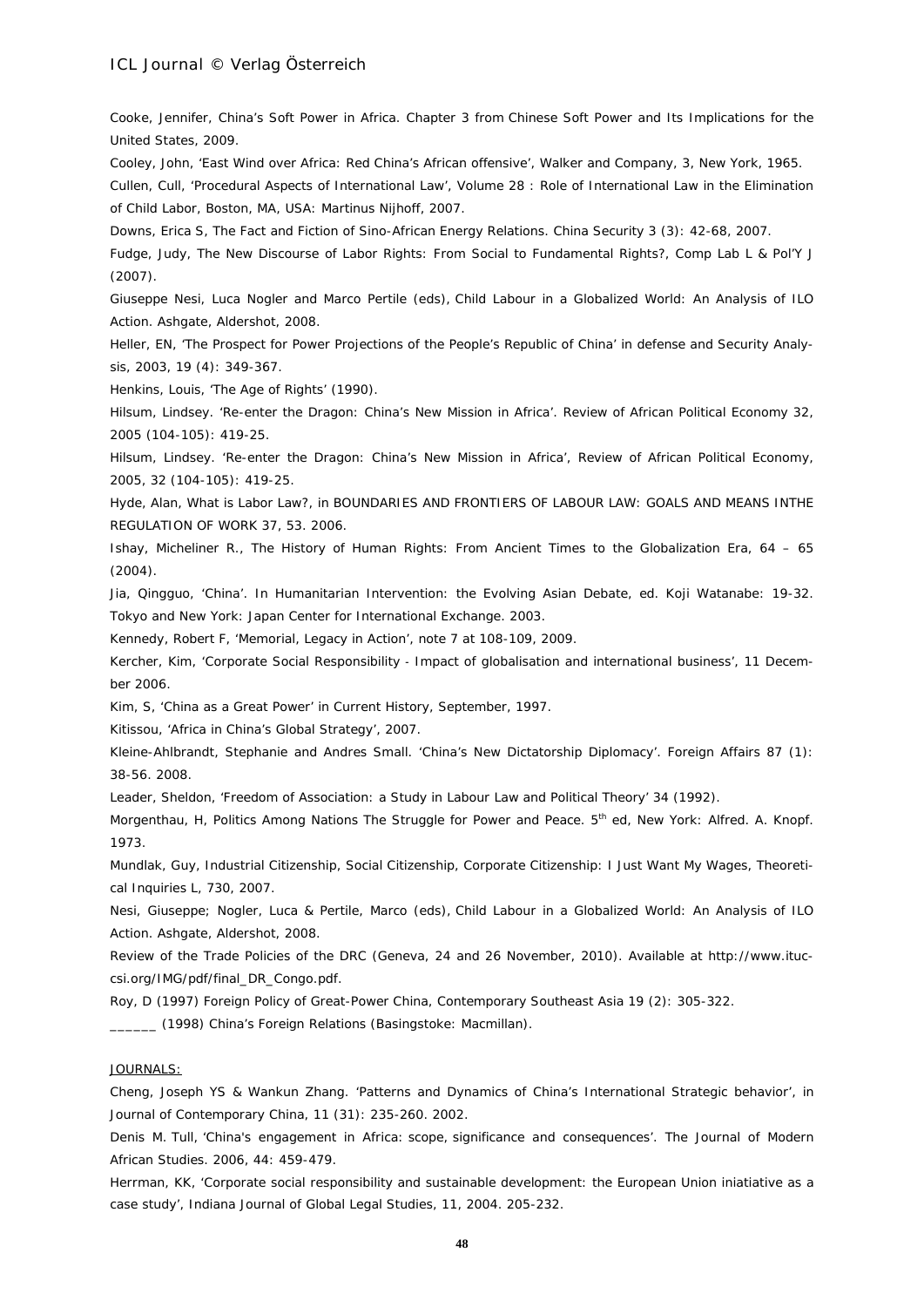Holslag, Jonathan. 'Commerce and Prudence: Revising China's Evolving Africa Policy', *International Relations of the Asia Pacific,* 2008, 8 (3): 325-52.

Holslag, Jonathan, 'China's Diplomatic Manoeuvring on the Question of Darfur', *Journal of Contemporary China,*  2008, 17 (54): 71-84.

Knox, John H, *Horizontal Human Rights Law*, 102 AM J INT'L L 1, 2008. Labor Rights as Human Rights?, Virginia Journal of International Law, Vol 50, 2010, 449-484 (50 VA J INT'L L 449).

Piccioto, S, 'Rights, responsibilitis and regulation of international business', Columbia Journal of Transnational Law, 2003, 42, 131-51.

Tull, Denis, 'China's Engagement in Africa: Scope, Significance and Consequences', Journal of Modern African Studies, 44 (3), 2006, p. 467.

### REPORTS:

Annual Performance Report (October 2006 – September 2007): The Extractive Industries Network (EIN) Democratic Republic of Congo, Submitted to USAID Democratic Republic of Congo Mission, Kinshasa. November 6, 2007.

Chinese Mining Operations in Katanga, Democratic Republic of Congo. RAID, September 2009.

Chinese resources and energy policy in Sub-Saharan Africa. Report for the Development Committee of the European Parliament. Jonathan Holslag, Gustaaf Geeraerts, Jan Gorus, Stefaan Smis. Brussels, 19 March 2007.

Compa, Lance, *Labor's New Opening to International Human Rights Standards* (J LAB &SOC'Y 99, 2008).

Compa, Lance, *Trade Unions and Human Rights*, *in* Bringing Human Rights Home 209 (Cynthia Soohoo et al, eds, 2008).

Contre L'Impunité Pour Les Droits Humains (ACIDH): Chinese Private and Public Investments in the Mining Sector in Katanga: Good Governance and Human Rights.

Report on the violation of the rights of the workers in the Chinese companies in Katanga. May 2010.

Report by Global Witness: Digging in Corruption. Fraud, Abuse and Exploitation in Katanga's Copper and Cobalt Mines. July 2006.

World Bank Report: Democratic Republic of Congo Growth with Governance in the Mining Sector, May 2008.

#### NGOS REPORTS ON CHINESE MINING OPERATIONS IN THE DRC:

*'Artisanal Mining in the Democratic Republic of Congo'* issued in June 2010 by PROMINES (a technical assistance project of the World Bank) and the NGO Pact Inc.;

*'Chinese Private and Public Investments in the Mining Sector in Katanga: Good Governance and Human Rights'*, issued in May 2010 by NGO 'Contre L'Impunité Pour Les Droits Humains' (ACIDH), may 2010;

*'Chinese Mining Operations in Katanga, Democratic Republic of the Congo'*, issued in September 2009 by the NGO 'Rights and Accountability in Development' (RAID);

'Chinese companies in the extractive industries of Gabon and the Democratic Republic of Congo: perceptions of *transparency'* issued in August 2009 by 'Centre for Chinese Studies';

*'Strengthening the Civil Society Perspective. By China's African Impact. Emerging Powers in Africa Programme'* issued in April 2009 by 'Fahamu';

*'Democratic Republic of Congo Growth with Governance in the Mining Sector'* issued in May 2008 by 'World Bank';

*'2007 Annual Performance Report (October 2006 – September 2007)'* issued in November 2007 by 'The Extractive Industries Network (EIN) Democratic Republic of Congo' and submitted to USAID DRC Mission;

*'Digging in Corruption. Fraud, Abuse and Exploitation in Katanga's Copper and Cobalt Mines'* issued in July 2006 by 'Global Witness'.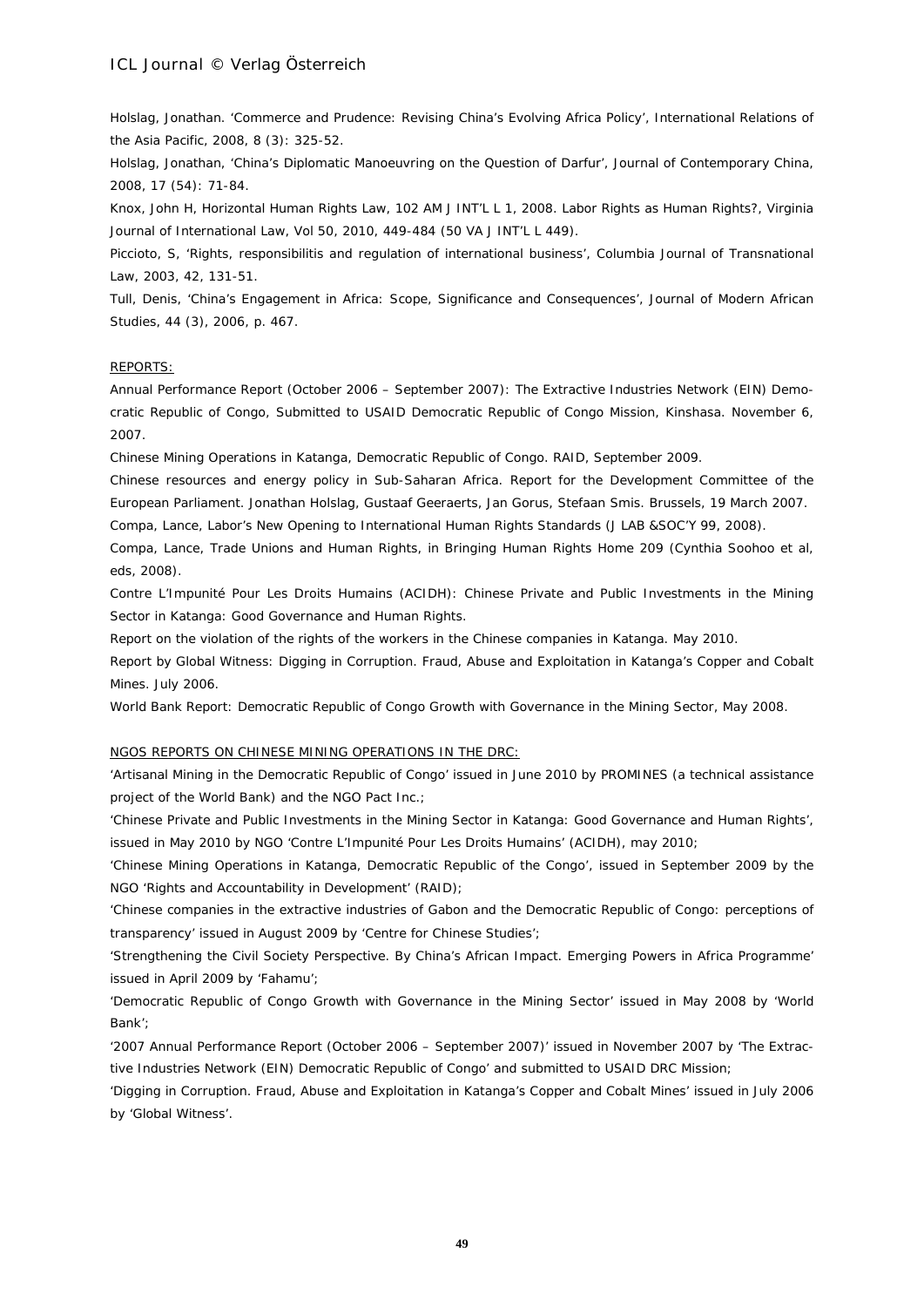#### EU REPORTS:

European Parliament Report: *The European Parliament on the Chinese policy in Africa and its impact in Africa*. Strasbourg, August 23, 2008. (24).

European Parliament Report: *Chinese Resources and Energy Policy in Sub-Saharan Africa*. Policy Department External Policies. Brussels: European Parliament, 2007.

#### ILO DOCUMENTS:

ILO and International Organisation of Employers, 2007, *Eliminating Child Labour: Guides for Employers, Guide One: Introduction to the Issue of Child Labour*, <http://www.ioeemp.org/fileadmin/user\_upload/documents\_pdf/papers/toolkit/english/toolkit\_emp\_1.pdf>. ILO and the UN Global Compact, 2008, *The Labour Principles of the United Nations Global Compact: A Guide for Business*,  $\left\langle h(t) \right\rangle$  <http://www.ilo.org/wcmsp5/groups/public/---ed\_emp/---emp\_ent/---multi/documents/ instructionalmaterial/wcms\_101246.pdf>.

ILO Convention 182: <http://www.ilo.org/ilolex/cgi-lex/convde.pl?C182>.

ILO Declaration on Fundamental Principles and Rights at Work and its Follow-Up (1998), *reprinted in* The ILO's Fundamental Conventions 73, 74 (2002), *available at <*http://www.ilo.org/declaration/followup/annualreview/annualreports/lang--en/index.htm>.

ILO IPEC, 2006, The End of Child Labour: Within Reach*.*

ILO *guide* for employers on child labour guide one*:* introduction to the issue (2007).

International Labour Office: *Child Labour. Guide And Guide Two: How employers can eliminate child labour*. Geneva, 2007.

International Labour Organisation, "Child Labour Risks Growing in Africa", OUA and ILO Convene Tripartite Meeting, Press Release, 4 February, 1998.

#### OECD DOCUMENTS:

National Contact Points for the OECD Guidelines for Multinational Enterprises, at <http://www.oecd.org/document/60/0,3343,es\_2649\_34889\_1933116\_1\_1\_1\_1,00.html> (accessed 12 April 2008).

National Contact Points for the OECD Guidelines for Multinational Enterprises, at <http://www.oecd.org/document/60/0,3343,en\_2649\_34889\_1933116\_1\_1\_1\_1,00.html> (accessed 27 June 2008).

#### UN DOCUMENTS:

Addenda to the UN Security Council Expert Panel Reports: Illegal Exploitation of Natural Resources and Other Forms of Wealth of the Democratic Republic of Congo, Al Index: IOR S/2001/1072 13 November 2001, S/2003/1146/Add.1 20 June 2003.

UN Security Council Expert Panel Reports: Illegal Exploitation of Natural Resources and Other Forms of Wealth of the Democratic Republic of Congo, Al Index: IOR S/2001/49 16 January 2001, S/2001/357 12 April 2001, S/2002/565 22 May 2002, S/2002/1146 16 October 2002, S/2003/1027 23 October 2003.

United Nations Children's Fund, Implementation Handbook for the Convention on the Rights of the Child, New York, 1998.

United Nations Economic and Social Council, Commission on Human Rights report: *the United Nations High Commissioner on Human Rights on the responsibilities of transnational corporations and relevant business enterprises with regard to human rights*, E/CN.4/2005/91/, 15 February 2005.

United Nations Economic and Social Council, Commission on Human Rights: *Promotion and protection of human rights – interim report of the special representative of the secretary-general on the issue of human rights and transnational corporations and other enterprises*, E/CN.4/2006/97, 22 February 2006.